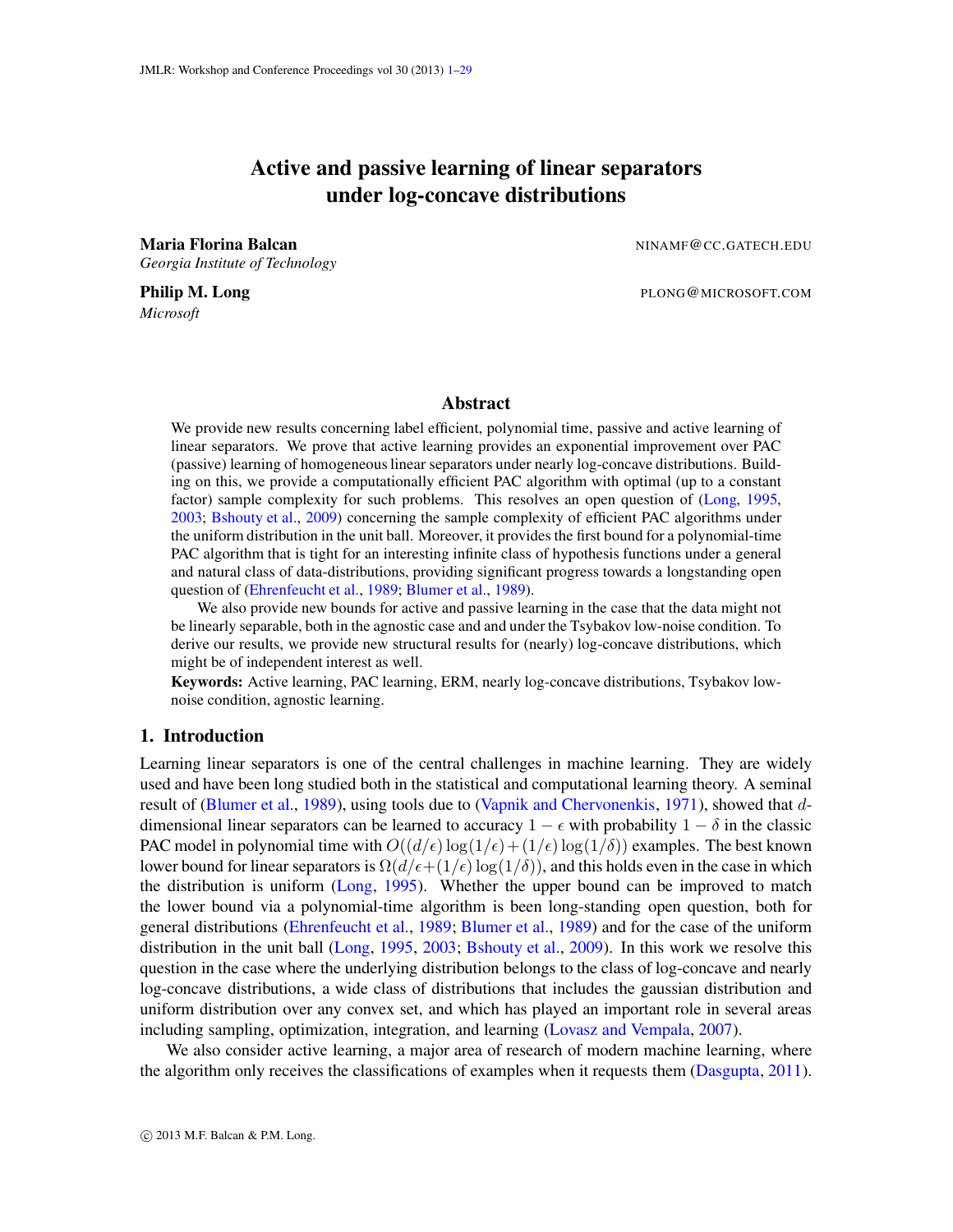#### BALCAN LONG

Our main result here is a polynomial-time active learning algorithm with label complexity that is exponentially better than the label complexity of any passive learning algorithm in these settings. This answers an open question in [\(Balcan et al.](#page-13-4), [2007\)](#page-13-4) and it also significantly expands the set of cases for which we can show that active learning provides a clear exponential improvement in  $1/\epsilon$  (without increasing the dependence on d) over passive learning. Remarkably, our analysis for passive learning is done via a connection to our analysis for active learning – to our knowledge, this is the first paper using this technique.

We also study active and passive learning in the case that the data might not be linearly separable. We specifically provide new improved bounds for the widely studied Tsybakov low-noise condition [\(Mammen and Tsybakov](#page-15-1), [1999](#page-15-1); [Bartlett et al.](#page-13-5), [2005](#page-13-5); [Massart and Nedelec](#page-15-2), [2006\)](#page-15-2), as well as new bounds on the disagreement coefficient, with implications for the agnostic case (i.e., arbitrary forms of noise).

Passive Learning In the classic passive supervised machine learning setting, the learning algorithm is given a set of labeled examples drawn i.i.d. from some fixed but unknown distribution over the instance space and labeled according to some fixed but unknown target function, and the goal is to output a classifier that does well on new examples coming from the same distribution. This setting has been long studied in both computational learning theory (within the PAC model [\(Valiant,](#page-15-3) [1984](#page-15-3); [Kearns and Vazirani](#page-14-3), [1994](#page-14-3))) and statistical learning theory [\(Vapnik](#page-15-4), [1982](#page-15-4), [1998](#page-15-5); [Boucheron et al.](#page-13-6), [2005\)](#page-13-6), and has played a crucial role in the developments and successes of machine learning.

However, despite remarkable progress, the basic question of providing polynomial-time algorithms with *tight* bounds on the sample complexity has remained open. Several milestone results along these lines that are especially related to our work include the following. The analysis of [\(Blumer et al.](#page-13-2), [1989](#page-13-2)), proved using tools from [\(Vapnik and Chervonenkis](#page-15-0), [1971](#page-15-0)), implies that linear separators can be learned in polynomial time with  $O((d/\epsilon) \log(1/\epsilon) + (1/\epsilon) \log(1/\delta))$  labeled examples. [\(Ehrenfeucht et al.,](#page-13-1) [1989](#page-13-1)) proved a bound that implies an  $\Omega(d/\epsilon + (1/\epsilon) \log(1/\delta))$  lower bound for linear separators and explicitly posed the question of providing tight bounds for this class. [\(Haussler et al.,](#page-14-4) [1994](#page-14-4)) established an upper bound of  $O((d/\epsilon) \log(1/\delta))$ , which can be achieved in polynomial-time for linear separators.

[\(Blumer et al.](#page-13-2), [1989](#page-13-2)) achieved polynomial-time learning by finding a consistent hypothesis (i.e., a hypothesis which correctly classifies all training examples); this is a special case of ERM [\(Vapnik](#page-15-4), [1982\)](#page-15-4). An intensive line of research in the empirical process and statistical learning theory literature has taken account of "local complexity" to prove stronger bounds for ERM [\(van der Vaart and Wellner](#page-15-6), [1996;](#page-15-6) [van de Geer](#page-15-7), [2000;](#page-15-7) [Bartlett et al.,](#page-13-5) [2005](#page-13-5); [Long](#page-14-1), [2003](#page-15-8); [Mendelson](#page-15-8), 2003; Giné and Koltchinskii, [2006;](#page-14-5) [Hanneke](#page-14-6), [2007](#page-14-6); [Hanneke and Yang](#page-14-7), [2012](#page-14-7)). In the context of learning, local complexity takes account of the fact that really bad classifiers can be easily discarded, and the set of "local" classifiers that are harder to disqualify is sometimes not as rich. A recent landmark result of (Giné and Koltchinskii, [2006](#page-14-5)) (see also [\(Raginsky and Rakhlin](#page-15-9), [2011](#page-15-9); [Hanneke and Yang](#page-14-7), [2012\)](#page-14-7)) is the bound for consistent algorithms of

<span id="page-1-0"></span>
$$
O((d/\epsilon)\log(\text{cap}(\epsilon)) + (1/\epsilon)\log(1/\delta))\tag{1}
$$

where  $cap(\epsilon)$  is the Alexander capacity, which depends on the distribution [\(Alexander.](#page-12-0), [1987\)](#page-12-0) (see Section [8](#page-11-0) and [A](#page-15-10)ppendix A for further discussion). However, this bound can be suboptimal for linear separators.

In particular, for linear separators in the case in which the underlying distribution is uniform in the unit ball, the sample complexity is known [\(Long](#page-14-0), [1995](#page-14-0), [2003](#page-14-1)) to be  $\Theta\left(\frac{d + \log(1/\delta)}{\epsilon}\right)$  $\frac{g(1/\delta)}{\epsilon}$ , when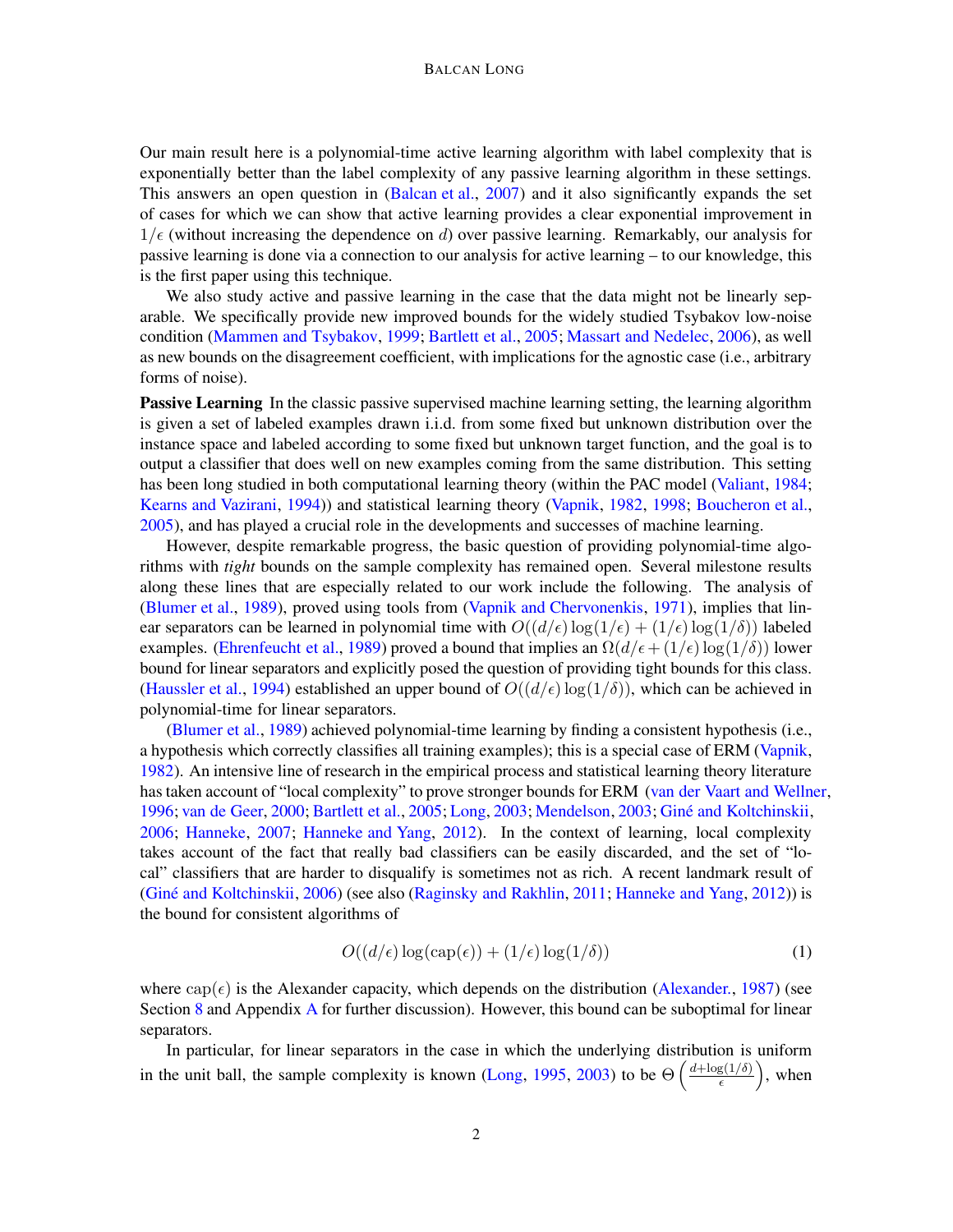computational considerations are ignored. [\(Bshouty et al.,](#page-13-0) [2009](#page-13-0)), using the doubling dimension [\(Assouad](#page-12-1), [1983](#page-12-1)), another measure of local complexity, proved a bound of

<span id="page-2-0"></span>
$$
O((d/\epsilon)\sqrt{\log(1/\epsilon)} + (1/\epsilon)\log(1/\delta))
$$
\n(2)

for a polynomial-time algorithm. As a lower bound of  $\Omega(\sqrt{d})$  on  $cap(\epsilon)$  for  $\epsilon = o(1/\sqrt{d})$  for the case of linear separators and the uniform distribution is implicit in [\(Hanneke](#page-14-6), [2007](#page-14-6)), the bound of (Giné and Koltchinskii, [2006\)](#page-14-5) given by  $(1)$  cannot yield a bound better than

<span id="page-2-1"></span>
$$
O((d/\epsilon)\min\{\log d, \log(1/\epsilon)\} + (1/\epsilon)\log(1/\delta))
$$
\n(3)

in this case.

In this paper we provide a *tight* bound (up to constant factors) on the sample complexity of polynomial-time learning of linear separators with respect to log-concave distributions. Specifically, we prove an upper bound of  $O\left(\frac{d + \log(1/\delta)}{\epsilon}\right)$  $\frac{g(1/\delta)}{\epsilon}$  using a polynomial-time algorithm that holds for any zero-mean log-concave distribution. We also prove an information theoretic lower bound that matches our (computationally efficient) upper bound for *each* log-concave distribution. This provides the first bound for a polynomial-time algorithm that istight for an interesting non-finite class of hypothesis functions under a general class of data-distributions, and also characterizes (up to a constant factor) the distribution-specific sample complexity for each distribution in the class. In the special case of the uniform distribution, our upper bound closes the existing  $\Omega(\min\{\sqrt{\log(1/\epsilon)},\log(d)\})$ gap between the upper bounds  $(2)$  and  $(3)$  and the lower bound of [\(Long](#page-14-0), [1995](#page-14-0)).

Active Learning We also study learning of linear separators in the active learning model; here the learning algorithm can access unlabeled (i.e., unclassified) examples and ask for labels of unlabeled examples of its own choice, and the hope is that a good classifier can be learned with significantly fewer labels by actively directing the queries to informative examples. This has been a major area of machine learning research in the past fifteen years mainly due the availability of large amounts of unannotated or raw data in many modern applications [\(Dasgupta](#page-13-3), [2011](#page-13-3)), with many exciting developments on understanding its underlying principles as well [\(Freund et al.](#page-13-7), [1997](#page-13-7); [Dasgupta](#page-13-8), [2005;](#page-13-8) [Balcan et al.,](#page-13-9) [2006](#page-13-9), [2007](#page-13-4); [Hanneke](#page-14-6), [2007](#page-14-6); [Dasgupta et al.,](#page-13-10) [2007](#page-13-10); [Castro and Nowak,](#page-13-11) [2007](#page-13-11); [Balcan et al.](#page-13-12), [2008](#page-13-12); [Koltchinskii](#page-14-8), [2010;](#page-14-8) [Beygelzimer et al.,](#page-13-13) [2010\)](#page-13-13). However, with a few exceptions [\(Balcan et al.](#page-13-4), [2007;](#page-13-4) [Castro and Nowak,](#page-13-11) [2007](#page-13-11); [Dasgupta et al.,](#page-13-14) [2005](#page-13-14)), most of the theoretical developments have focused on the so called disagreement-based active learning paradigm [\(Hanneke](#page-14-9), [2011;](#page-14-9) [Koltchinskii](#page-14-8), [2010](#page-14-8)); methods and analyses developed in this context are often suboptimal, as they take a conservative approach and consider strategies that query even points on which there is a small amount of uncertainty (or disagreement) among the classifiers still under consideration given the labels queried so far. The results derived in this manner often show an improvement in the  $1/\epsilon$  factor in the label complexity of active versus passive learning; however, unfortunately, the dependence on the d term typically gets worse.

By analyzing a more aggressive, margin-based active learning algorithm, we prove that we can efficiently (in polynomial time) learn homogeneous linear separators when the underlying distribution is log-concave by using only  $O((d + \log(1/\delta) + \log \log(1/\epsilon)) \log(1/\epsilon))$  label requests, answering an open question in [\(Balcan et al.](#page-13-4), [2007](#page-13-4)). This represents an exponential improvement of active learning over passive learning and it significantly broadens the cases for which we can show that the dependence on  $1/\epsilon$  in passive learning can be improved to only  $O(\log(1/\epsilon))$  in active learning, but without increasing the dependence on the dimension  $d$ . We note that an improvement of this type was known to be possible only for the case when the underlying distributions is (nearly) uniform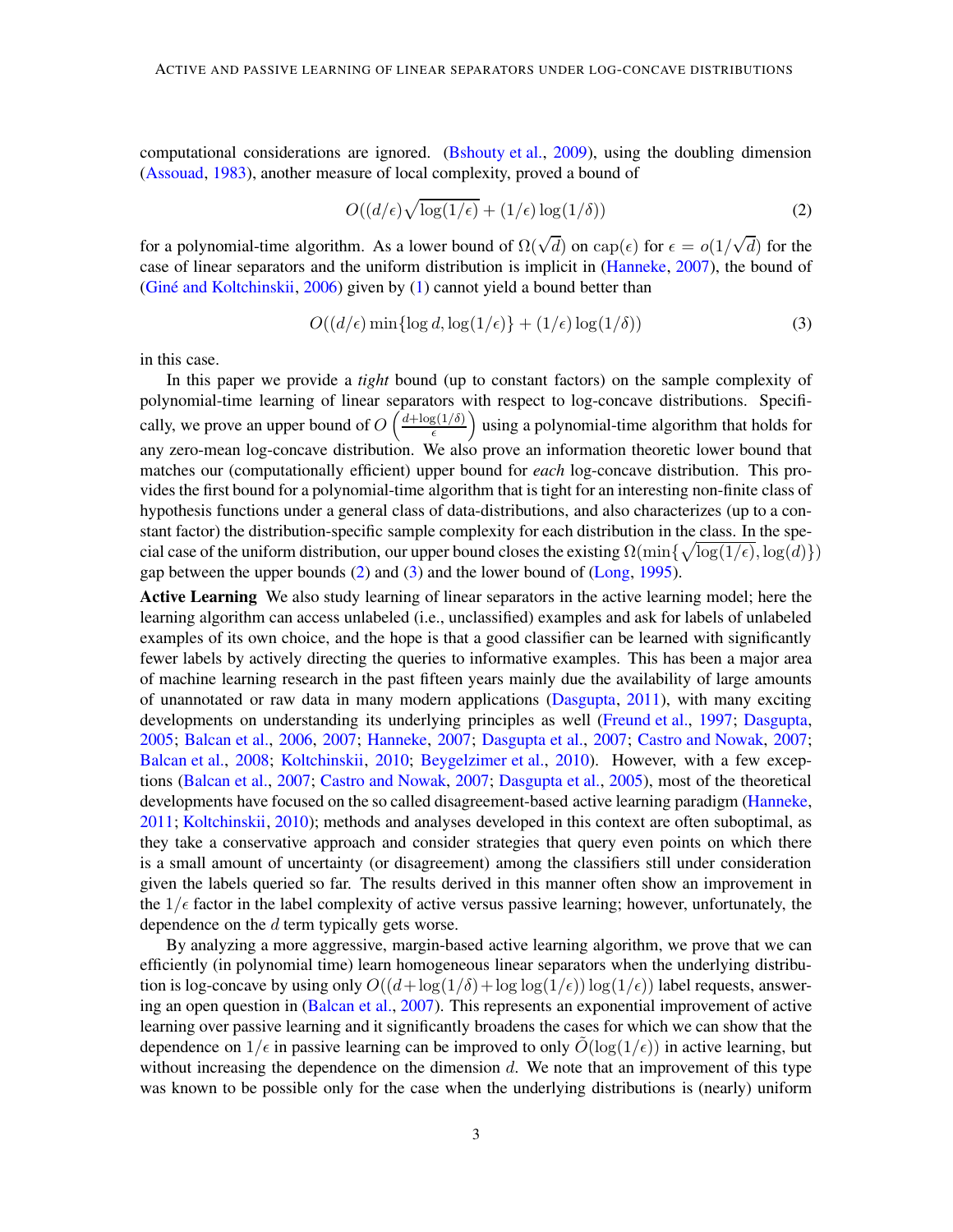in the unit ball [\(Balcan et al.,](#page-13-4) [2007](#page-13-4); [Dasgupta et al.,](#page-13-14) [2005;](#page-13-14) [Freund et al.](#page-13-7), [1997](#page-13-7)); even for this special case, our analysis improves by a multiplicative  $\log \log(1/\epsilon)$  factor the results of [\(Balcan et al.](#page-13-4),  $2007$ ); it also provides better dependence on d than any other previous analyses implementable in a computationally efficient manner (both disagreement-based [\(Hanneke,](#page-14-9) [2011](#page-14-9), [2007\)](#page-14-6) and more aggressive ones [\(Dasgupta et al.](#page-13-14), [2005](#page-13-14); [Freund et al.,](#page-13-7) [1997\)](#page-13-7)), and over the inefficient splitting index analysis of [\(Dasgupta](#page-13-8), [2005\)](#page-13-8).

Techniques At the core of our results is a novel characterization of the region of disagreement of two linear separators under a log-concave measure. We show that for any two linear separators specified by normal vectors u and v, for any constant  $c \in (0, 1)$  we can pick a margin as small as  $\gamma = \theta(\alpha)$ , where  $\alpha$  is the angle between u and v, and still ensure that the probability mass of the region of disagreement outside of band of margin  $\gamma$  of one of them is c $\alpha$  (Theorem [4\)](#page-5-0). Using this fact, we then show how we can use a margin-based active learning technique, where in each round we only query points near the hypothesized decision boundary, to get an exponential improvement over passive learning.

We then show that any passive learning algorithm that outputs a hypothesis consistent with  $O(d\epsilon + (1/\epsilon) \log(1/\delta))$  random examples will, with probability at least  $1 - \delta$ , output a hypothesis of error at most  $\epsilon$  (Theorem [6\)](#page-8-0). Interestingly, our analysis is quite dissimilar to the classic analyses of ERM. It proceeds by conceptually running the algorithm online on progressively larger chunks of examples, and using the intermediate hypotheses to track the progress of the algorithm. We show, using the same tools as in the active learning analysis, that it is always likely that the algorithm will receive informative examples. Our analysis shows that the algorithm would also achieve  $1 - \epsilon$ accuracy with high probability even if it periodically built preliminary hypotheses using some of the examples, and then only used borderline cases for those preliminary classifiers for further training.<sup>[1](#page-3-0)</sup> To achieve the optimal sample complexity, we have to carefully distribute the confidence parameter, by allowing higher probability of failure in the later stages, to compensate for the fact that, once the hypothesis is already pretty good, it takes longer to get examples that help to further improve it.

Non-separable case We also study label-efficient learning in the presence of noise. We show how our results for the realizable case can be extended to handle (a variant of) the Tsybakov noise, which has received substantial attention in statistical learning theory, both for passive and active learning [\(Mammen and Tsybakov](#page-15-1), [1999](#page-15-1); [Bartlett et al.](#page-13-5), [2005](#page-13-5); [Massart and Nedelec](#page-15-2), [2006](#page-15-2); Giné and Koltchinskii, [2006](#page-14-5); [Balcan et al.](#page-13-4), [2007](#page-13-4); [Koltchinskii](#page-14-8), [2010](#page-14-8); [Hanneke,](#page-14-9) [2011\)](#page-14-9); this includes the random classification noise commonly studied in computational learning theory [\(Kearns and Vazirani,](#page-14-3) [1994\)](#page-14-3), and the more general bounded (or Massart) noise [\(Bartlett et al.](#page-13-5), [2005](#page-13-5); [Massart and Nedelec](#page-15-2), [2006;](#page-15-2) Giné and Koltchinskii, [2006](#page-14-5); [Koltchinskii](#page-14-8), [2010](#page-14-8)). Our analysis for Massart noise leads to optimal bounds (up to constant factors) for active and passive learning of linear separators when the marginal distribution on the feature vectors is log-concave, improving the dependence on  $d$  over previous best known results. Our analysis for Tsybakov noise leads to bounds on active learning with improved dependence on d over previous known results in this case as well.

We also provide a bound on the Alexander's capacity [\(Alexander.](#page-12-0), [1987;](#page-12-0) Giné and Koltchinskii, [2006\)](#page-14-5) and the closely related disagreement coefficient notion [\(Hanneke](#page-14-6), [2007\)](#page-14-6), which have been widely used to characterize the sample complexity of various (active and passive) algorithms [\(Hanneke](#page-14-6), [2007;](#page-14-6) [Koltchinskii](#page-14-8), [2010](#page-13-13); Giné and Koltchinskii, [2006](#page-14-5); [Beygelzimer et al.,](#page-13-13) 2010). This immediately implies concrete bounds on the labeled data complexity of several algorithms in the literature, in-

<span id="page-3-0"></span><sup>1.</sup> Note that such examples would not be i.i.d from the underlying distribution!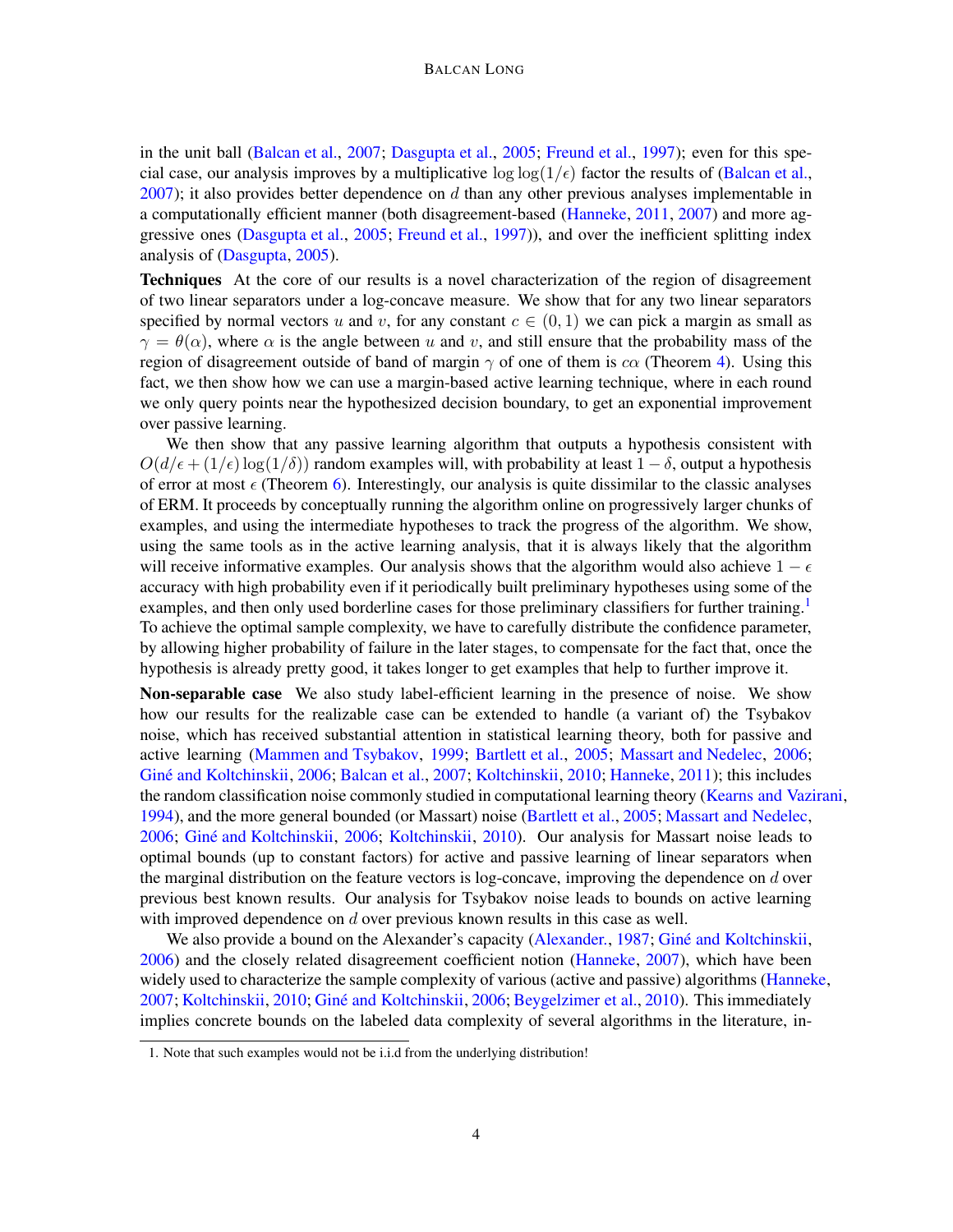cluding active learning algorithms designed for the purely agnostic case (i.e., arbitrary forms of noise), e.g., the  $A^2$  algorithm [\(Balcan et al.](#page-13-9), [2006](#page-13-9)) and the DHM algorithm [\(Dasgupta et al.](#page-13-10), [2007](#page-13-10)).

Nearly log-concave distributions We also extend our results both for passive and active learning to deal with nearly log-concave distributions; this is a broader class of distributions introduced by [\(Applegate and Kannan](#page-12-2), [1991](#page-12-2)), which contains mixtures of (not too separated) log-concave distributions. In deriving our results, we provide new tail bounds and structural results for these distributions, which might be of independent interest and utility, both in learning theory and in other areas including sampling and optimization.

We note that our bounds on the disagreement coefficient improve by a factor of  $\Omega(d)$  over the bounds of [\(Friedman](#page-14-10), [2009](#page-14-10)) (matching what was known for the much less general case of nearly uniform distribution over the unit sphere); furthermore, they apply to the nearly log-concave case where we allow an arbitrary number of discontinuities, a case not captured by the [\(Friedman](#page-14-10), [2009](#page-14-10)) conditions at all. We discuss other related papers in Appendix [A.](#page-15-10)

## 2. Preliminaries and Notation

We focus on binary classification problems; that is, we consider the problem of predicting a binary label  $y$  based on its corresponding input vector  $x$ . As in the standard machine learning formulation, we assume that the data points  $(x, y)$  are drawn from an unknown underlying distribution  $D_{XY}$ over  $X \times Y$ ; X is called the *instance space* and Y is the *label space*. In this paper we assume that  $Y = \{\pm 1\}$  and  $X = \mathbb{R}^d$ ; we also denote the marginal distribution over X by D. Let C be the class of linear separators through the origin, that is  $\mathbb{C} = \{\text{sign}(w \cdot x) : w \in \mathbb{R}^d, ||w|| = 1\}$ . To keep the notation simple, we sometimes refer to a weight vector and the linear classifier with that weight vector interchangeably. Our goal is to output a hypothesis function  $w \in \mathbb{C}$  of small error, where  $err(w) = err_{D_{XY}}(w) = P_{(x,y)\sim D_{XY}}[\text{sign}(w \cdot x) \neq y].$ 

We consider two learning protocols: passive learning and active learning. In the passive learning setting, the learning algorithm is given a set of labeled examples  $(x_1, y_1), \ldots, (x_m, y_m)$  drawn i.i.d. from  $D_{XY}$  and the goal is output a hypothesis of small error by using only a polynomial number of labeled examples. In the (pool-based) active learning setting, a set of labeled examples  $(x_1, y_1) \ldots (x_m, y_m)$  is also drawn i.i.d. from  $D_{XY}$ ; the learning algorithm is permitted direct access to the sequence of  $x_i$  values (unlabeled data points), but has to make a label request to obtain the label  $y_i$  of example  $x_i$ . The hope is that in the active learning setting we can output a classifier of small error by using many fewer label requests than in the passive learning setting by actively directing the queries to informative examples (while keeping the number of unlabeled examples polynomial). For added generality, we also consider the selective sampling active learning model, where the algorithm visits the unlabeled data points  $x_i$  in sequence, and, for each i, makes a decision on whether or not to request the label  $y_i$  based only on the previously-observed  $x_j$  values  $(j \leq i)$ and corresponding requested labels, and never changes this decision once made. Both our upper and lower bounds will apply to both selective sampling and pool-based active learning.

In the "realizable case", we assume that the labels are deterministic and generated by a target function that belongs to  $\mathbb C$ . In the non-realizable case (studied in Sections [8](#page-11-0) and [9\)](#page-11-1) we do not make this assumption and instead aim to compete with the best function in C.

Given two vectors u and v and any distribution D we denote by  $d_{\tilde{D}}(u, v) = \mathbb{P}_{x \sim \tilde{D}} (\text{sign}(u \cdot x) \neq 0)$ sign( $v \cdot x$ ); we also denote by  $\theta(u, v)$  the angle between the vectors u and v.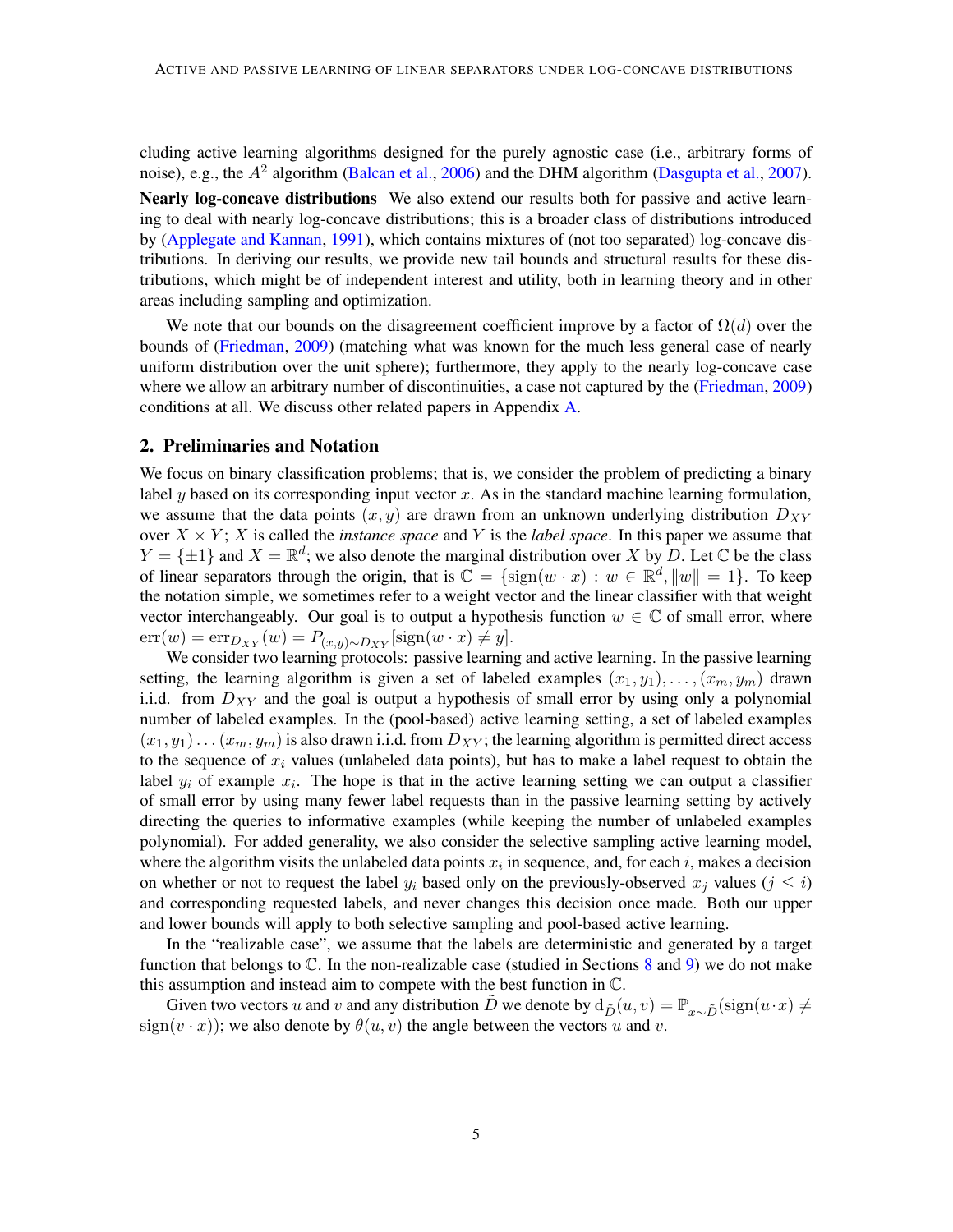# 3. Log-Concave Densities

Throughout this paper we focus on the case where the underlying distribution  $D$  is log-concave or nearly log-concave. Such distributions have played a key role in the past two decades in several areas including sampling, optimization, and integration algorithms [\(Lovasz and Vempala](#page-14-2), [2007](#page-14-2)), and more recently for learning theory as well [\(Kalai et al.](#page-14-11), [2005](#page-14-11); [Klivans et al.,](#page-14-12) [2009b](#page-14-12); [Vempala](#page-15-11), [2010\)](#page-15-11). In this section we first summarize known results about such distributions that are useful for our analysis and then prove a novel structural statement that will be key to our analysis (Theorem [4\)](#page-5-0). In Section [6](#page-9-0) we describe extensions to nearly log-concave distributions as well.

**Definition 1** A distribution over  $R^d$  is log-concave if  $\log f(\cdot)$  is concave, where f is its associated *density function. It is isotropic if its mean is the origin and its covariance matrix is the identity.*

Log-concave distributions form a broad class of distributions: for example, the Gaussian, Logistic, and uniform distribution over any convex set are log-concave distributions. The following lemma summarizes known useful facts about isotropic log-concave distributions (most are from [\(Lovasz and Vempala,](#page-14-2) [2007](#page-14-2)); the upper bound on the density is from [\(Klivans et al.](#page-14-12), [2009b\)](#page-14-12)).

<span id="page-5-2"></span>**Lemma 2** Assume that  $D$  is log-concave in  $R^d$  and let  $f$  be its density function.

- (a) If D is isotropic then  $\mathbb{P}_{x \sim D}[||X|| \ge \alpha \sqrt{d}] \le e^{-\alpha+1}$ . If  $d = 1$  then:  $\mathbb{P}_{x \sim D}[X \in [a, b]] \le |b a|$ .
- *(b)* If *D* is isotropic, then  $f(x) \ge 2^{-7d} 2^{9d||x||}$  whenever  $0 \le ||x|| \le 1/9$ . Furthermore,  $2^{-7d} \le$  $f(0) ≤ d(20d)^{d/2}$ , and  $f(x) ≤ A(d) exp(-B(d)||x||)$ , where  $A(d)$  is  $2^{8d}d^{d/2}e$  and  $B(d)$  is  $2^{-7d}$  $\frac{2}{(2(d-1)(20(d-1))(d-1)/2)}$ , for all x of any norm.
- *(c) All marginals of* D *are log-concave. If* D *is isotropic, its marginals are isotropic as well.*

(d) If 
$$
\mathbb{E}[\|X\|^2] = C^2
$$
, then  $\mathbb{P}[\|X\| \ge RC] \le e^{-R+1}$ .

*(e)* If D *is isotropic and*  $d = 1$  *we have*  $f(0) \geq 1/8$  *and*  $f(x) \leq 1$  *for all x.* 

Throughout our paper we will use the fact that there exists a universal constant  $c$  such that the probability of disagreement of any two homogeneous linear separators is lower bounded by the c times the angle between their normal vectors. This follows by projecting the region of disagreement in the space given by the two normal vectors, and then using properties of log-concave distributions in 2-dimensions. The proof is implicit in earlier works (e.g., [\(Vempala,](#page-15-11)  $2010$ )); for completeness, we include a proof in Appendix [B.](#page-17-0)

<span id="page-5-3"></span>Lemma 3 *Assume* D *is an isotropic log-concave in* R<sup>d</sup> *. Then there exists* c *such that for any two unit vectors*  $u$  *and*  $v$  *in*  $\mathbb{R}^d$  *we have*  $c\theta(v, u) \le d_D(u, v)$ *.* 

To analyze our active and passive learning algorithms we provide a novel characterization of the region of disagreement of two linear separators under a log-concave measure:

**Theorem 4** *For any*  $c_1 > 0$ *, there is a*  $c_2 > 0$  *such that the following holds. Let* u *and* v *be two unit*  $\alpha$  vectors in  $R^d$ , and assume that  $\theta(u, v) = \alpha < \pi/2$ . If  $D$  is isotropic log-concave in  $R^d$ , then:

<span id="page-5-1"></span><span id="page-5-0"></span>
$$
\mathbb{P}_{x \sim D}[\text{sign}(u \cdot x) \neq \text{sign}(v \cdot x) \text{ and } |v \cdot x| \geq c_2 \alpha] \leq c_1 \alpha. \tag{4}
$$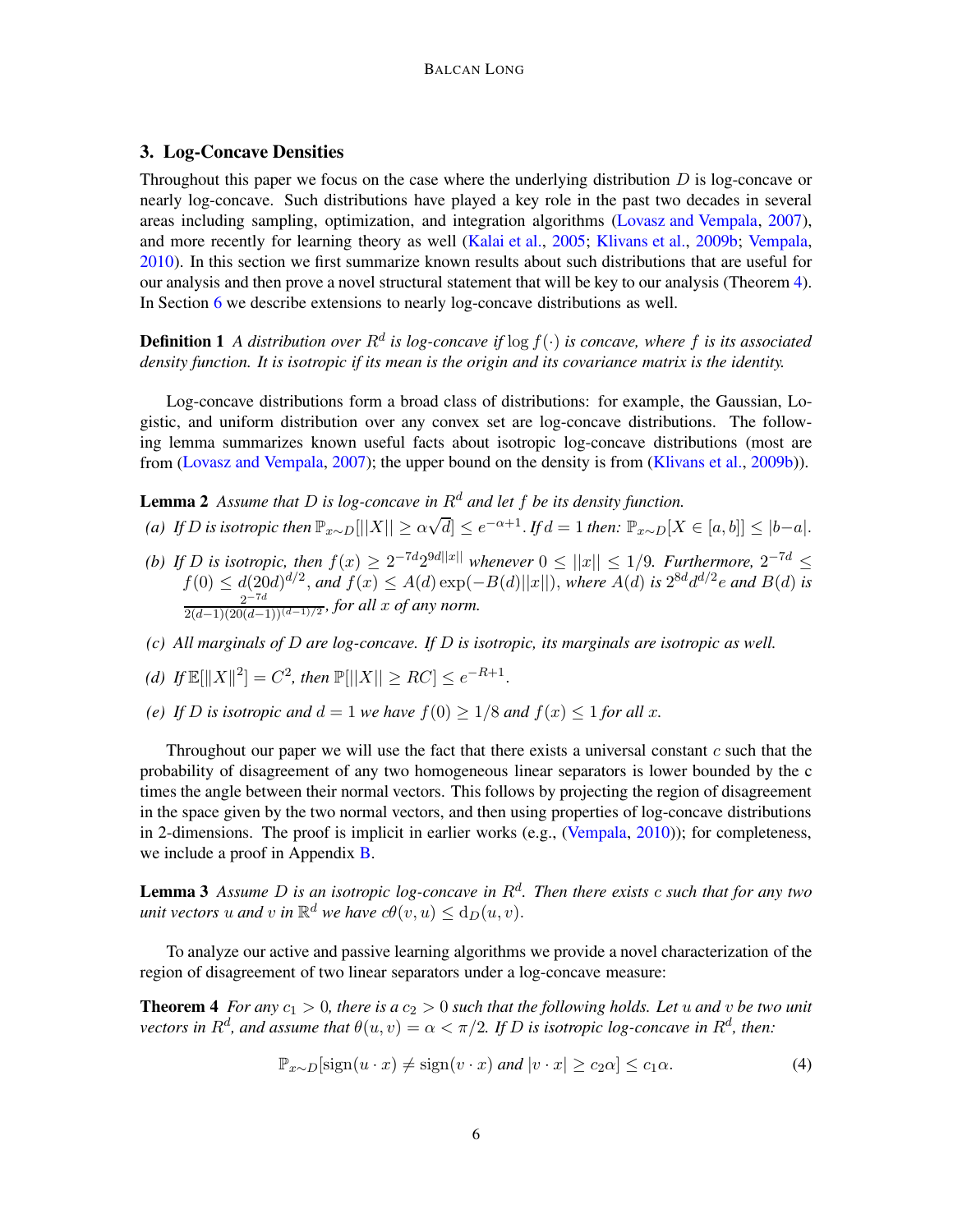**Proof** Choose  $c_1, c_2 > 0$ . We will show that, if  $c_2$  is large enough relative to  $1/c_1$ , then [\(4\)](#page-5-1) holds. Let  $b = c_2 \alpha$ . Let E be the set whose probability we want to bound. Since the event under consideration only concerns the projection of x onto the span of u and v, Lemma  $2(c)$  $2(c)$  implies we can assume without loss of generality that  $d = 2$ .

Next, we claim that each member x of E has  $||x|| \ge b/\alpha = c_2$ . Assume without loss of generality that  $v \cdot x$  is positive. (The other case is symmetric.) Then  $u \cdot x < 0$ , so the angle of x with u is obtuse, i.e.  $\theta(x, u) \ge \pi/2$ . Since  $\theta(u, v) = \alpha$ , this implies that  $\theta(x, v) \ge \pi/2 - \alpha$ . But  $x \cdot v \ge b$ , and v is unit length, so  $||x|| \cos \theta(x, v) \ge b$ , which, since  $\theta(x, v) \ge \pi/2 - \alpha$ , implies  $||x||\cos(\pi/2 - \alpha) \geq b$ ; This, since  $\cos(\pi/2 - \alpha) \leq \alpha$  for all  $\alpha \in [0, \pi/2]$ , in turn implies  $||x|| \ge b/\alpha = c_2$ . This implies that, if  $B(r)$  is a ball of radius r in  $R^2$ , that

<span id="page-6-0"></span>
$$
\mathbb{P}[E] = \sum_{i=1}^{\infty} \mathbb{P}[E \cap (B((i+1)c_2) - B(ic_2))].
$$
 (5)

To obtain the desired bound, we carefully bound each term in the RHS. Choose  $i \geq 1$ .

Let  $f(x_1, x_2)$  be the density of D. We have

$$
\mathbb{P}[E \cap (B((i+1)c_2) - B(ic_2))] = \int_{(x_1,x_2) \in B((i+1)c_2) - B(ic_2)} 1_E(x_1,x_2) f(x_1,x_2) dx_1 dx_2.
$$

Applying the density upper bound from Lemma [2](#page-5-2) with  $d = 2$ , there are constants  $C_1$  and  $C_2$  such that

$$
\mathbb{P}[E \cap (B((i+1)c_2) - B(ic_2))] \leq \int_{(x_1, x_2) \in B((i+1)c_2) - B(ic_2)} 1_E(x_1, x_2) C_1 \exp(-c_2 C_2 i) dx_1 dx_2
$$
  
=  $C_1 \exp(-c_2 C_2 i) \int_{(x_1, x_2) \in B((i+1)c_2) - B(ic_2)} 1_E(x_1, x_2) dx_1 dx_2.$ 

If we include  $B(ic_2)$  in the integral again, we get

$$
\mathbb{P}[E \cap (B((i+1)c_2) - B(ic_2))] \leq C_1 \exp(-c_2 C_2 i) \int_{(x_1,x_2) \in B((i+1)c_2)} 1_E(x_1,x_2) dx_1 dx_2.
$$

Now, we exploit the fact that the integral above is a rescaling of a probability with respect to the uniform distribution. Let  $C_3$  be the volume of the unit ball in  $R^2$ . Then, we have

$$
\mathbb{P}[E \cap (B((i+1)c_2) - B(ic_2))] \le C_1 \exp(-c_2 C_2 i) C_3 (i+1)^2 c_2^2 \alpha / \pi = C_4 c_2^2 \alpha (i+1)^2 \exp(-c_2 C_2 i),
$$

for  $C_4 = C_1 C_3 / \pi$ . Returning to [\(5\)](#page-6-0), we get

$$
\mathbb{P}[E] = \sum_{i=1}^{\infty} C_4 c_2^2 \alpha (i+1)^2 \exp(-c_2 C_2 i) = C_4 c_2^2 \times \frac{4e^{2c_2 C_2} - 3e^{c_2 C_2} + 1}{(e^{c_2 C_2} - 1)^3} \times \alpha.
$$

Since  $\lim_{c_2 \to \infty} c_2^2 \times \frac{4e^{2c_2C_2} - 3e^{c_2C_2} + 1}{(e^{c_2C_2} - 1)^3}$  $\frac{(e^{c_2C_2}-3e^{c_2C_2}+1)}{(e^{c_2C_2}-1)^3} = 0$ , this completes the proof.

We note that a weaker result of this type was proven (via different techniques) for the uniform distribution in the unit ball in [\(Balcan et al.,](#page-13-4) [2007](#page-13-4)). In addition to being more general, Theorem [4](#page-5-0) is tighter and more refined even for this specific case – this improvement is essential for obtaining tight bounds for polynomial time algorithms for passive learning (Section [5\)](#page-8-1) and better bounds for active learning as well.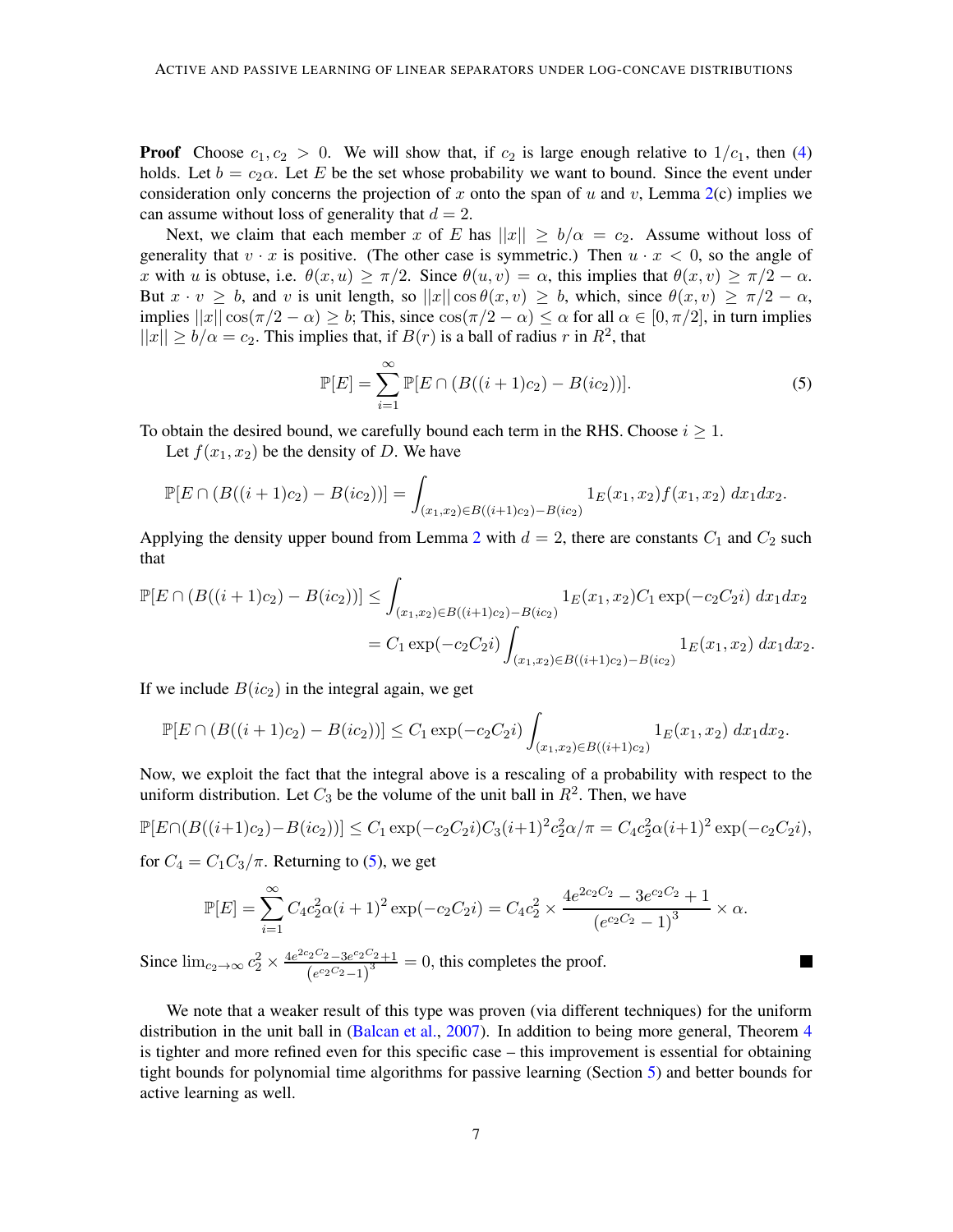# 4. Active Learning

In this section we analyze a margin-based algorithm for actively learning linear separators under logconcave distributions [\(Balcan et al.](#page-13-4), [2007\)](#page-13-4) (Algorithm [1\)](#page-7-0). Lower bounds proved in Section [7](#page-11-2) show that this algorithm needs exponentially fewer labeled examples than any passive learning algorithm.

This algorithm has been previously proposed and analyzed in [\(Balcan et al.,](#page-13-4) [2007](#page-13-4)) for the special case of the uniform distribution in the unit ball. In this paper we analyze it for the much more general class of log-concave distributions.

#### Algorithm 1 Margin-based Active Learning

**Input**: a sampling oracle for D, a labeling oracle, sequences  $m_k > 0$ ,  $k \in \mathbb{Z}^+$  (sample sizes) and  $b_k > 0$ ,  $k \in \mathbb{Z}^+$  (cut-off values).

**Output:** weight vector  $\hat{w}_s$ .

- Draw  $m_1$  examples from D, label them and put them in  $W(1)$ .
- iterate  $k = 1, \ldots, s$ 
	- find a hypothesis  $\hat{w}_k$  with  $\|\hat{w}_k\|_2 = 1$  consistent with all labeled examples in  $W(k)$ . – let  $W(k+1) = W(k)$ .
	- until  $m_{k+1}$  additional data points are labeled, draw sample x from D
		- ∗ if  $|\hat{w}_k \cdot x| \ge b_k$ , then reject x,
		- ∗ else, ask for label of x, and put into W(k + 1).

<span id="page-7-3"></span><span id="page-7-0"></span>**Theorem 5** Assume D is isotropic log-concave in  $R^d$ . There exist constants  $C_1, C_2$  s.t. for  $d \geq 4$ , *and for any*  $\epsilon, \delta > 0$ ,  $\epsilon < 1/4$  $\epsilon < 1/4$  $\epsilon < 1/4$ , using Algorithm 1 with  $b_k = \frac{C_1}{2^k}$  $\frac{C_1}{2^k}$  and  $m_k = C_2\left(d+\ln\frac{1+s-k}{\delta}\right)$ , after  $s = \lceil \log_2 \frac{1}{c} \rceil$  $\frac{1}{c\epsilon}$  *iterations, we find a separator of error at most*  $\epsilon$  *with probability*  $1 - \delta$ *. The total number of labeled examples needed is*  $O((d + \log(1/\delta) + \log \log(1/\epsilon)) \log(1/\epsilon))$ *.* 

**Proof** Let c be the constant from Lemma [3.](#page-5-3) We will show, using induction, that, for all  $k \leq s$ , with probability at least  $1-\frac{\delta}{2}$  $\frac{\delta}{2} \sum_{i < k} \frac{1}{(1+s)}$  $\frac{1}{(1+s-i)^2}$ , any  $\hat{w}$  consistent with the data in the working set  $W(k)$ has  $\text{err}(\hat{w}) \leq c2^{-k}$ , so that, in particular,  $\text{err}(\hat{w}_k) \leq c2^{-k}$ .

The case where  $k = 1$  follows from the standard VC bounds (see e.g., [\(Vapnik and Chervonenkis](#page-15-0), [1971\)](#page-15-0)). Assume now the claim is true for  $k - 1$  ( $k > 1$ ), and consider the kth iteration. Let  $S_1 = \{x : |\hat{w}_{k-1} \cdot x| \le b_{k-1}\}\$ , and  $S_2 = \{x : |\hat{w}_{k-1} \cdot x| > b_{k-1}\}\$ . By the induction hypothesis, we know that, with probability at least  $1 - \frac{\delta}{2}$  $\frac{\delta}{2} \sum_{i \leq k-1} \frac{1}{(1+s)}$  $\frac{1}{(1+s-i)^2}$ , all  $\hat{w}$  consistent with  $W(k-1)$ , including  $\hat{w}_{k-1}$ , have errors at most  $c2^{-(k-1)}$ . Consider an arbitrary such  $\hat{w}$ . By Lemma [3](#page-5-3) we have  $\theta(\hat{w}, w^*) \leq 2^{-(k-1)}$  and  $\theta(\hat{w}_{k-1}, w^*) \leq 2^{-(k-1)}$ , so  $\theta(\hat{w}_{k-1}, \hat{w}) \leq 4 \times 2^{-k}$ . Apply-ing Theorem [4,](#page-5-0) there is a choice of  $C_1$  (the constant such that  $b_{k-1} = C_1/2^{k-1}$ ) that satisfies  $\mathbb{P}((\hat{w}_{k-1} \cdot x)(\hat{w} \cdot x) < 0, x \in S_2) \leq \frac{c2^{-k}}{4}$  $\frac{e^{-k}}{4}$  and  $\mathbb{P}((\hat{w}_{k-1} \cdot x)(w^* \cdot x) < 0, x \in S_2) \leq \frac{c2^{-k}}{4}$  $\frac{1}{4}$ . So

<span id="page-7-1"></span>
$$
\mathbb{P}((\hat{w} \cdot x)(w^* \cdot x) < 0, x \in S_2) \le \frac{c2^{-k}}{2}.\tag{6}
$$

Now let us treat the case that  $x \in S_1$ . Since we are labeling  $m_k$  data points in  $S_1$  at iteration  $k - 1$ , classic Vapnik-Chervonenkis bounds [\(1971](#page-15-0)) imply that, if  $C_2$  is a large enough absolute constant, then with probability  $1 - \delta/(4(1 + s - k)^2)$ , for all  $\hat{w}$  consistent with the data in  $W(k)$ ,

<span id="page-7-2"></span>
$$
\operatorname{err}(\hat{w}|S_1) = \mathbb{P}((\hat{w} \cdot x)(w^* \cdot x) < 0 \mid x \in S_1) \le \frac{c2^{-k}}{4b_k} = \frac{c}{4C_1}.\tag{7}
$$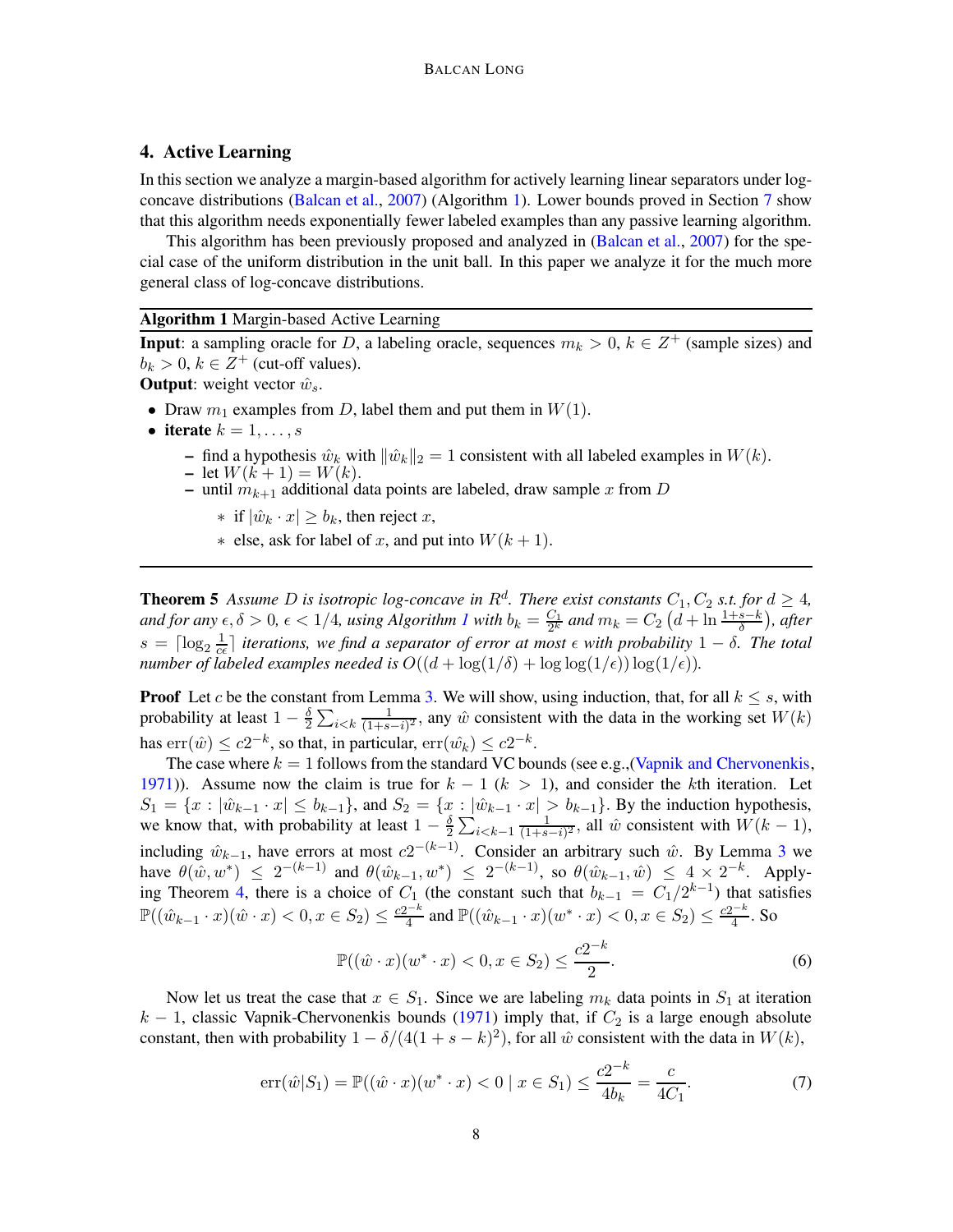Finally, since  $S_1$  consists of those points that, after projecting onto the direction  $\hat{w}_{k-1}$ , fall into an interval of length  $2b_k$  $2b_k$ , Lemma 2 implies that  $\mathbb{P}(S_1) \leq 2b_k$ . Putting this together with [\(6\)](#page-7-1) and [\(7\)](#page-7-2), with probability  $1 - \frac{\delta}{2}$  $\frac{\delta}{2} \sum_{i \leq k} \frac{1}{(1+s)}$  $\frac{1}{(1+s-i)^2}$ , we have  $\text{err}(\hat{w}) \leq c2^{-k}$ , completing the proof.

## <span id="page-8-1"></span>5. Passive Learning

<span id="page-8-0"></span>In this section we show how an analysis that was inspired by active learning leads to optimal (up to constant factors) bounds for polynomial-time algorithms for passive learning.

Theorem 6 *Assume that* D *is zero mean and log-concave in* R<sup>d</sup> *. There exists an absolute constant*  $C_3$  *s.t. for*  $d \geq 4$ *, and for any*  $\epsilon, \delta > 0$ ,  $\epsilon < 1/4$ *, any algorithm that outputs a hypothesis that correctly classifies*  $m = \frac{C_3(d + \log(1/\delta))}{\epsilon}$  $\frac{\log(1/\theta)}{\epsilon}$  examples finds a separator of error at most  $\epsilon$  with probability  $> 1 - \delta$ .

PROOF SKETCH: We focus here on the case that  $D$  is isotropic. We can treat the non-isotropic case by observing that the two cases are equivalent; one may pass between them by applying the whitening transform. (See Appendix  $C$  for details.)

While our analysis will ultimately provide a guarantee for any learning algorithm that always outputs a consistent hypothesis, we will use intermediate hypothesis of Algorithm [1](#page-7-0) in the analysis.

Let  $c$  be the constant from Lemma [3.](#page-5-3) While proving Theorem [5,](#page-7-3) we proved that, if Algorithm [1](#page-7-0) is run with  $b_k = \frac{C_1}{2^k}$ is run with  $b_k = \frac{C_1}{2^k}$  and  $m_k = C_2 \left( d + \ln \frac{1+s-k}{\delta} \right)$ , that for all  $k \leq s$ , with probability  $\geq 1 - \frac{\delta}{\delta} \sum_{k=1}^{\infty} \frac{1}{2^k}$  any  $\hat{w}$  consistent with the data in  $W(k)$  has  $err(\hat{w}) \leq c2^{-k}$ . Thus, after  $\frac{\delta}{2} \sum_{i < k} \frac{1}{(1+s)}$  $\frac{1}{(1+s-i)^2}$  any  $\hat{w}$  consistent with the data in  $W(k)$  has  $err(\hat{w}) \leq c2^{-k}$ . Thus, after  $s =$  $O(\log(1/\epsilon))$  iterations, with probability at least  $\geq 1-\delta$ , any linear classifier consistent with *all* the training data has error  $\leq \epsilon$ , since any such classifier is consistent with the examples in  $W(s)$ .

Now, let us analyze the number of examples used, including those examples whose labels were not requested by Algorithm [1.](#page-7-0) Lemma [2](#page-5-2) implies that there is a positive constant  $c_1$  such that  $\mathbb{P}(S_1) \geq c_1b_k$ : again,  $S_1$  consists of those points that fall into an interval of length  $2b_k$  after projecting onto  $\hat{w}_{k-1}$ . The density is lower bounded by a constant when  $b_k \leq 1/9$ , and we can use the bound for  $1/9$  when  $b_k > 1/9$ . The expected number of examples that we need before we find  $m_k$  elements of  $S_1$  is therefore at most  $\frac{m_k}{c_1b_k}$ . Using a Chernoff bound, if we draw  $\frac{2m_k}{c_1b_k}$  examples, the probability that we fail to get  $m_k$  members of  $S_1$  is at most  $\exp(-m_k/6)$ , which is at most  $\delta/(4(1+s-k)^2)$  if  $C_2$  is large enough. So, the total number of examples needed,  $\sum_k \frac{2m_k}{c_1b_k}$  $rac{2m_k}{c_1b_k}$ , is at most a constant factor more than

$$
\sum_{k=1}^{s} 2^{k} \left( d + \log \left( \frac{1+s-k}{\delta} \right) \right) = O(2^{s} (d + \log(1/\delta))) + \sum_{k=1}^{s} 2^{k} \log(1+s-k)
$$
  
= 
$$
O\left(\frac{d + \log(1/\delta)}{\epsilon}\right) + \sum_{k=1}^{s} 2^{k} \log(1+s-k).
$$

We can show  $\sum_{k=1}^{s} 2^k \log(1 + s - k) = O(1/\epsilon)$ , completing the proof.

We conclude this section by pointing out several important facts and implications of Theorem [6](#page-8-0) and its proof.

(1) The separator in Theorem [6](#page-8-0) (and the one in Theorem [5](#page-7-3) ) can be found in *polynomial time*, for example by using linear programming.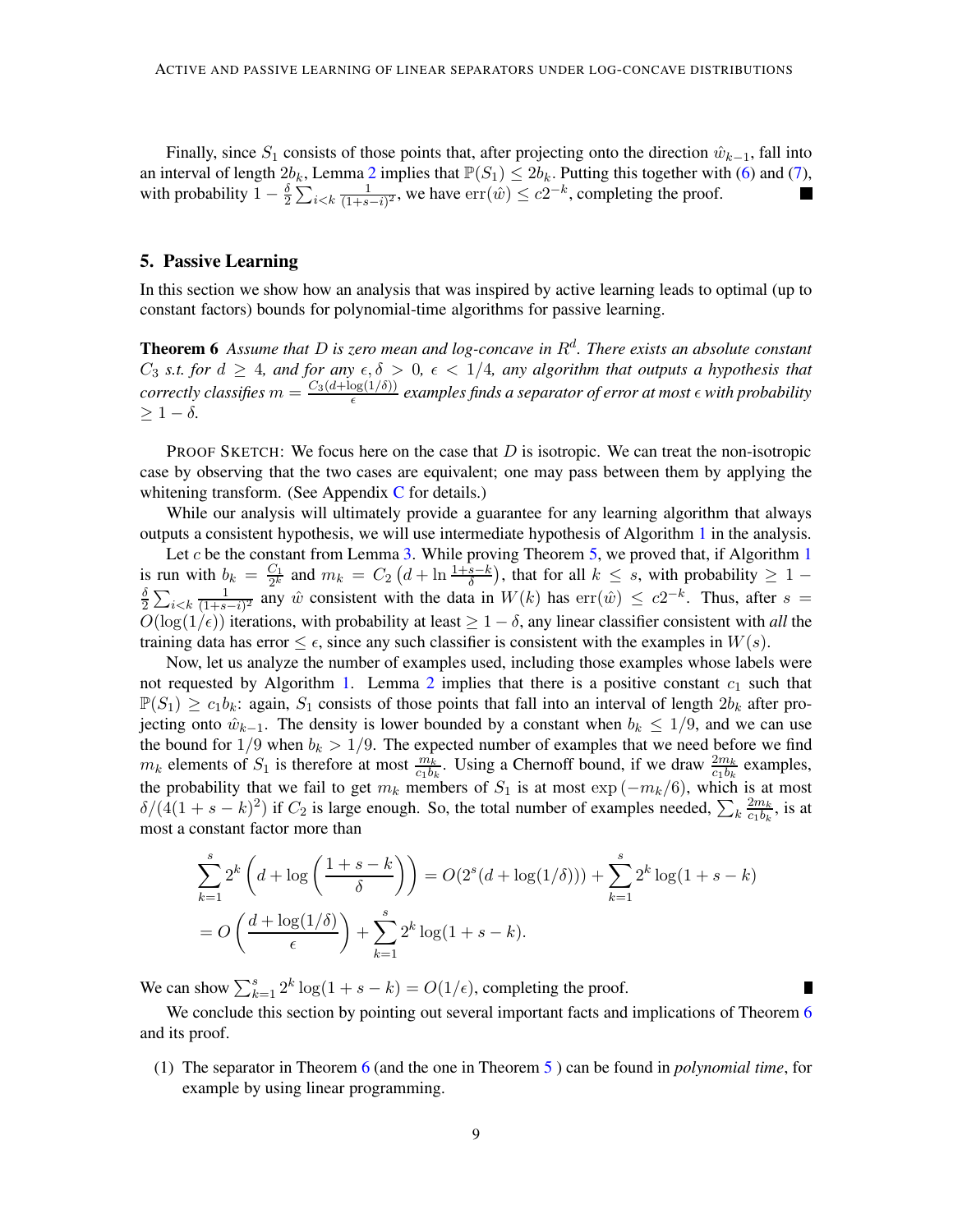(2) The analysis of Theorem [6](#page-8-0) also bounds the number of unlabeled examples needed by the active learning algorithm of Theorem [5.](#page-7-3) This shows that an algorithm can request a nearly optimally small number of labels without increasing the total number of examples required by more than a constant factor. Specifically, in round k, we only need  $2^k(d + \ln[(1 + s$  $k/\delta$ ) unlabeled examples (whp), where  $s = O(\log(1/\epsilon))$ , so the total number of unlabeled examples needed over all rounds is  $O(d/\epsilon + \log(1/\delta)/\epsilon)$ .

## <span id="page-9-0"></span>6. More Distributions

In this section we consider learning with respect to a more general class of distributions. We start by providing a general set of conditions on a set  $\mathcal D$  of distributions that is sufficient for efficient passive and active learning w.r.t. distributions in  $D$ . We now consider nearly log-concave distributions, an interesting, more general class containing log-concave distributions, considered previously in [\(Applegate and Kannan](#page-12-2), [1991](#page-12-2)) and [\(Caramanis and Mannor](#page-13-15), [2007](#page-13-15)). We then prove that isotropic nearly log-concave distributions satisfy our sufficient conditions; in Appendix [D,](#page-18-0) we also show how to remove the assumption that the distribution is isotropic.

Definition 7 *A set* D *of distributions is* admissible *if it satisfies the following:*

- *There exists* c such that for any  $D \in \mathcal{D}$  and any two unit vectors u and v in  $\mathbb{R}^d$  we have  $c\theta(v, u) \leq d_D(u, v).$
- For any  $c_1 > 0$ , there is a  $c_2 > 0$  such that the following holds for all  $D \in \mathcal{D}$ . Let u and v be *two unit vectors in*  $R^d$  *s.t.*  $\theta(u, v) = \alpha < \pi/2$ *. Then*  $\mathbb{P}_{x \sim D}[\text{sign}(u \cdot x) \neq \text{sign}(v \cdot x), |v \cdot x| \geq$  $c_2\alpha$   $\leq c_1\alpha$ .
- *There are positive constants*  $c_3$ ,  $c_4$ ,  $c_5$  *such that, for any*  $D' \in \mathcal{D}$ *, for any projection*  $D$  *of*  $D'$  *onto a* one-dimensional subspace, the density f of D satisfies  $f(x) < c_3$  for all x and  $f(x) > c_4$ *for all*  $x$  *with*  $|x| < c_5$ *.*

<span id="page-9-1"></span>The proofs of Theorem [5](#page-7-3) and Theorem [6](#page-8-0) can be used without modification to show:

**Theorem 8** If  $D$  is admissible, then arbitrary  $f \in \mathbb{C}$  can be learned with respect to arbitrary distri*butions in* D *in polynomial time in the active learning model from*  $O((d + \log(1/\delta) + \log \log(1/\epsilon)) \log(1/\epsilon))$ labeled examples, and in the passive learning model from  $O\left(\frac{d + \log(1/\delta)}{\epsilon}\right)$  $\left(\frac{g(1/\delta)}{\epsilon}\right)$  examples.

# <span id="page-9-2"></span>6.1. The nearly log-concave case

**Definition 9** *A density function*  $f : \mathbb{R}^n \to \mathbb{R}$  *is*  $\beta$  *log-concave if for any*  $\lambda \in [0,1]$ *,*  $x_1 \in \mathbb{R}^n$ *,*  $x_2 \in \mathbb{R}^n$ , we have  $f(\lambda x_1 + (1 - \lambda)x_2) \geq e^{-\beta} f(x_1)^{\lambda} f(x_2)^{1-\lambda}$ .

Clearly, a density function f is log-concave if it is 0-log-concave. An example of a  $O(1)$ -logconcave distribution is a mixture of two log-concave distributions whose covariance matrices are I, and whose means  $\mu_1$  and  $\mu_2$  have  $||\mu_1 - \mu_2|| = O(1)$ .

In this section we prove that for any sufficiently small constant  $\beta \geq 0$ , the class of isotropic  $\beta$  log-concave distribution in  $R^d$  is admissible and has light tails (this second fact is useful for analyzing the disagreement coefficient in Sections [8\)](#page-11-0). In doing so we provide several new properties for such distributions, which could be of independent interest. Detailed proofs of our claims appear in Appendix [D.](#page-18-0)

We start by showing that for any isotropic  $\beta$  log-concave density f there exists a log-concave density  $\tilde{f}$  whose center is within  $e(C-1)\sqrt{Cd}$  of f's center and that satisfies  $f(x)/C \leq \tilde{f}(x) \leq$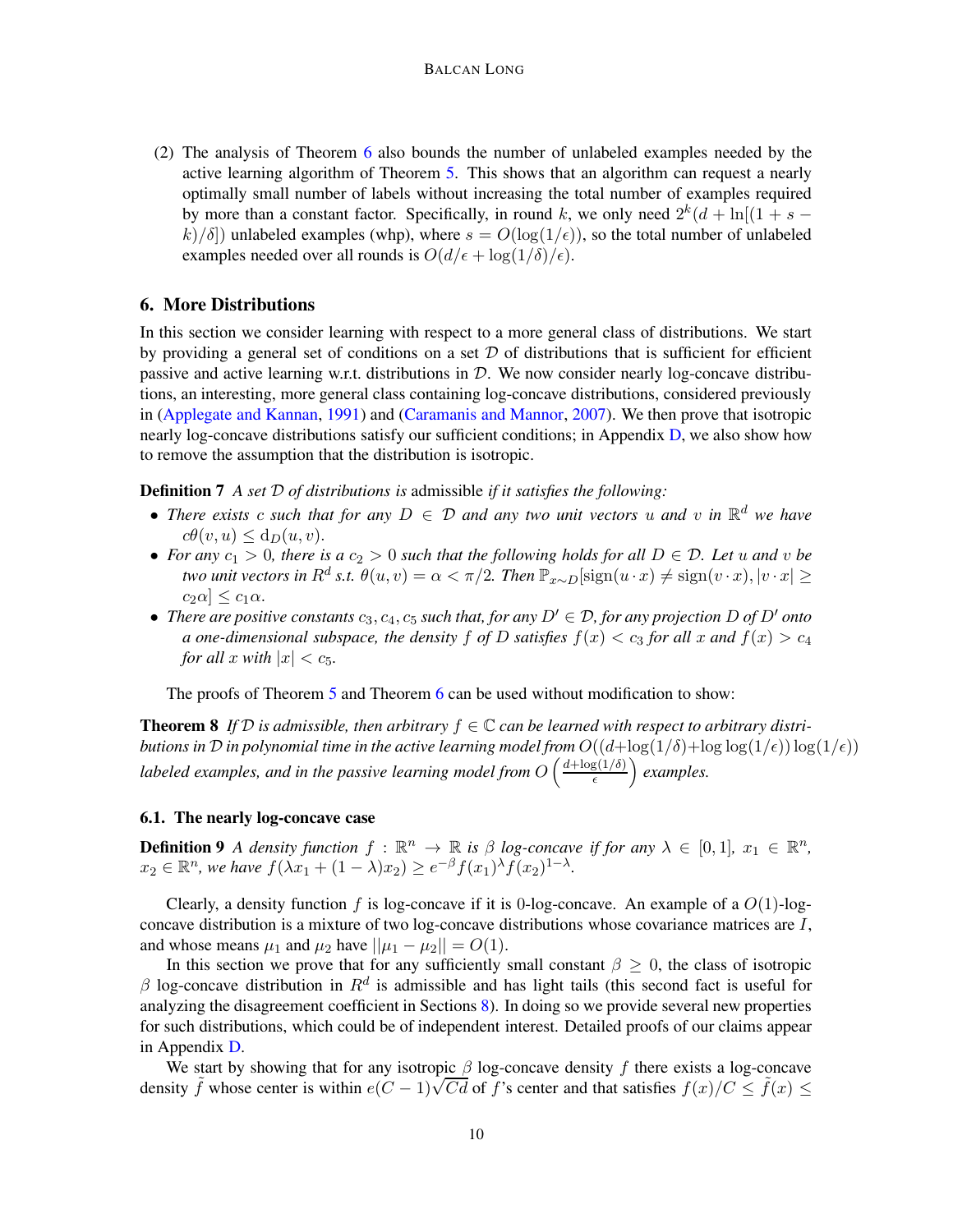<span id="page-10-1"></span> $Cf(x)$ , for C as small as  $e^{\beta \log d}$ . The fact C depends only exponentially in  $\log d$  (as opposed to exponentially in  $d$ ) is key for being able to argue that such distributions have light tails.

Lemma 10 *For any isotropic* β *log-concave density function* f *there exists a log-concave density function*  $\tilde{f}$  *that satisfies*  $f(x)/C \leq \tilde{f}(x) \leq Cf(x)$  *and*  $\parallel$  $\left|\int x(f(x)-\tilde{f}(x))dx\right|\right|\leq e(C-1)\sqrt{Cd},$ for  $C = e^{\beta \lceil \log_2(d+1) \rceil}$ . Moreover, we have  $1/C \leq \int (u \cdot x)^2 \tilde{f}(x) dx \leq C$  for every unit vector  $u$ .

PROOF SKETCH: Note that if the density function f is  $\beta$  log-concave we have that  $h = \ln f$ satisfies that for any  $\lambda \in [0,1]$ ,  $x_1 \in \mathbb{R}^n$ ,  $x_2 \in \mathbb{R}^n$ , we have  $h(\lambda x_1 + (1 - \lambda)x_2) \ge -\beta + \lambda h(x_1) +$  $(1-\lambda)h(x_2)$ . Let  $\hat{h}$  be the function whose subgraph is the convex hull of the subgraph of h. By using Caratheodory's theorem<sup>[2](#page-10-0)</sup> we can show that  $\hat{h}(x) = \max_{\sum_{i=1}^{d+1} \alpha_i = 1, \alpha_i \ge 0, x = \sum_{i=1}^{d+1} \alpha_i x_i} \sum_{i=1}^{d+1} \alpha_i h(x_i)$ . This implies  $h(x) \leq \hat{h}(x)$  and we can prove by induction on  $\log_2(d+1)$  that  $h(x) \geq \hat{h}(x)$  –  $\beta \lceil \log_2(d+1) \rceil$ . If we further normalize  $e^{\hat{h}}$  to make it a density function, we obtain  $\tilde{f}$  that is logconcave and satisfies  $f(x)/C \leq \tilde{f}(x) \leq Cf(x)$ , where  $C = e^{\beta \lceil \log_2(d+1) \rceil}$ . This implies that for any x we have  $|f(x) - \tilde{f}(x)| \leq (C - 1)\tilde{f}(x)$ .

<span id="page-10-2"></span>Using this fact and concentration properties of  $\tilde{f}$  (in particular Lemma [2\)](#page-5-2), we can show that the center of  $f$  is close to the center of  $f$ , as desired. П

Theorem 11 *Assume* β *is a sufficiently small non-negative constant and let* D *be the set of all isotropic*  $\beta$  *log-concave distributions.* (a)  $\mathcal{D}$  *is admissible.* (b) Any  $D \in \mathcal{D}$  *has light tails. That is:*  $\mathbb{P}(||X|| > R\sqrt{Cd}) < Ce^{-R+1}$ , for  $C = e^{\beta \left[\log_2(d+1)\right]}$ .

PROOF SKETCH: (a) Choose  $D \in \mathcal{D}$ . As in Lemma [3,](#page-5-3) consider the plane determined by u and v and let  $proj_{u,v}(x)$  denote the projection operator that given  $x \in R^d$ , orthogonally projects x onto this plane. If  $D_2 = proj_{u,v}(D)$  then  $d_D(u,v) = d_{D_2}(u',v')$ . By using the Prekopa-Leindler in-equality [\(Gardner](#page-14-13), [2002](#page-14-13)) one can show that  $D_2$  is  $\beta$  log-concave (see e.g., [\(Caramanis and Mannor](#page-13-15), [2007\)](#page-13-15)). Moreover, if D is isotropic, than  $D_2$  is isotropic as well. By Lemma [10](#page-10-1) we know that there exists a C-isotropic log-concave distribution  $\tilde{D}_2$  centered at  $z, ||z|| \leq \epsilon$ , satisfying  $f(x)/C \leq \epsilon$  $\tilde{f}(x) \le Cf(x)$  and  $1/C \le \int (u \cdot x)^2 f(x) dx \le C$  for every unit vector u, for constants  $C = e^{\beta}$ and  $\epsilon = e(C-1)\sqrt{2C}$ . For  $\beta$  sufficiently small we have  $\frac{1}{20+\epsilon}/\sqrt{\frac{1}{C-\epsilon^2}} \leq \frac{1}{9}$ . Using this, by applying the whitening transform (see Theorem [16](#page-20-0) in Appendix [D\)](#page-18-0), we can show  $\tilde{f}_2(x) \geq c$ , for  $||x|| \le 1/20$ , which implies  $f_2(x) \ge c/C$ , for  $||x|| \le 1/20$ . Using a reasoning as in Lemma [3](#page-5-3) we get  $c\theta(v, u) \leq d_D(u, v)$ . The generalization of Theorem [4](#page-5-0) follows from a similar proof, except using Theorem [16.](#page-20-0) The density bounds in the  $n = 1$  case also follow from Theorem [16](#page-20-0) as well.

(b) Since X is isotropic, we have  $\mathbb{E}_f[X \cdot X] = d$  (where f is its associated density). By Lemma [10,](#page-10-1) there exists a log-concave density  $\tilde{f}$  such that  $f(x)/C \leq \tilde{f}(x) \leq Cf(x)$ , for  $C =$  $e^{\beta \lceil \log_2(d+1) \rceil}$  $e^{\beta \lceil \log_2(d+1) \rceil}$  $e^{\beta \lceil \log_2(d+1) \rceil}$ . This implies  $E_{\tilde{f}}[X \cdot X] \leq Cd$ . By Lemma 2 we get that that under  $\tilde{f}$ ,  $\mathbb{P}(|X| >$  $R\sqrt{Cd}$ ) <  $e^{-R+1}$ , so under f we have  $\mathbb{P}(||X|| > R\sqrt{Cd}) < Ce^{-R+1}$ .  $\blacksquare$ 

Using Theorem  $8$  and Theorem  $11(a)$  $11(a)$  we obtain:

**Theorem 12** Let  $\beta \geq 0$  be a sufficiently small constant. Assume that D is an isotropic  $\beta$  log*concave distribution in*  $R^d$ . Then arbitrary  $f \in \mathbb{C}$  *can be learned with respect to* D *in polynomial time in the active learning model from*  $O((d + \log(1/\delta) + \log \log(1/\epsilon)) \log(1/\epsilon))$  *labeled examples,* and in the passive learning model from  $O\left(\frac{d + \log(1/\delta)}{\epsilon}\right)$  $\left(\frac{g(1/\delta)}{\epsilon}\right)$  examples.

<span id="page-10-0"></span><sup>2.</sup> Caratheodory's theorem states that if a point x of  $R^d$  lies in the convex hull of a set P, then there is a subset  $\hat{P}$  of F consisting of  $d + 1$  or fewer points such that x lies in the convex hull of  $\ddot{P}$ .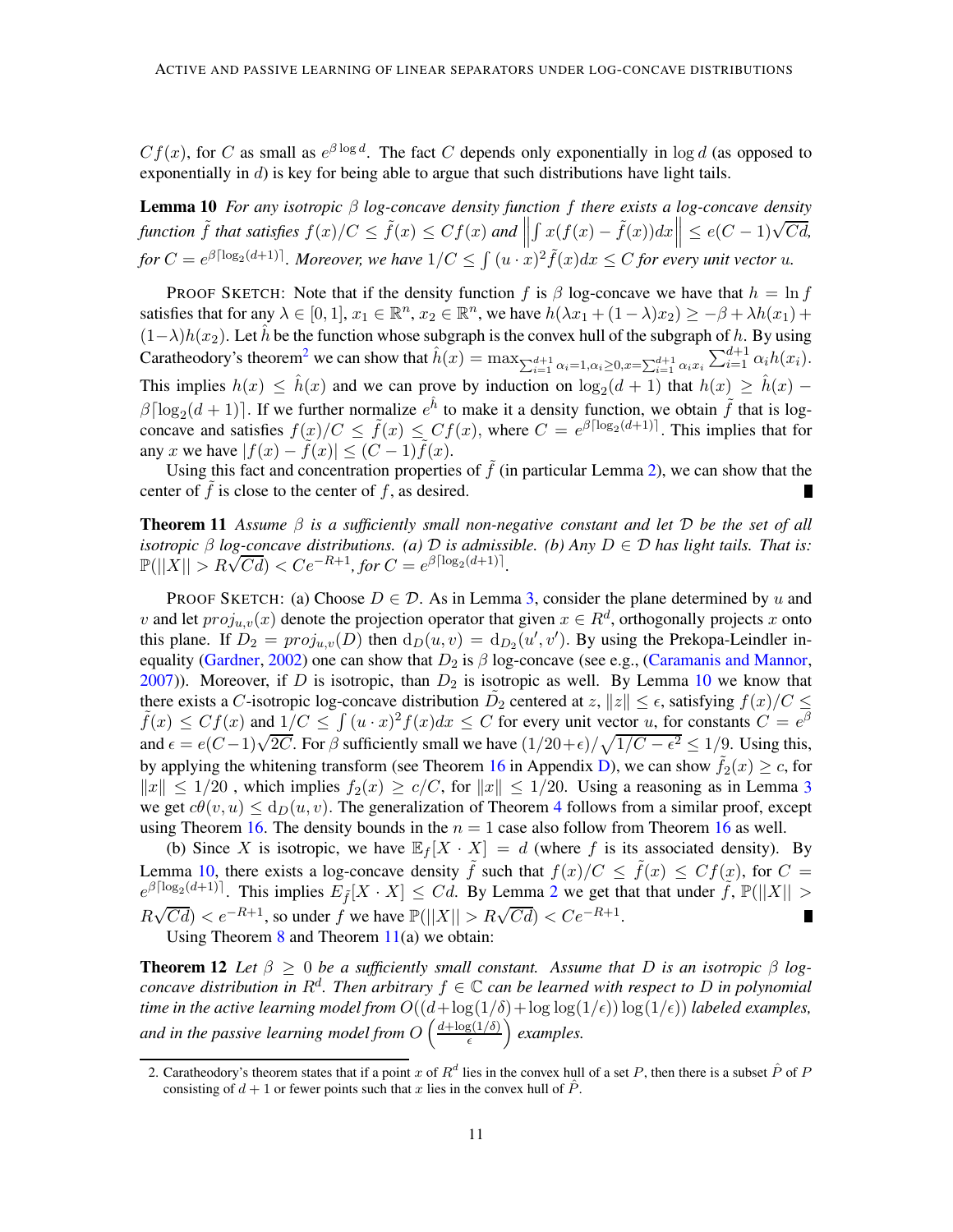# <span id="page-11-2"></span>7. Lower Bounds

In this section we give lower bounds on the label complexity of passive and active learning of homogeneous linear separators when the underlying distribution is  $\beta$  log-concave, for a sufficiently small constant  $\beta$ . These lower bounds are information theoretic, applying to any procedure, that might not be necessarily computationally efficient. The proof is in Appendix  $E$ .

<span id="page-11-5"></span>Theorem 13 *For a small enough constant* β *we have: (1) for any* β *log-concave distribution* D *whose covariance matrix has full rank, the sample complexity of learning origin-centered linear* separators under D in the passive learning model is  $\Omega\left(\frac{d}{\epsilon}+\frac{1}{\epsilon}\right)$  $\frac{1}{\epsilon} \log \left( \frac{1}{\delta} \right)$  $(\frac{1}{\delta})$ ); (2) the sample complexity *of active learning of linear separators under β log-concave distributions is*  $\Omega$  ( $d \log(\frac{1}{\epsilon})$  $(\frac{1}{\epsilon})$ .

Note that, if the covariance matrix of  $D$  does not have full rank, the number of dimensions is effectively less than d, so our lower bound essentially applies for all log-concave distributions.

#### <span id="page-11-0"></span>8. The inseparable case: Disagreement-based active learning

We consider two closely related distribution dependent capacity notions: the Alexander capacity and the disagreement coefficient; they have been widely used for analyzing the label complexity of non-aggressive active learning algorithms [\(Hanneke,](#page-14-6) [2007;](#page-14-6) [Dasgupta et al.](#page-13-10), [2007](#page-13-10); [Koltchinskii](#page-14-8), [2010;](#page-14-8) [Hanneke](#page-14-9), [2011](#page-14-9); [Beygelzimer et al.,](#page-13-13) [2010](#page-13-13)). We begin with the definitions. For  $r > 0$ , define  $B(w,r) = \{u \in \mathbb{C} : \mathbb{P}_D(\text{sign}(u \cdot x) \neq \text{sign}(w \cdot x)) \leq r\}.$  For any  $\mathcal{H} \subseteq \mathbb{C}$ , define the region of disagreement as  $DIS(\mathcal{H}) = \{x \in X : \exists w, u \in \mathcal{H} \text{ s.t. } sign(u \cdot x) \neq sign(w \cdot x)\}\.$  Define the Alexander capacity function  $\text{cap}_{w^*,D}(\cdot)$  for  $w^* \in \mathbb{C}$  w.r.t. D as:  $\text{cap}_{w^*,D}(r) = \frac{\mathbb{P}_D(\text{DIS}(B(w^*,r)))}{r}$ . Define the disagreement coefficients for  $w^* \in \mathbb{C}$  w.r.t. D as:  $\text{dis}_{w^*,D}(\epsilon) = \text{sup}_{r \geq \epsilon}$  $[\text{cap}_{w^*,D}(r)].$ 

<span id="page-11-3"></span>The following is our bound in the disagreement coefficient. Its proof is in Appendix [F.](#page-23-0)

**Theorem 14** Let  $\beta > 0$  be a sufficiently small constant. Assume that D is an isotropic  $\beta$  log*concave distribution in*  $R^d$ *. For any*  $w^*$ *, for any*  $\epsilon$ *,*  $\text{cap}_{w^*,D}(\epsilon)$  *is*  $O(d^{1/2+\frac{\beta}{2\ln 2}}\log(1/\epsilon))$ *. Thus* dis<sub>w</sub>\*, $D(\epsilon) = O(d^{1/2 + \frac{\beta}{2 \ln 2}} \log(1/\epsilon)).$ 

Theorem [14](#page-11-3) immediately leads to concrete bounds on the label complexity of several algorithms in the literature [\(Hanneke](#page-14-6), [2007;](#page-14-6) [Cohn et al.,](#page-13-16) [1994](#page-13-16); [Balcan et al.,](#page-13-9) [2006](#page-13-9); [Koltchinskii](#page-14-8), [2010](#page-14-8); [Dasgupta et al.](#page-13-10), [2007](#page-13-10)). For example, by composing it with a result of [\(Dasgupta et al.](#page-13-10), [2007](#page-13-10)), we obtain a bound of  $\tilde{O}(d^{3/2}(\log^2(1/\epsilon) + (\nu/\epsilon)^2))$  for agnostic active learning when D is isotropic log-concave in  $R^d$ ; that is we only need  $O(d^{3/2}(\log^2(1/\epsilon) + (\nu/\epsilon)^2)))$  label requests to output a classifier of error at most  $\nu + \epsilon$ , where  $\nu = \min_{w \in \mathbb{C}} \text{err}(w)$ .

#### <span id="page-11-1"></span>9. The Tsybakov condition

In this section we consider a variant of the Tsybakov noise condition [\(Mammen and Tsybakov](#page-15-1), [1999\)](#page-15-1). We assume that the classifier h that minimizes  $\mathbb{P}_{(x,y)\sim D_{XY}}(h(x) \neq y)$  is a linear classifier, and that, for the weight vector  $w^*$  of the optimal classifier, there exist known parameters  $\alpha, a > 0$ such that, for all  $w$ , we have

$$
a(d_D(w, w^*))^{1/(1-\alpha)} \le \text{err}(w) - \text{err}(w^*).
$$

<span id="page-11-4"></span>By generalizing Theorem [4](#page-5-0) so that it provides a stronger bound for larger margins, and combining the result with the other lemmas of this paper and techniques from [\(Balcan et al.,](#page-13-4) [2007\)](#page-13-4), we get the following.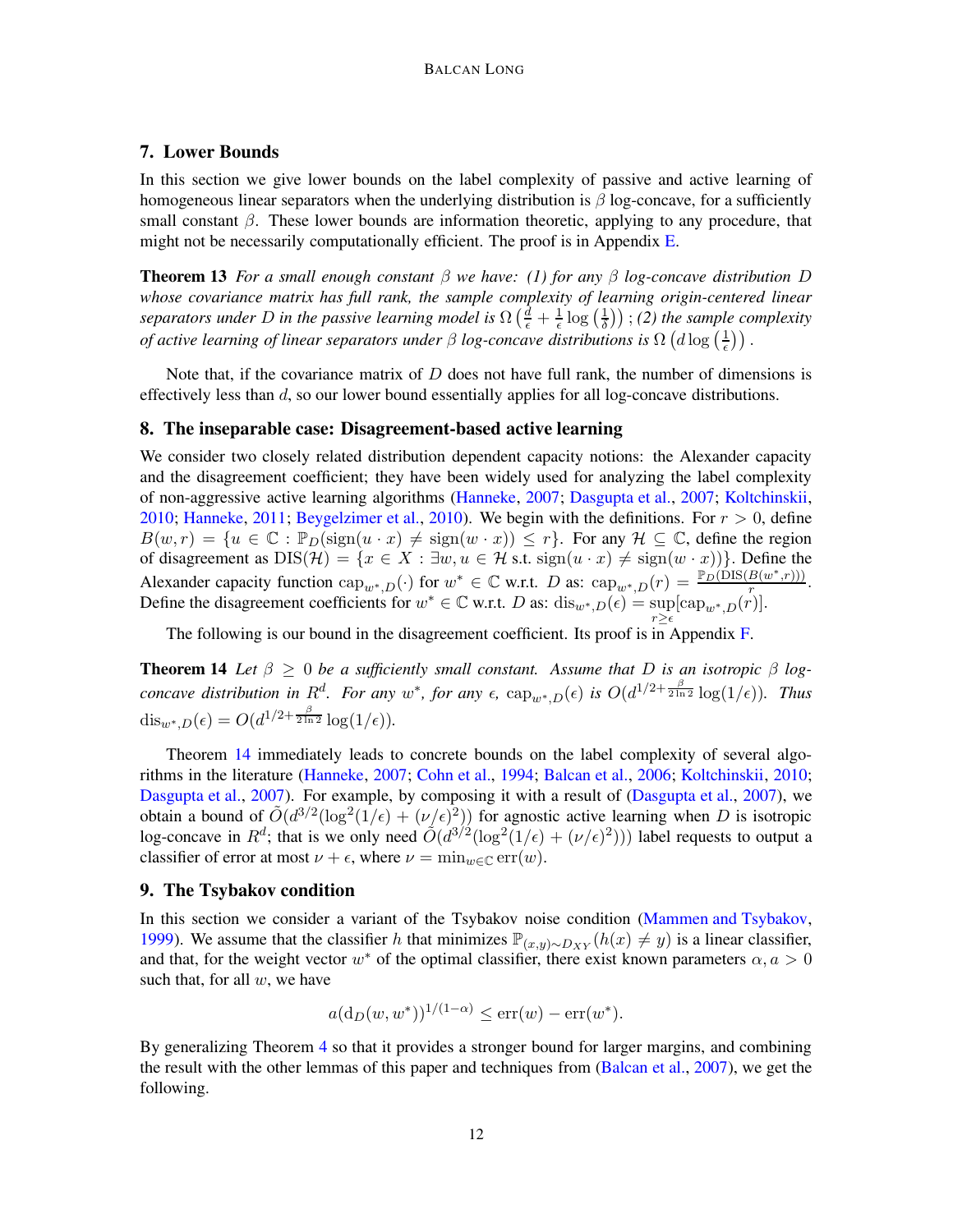**Theorem 15** Let  $s = O(\log(1/\epsilon))$ . Assume that the distribution  $D_{XY}$  satisfies the Tsybakov noise *condition for constants*  $\alpha \in [0,1)$  *and*  $a \geq 0$ *, and that the marginal* D *on*  $R^d$  *is isotropic logconcave.* (1) If  $\alpha = 0$ , we can find a separator with excess error  $\leq \epsilon$  *with probability*  $1 - \delta$  *using*  $O(\log(1/\epsilon))(d + \log(s/\delta))$  *labeled examples in the active learning model, and*  $O\left(\frac{d + \log(1/\delta)}{\epsilon}\right)$  $\frac{g(1/\delta)}{\epsilon}$ *labeled examples in the passive learning model. (2) If* α > 0*, we can find a separator with excess*  $error \leq \epsilon$  *with probability*  $1-\delta$  *using*  $O((1/\epsilon)^{2\alpha} \log^2(1/\epsilon))(d + \log(s/\delta))$  *labeled examples in the active learning model.*

In the case  $\alpha = 0$  (that is more general than the Massart noise condition) our analysis leads to optimal bounds for active and passive learning of linear separators under log-concave distributions, improving the dependence on d over previous best known results [\(Hanneke and Yang](#page-14-7), [2012](#page-14-7); Giné and Koltchinskii, [2006](#page-14-5)). Our analysis for Tsybakov noise ( $\alpha \ge 0$ ) leads to bounds on active learning with improved dependence on d over previous known results [\(Hanneke and Yang](#page-14-7), [2012](#page-14-7)) in this case as well. Proofs and further details appear in Appendix [G.](#page-23-1)

## 10. Discussion and Open Questions

The label sample complexity of our active learning algorithm for learning homogeneous linear separators under isotropic logconcave distributions is  $O((d + \log(1/\delta) + \log \log(1/\epsilon)) \log(1/\epsilon))$ , while our lower bound for this setting is  $\Omega(d \log(\frac{1}{\epsilon}))$  $(\frac{1}{\epsilon})$ ). Our upper bound is achieved by an algorithm that uses a polynomial number of unlabeled training examples, and polynomial time. If an unbounded amount of computation time and an unbounded number of unlabeled examples are available, it seems to be easy to learn to accuracy  $\epsilon$  using  $O(d \log(1/\epsilon))$  label requests, no matter what the value of  $\delta$ . (Roughly, the algorithm can construct an  $\epsilon$ -cover to initialize a set of candidate hypotheses, then repeatedly wait for an unlabeled example that evenly splits the current list of candidates, and ask its label, eliminated roughly half of the candidates.) It would be interesting to know what is the best label complexity for a polynomial-time algorithm, or even an algorithm that is constrained to use a polynomial number of unlabeled examples.

Conceptually, our analysis of ERM for passive learning under (nearly) log-concave distributions is based on a more aggressive localization than those considered previously in the literature. It would be very interesting to extend this analysis as well as our analysis for active learning to arbitrary distributions and more general concept spaces.

Acknowledgements We thank Steve Hanneke for a number of useful discussions. This work was supported in part by NSF grant CCF-0953192, AFOSR grant FA9550-09-1-0538, and a Microsoft Research Faculty Fellowship.

## References

- <span id="page-12-0"></span>K.S. Alexander. Rates of growth and sample moduli for weighted empirical processes indexed by sets. *Probability Theory and Related Fields*, 1987.
- <span id="page-12-3"></span>N. Alon. A non-linear lower bound for planar epsilon-nets. *FOCS*, pages 341–346, 2010.
- <span id="page-12-2"></span>D. Applegate and R. Kannan. Sampling and integration of near log-concave functions. In *STOC*, 1991.
- <span id="page-12-1"></span>P. Assouad. Plongements lipschitziens dans. *R . Bull. Soc. Math. France*, 111(4):429–448, 1983.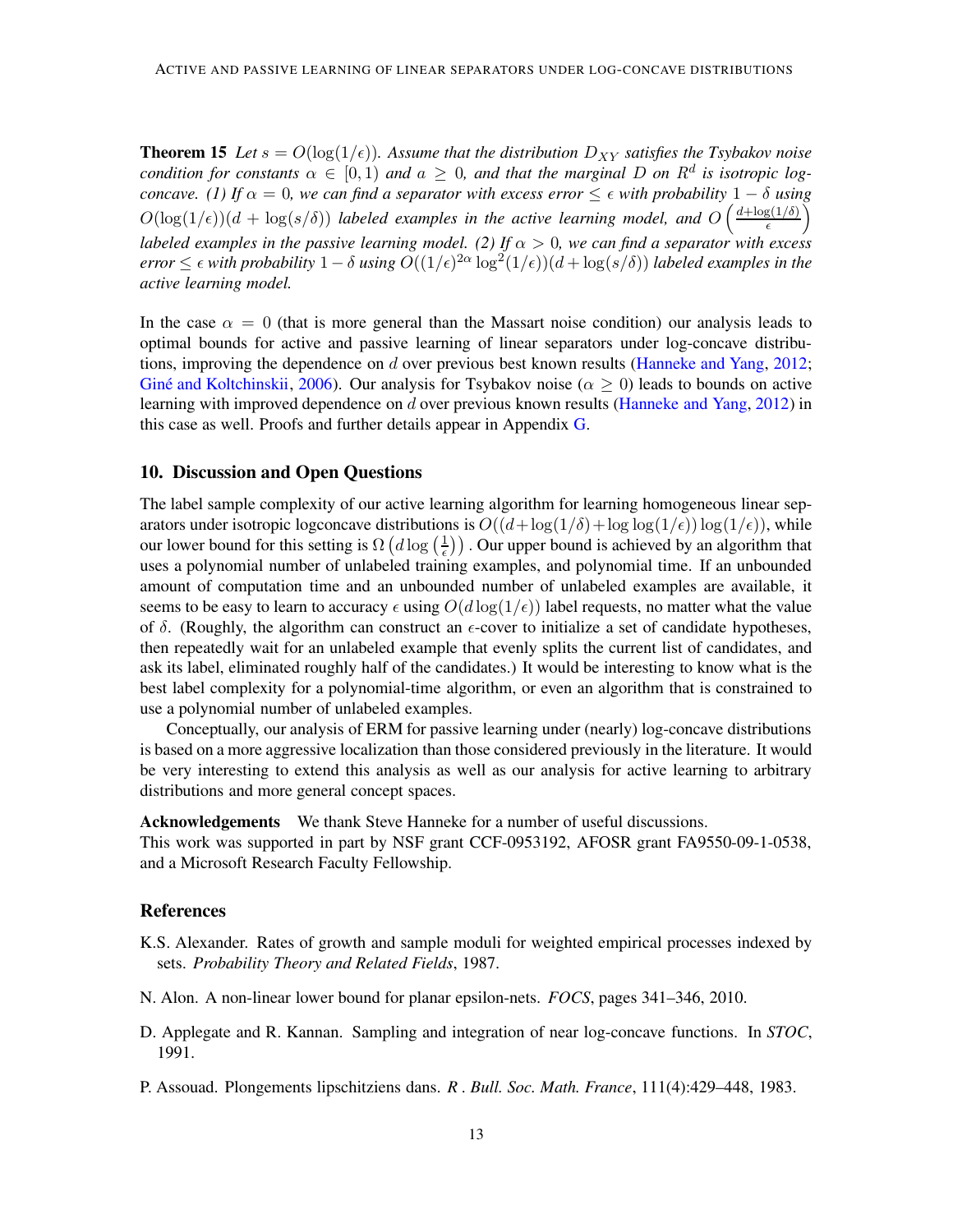- <span id="page-13-9"></span>M. F. Balcan, A. Beygelzimer, and J. Langford. Agnostic active learning. In *ICML*, 2006.
- <span id="page-13-4"></span>M.-F. Balcan, A. Broder, and T. Zhang. Margin based active learning. In *COLT*, 2007.
- <span id="page-13-12"></span>M.-F. Balcan, S. Hanneke, and J. Wortman. The true sample complexity of active learning. In *COLT*, 2008.
- <span id="page-13-5"></span>P. L. Bartlett, O. Bousquet, and S. Mendelson. Local Rademacher complexities. *Annals of Statistics*, 2005.
- <span id="page-13-13"></span>A. Beygelzimer, D. Hsu, J. Langford, and T. Zhang. Agnostic active learning without constraints. In *NIPS*, 2010.
- <span id="page-13-2"></span>A. Blumer, A. Ehrenfeucht, D. Haussler, and M. K. Warmuth. Learnability and the Vapnik-Chervonenkis dimension. *JACM*, 36(4):929–965, 1989.
- <span id="page-13-6"></span>S. Boucheron, O. Bousquet, and G. Lugosi. Theory of classification: a survey of recent advances. *ESAIM: Probability and Statistics*, 2005.
- <span id="page-13-0"></span>N. H. Bshouty, Y. Li, and P. M. Long. Using the doubling dimension to analyze the generalization of learning algorithms. *JCSS*, 2009.
- <span id="page-13-15"></span>C. Caramanis and S. Mannor. An inequality for nearly log-concave distributions with applications to learning. *IEEE Transactions on Information Theory*, 2007.
- <span id="page-13-11"></span>R. Castro and R. Nowak. Minimax bounds for active learning. In *COLT*, 2007.
- <span id="page-13-17"></span>N. Cesa-Bianchi, C. Gentile, and L. Zaniboni. Learning noisy linear classifiers via adaptive and selective sampling. *Machine Learning*, 2010.
- <span id="page-13-19"></span>K. L. Clarkson and K. Varadarajan. Improved approximation algorithms for geometric set cover. *Discrete Comput. Geom.*, 37(1):43–58, 2007.
- <span id="page-13-16"></span>D. Cohn, L. Atlas, and R. Ladner. Improving generalization with active learning. In *ICML*, 1994.
- <span id="page-13-8"></span>S. Dasgupta. Coarse sample complexity bounds for active learning. In *NIPS*, volume 18, 2005.
- <span id="page-13-3"></span>S. Dasgupta. Active learning. *Encyclopedia of Machine Learning*, 2011.
- <span id="page-13-14"></span>S. Dasgupta, A. Kalai, and C. Monteleoni. Analysis of perceptron-based active learning. In *COLT*, 2005.
- <span id="page-13-10"></span>S. Dasgupta, D.J. Hsu, and C. Monteleoni. A general agnostic active learning algorithm. *Advances in Neural Information Processing Systems*, 20, 2007.
- <span id="page-13-18"></span>O. Dekel, C. Gentile, and K. Sridharan. Selective sampling and active learning from single and multiple teachers. *Journal of Machine Learning Research*, 2012.
- <span id="page-13-1"></span>A. Ehrenfeucht, D. Haussler, M. Kearns, and L. G. Valiant. A general lower bound on the number of examples needed for learning. *Information and Computation*, 1989.
- <span id="page-13-7"></span>Y. Freund, H.S. Seung, E. Shamir, and N. Tishby. Selective sampling using the query by committee algorithm. *Machine Learning*, 28(2-3):133–168, 1997.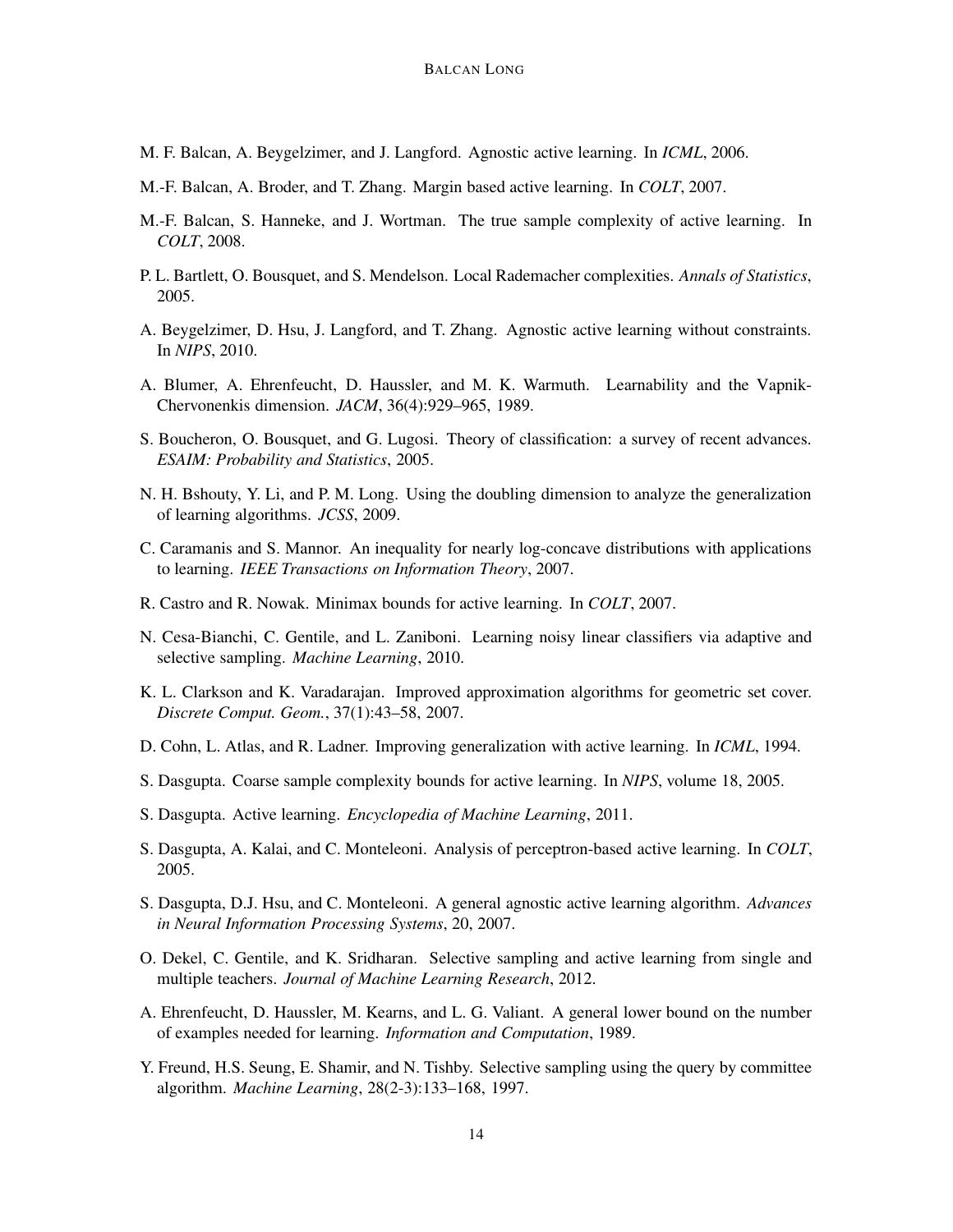- <span id="page-14-10"></span>E. J. Friedman. Active learning for smooth problems. In *COLT*, 2009.
- <span id="page-14-13"></span>R. J. Gardner. The Brunn-Minkowski inequality. *Bull. Amer. Math. Soc.*, 2002.
- <span id="page-14-5"></span>E. Giné and V. Koltchinskii. Concentration inequalities and asymptotic results for ratio type empirical processes. *The Annals of Probability*, 34(3):1143–1216, 2006.
- <span id="page-14-15"></span>A. Gonen, S. Sabato, and S. Shalev-Shwartz. Efficient pool-based active learning of halfspaces. In *ICML*, 2013.
- <span id="page-14-6"></span>S. Hanneke. A bound on the label complexity of agnostic active learning. In *ICML*, 2007.
- <span id="page-14-9"></span>S. Hanneke. Rates of convergence in active learning. *The Annals of Statistics*, 39(1):333–361, 2011.
- <span id="page-14-7"></span>S. Hanneke and L. Yang. Surrogate losses in passive and active learning, 2012. http://arxiv.org/abs/1207.3772.
- <span id="page-14-4"></span>D. Haussler, N. Littlestone, and M. K. Warmuth. Predicting  $\{0, 1\}$ -functions on randomly drawn points. *Information and Computation*, 115(2):129–161, 1994.
- <span id="page-14-16"></span>David Haussler and Emo Welzl. Epsilon nets and simplex range queries. *Disc. Comp. Geometry*, 2: 127–151, 1987.
- <span id="page-14-11"></span>A. Kalai, A. Klivans, Y. Mansour, and R. Servedio. Agnostically learning halfspaces. In *Proceedings of the 46th Annual Symposium on the Foundations of Computer Science (FOCS)*, 2005.
- <span id="page-14-3"></span>M. Kearns and U. Vazirani. *An Introduction to Computational Learning Theory*. MIT Press, 1994.
- <span id="page-14-14"></span>A. R. Klivans, P. M. Long, and R. A. Servedio. Learning halfspaces with malicious noise. *JMLR*, 2009a.
- <span id="page-14-12"></span>A. R. Klivans, P. M. Long, and A. Tang. Baum's algorithm learns intersections of halfspaces with respect to log-concave distributions. In *RANDOM*, 2009b.
- <span id="page-14-8"></span>V. Koltchinskii. Rademacher complexities and bounding the excess risk in active learning. *Journal of Machine Learning Research*, 11:2457–2485, 2010.
- <span id="page-14-17"></span>**J. Komlós, J. Pach, and G. Woeginger. Almost tight bounds on epsilon-nets.** *Discrete and Computational Geometry*, 7:163–173, 1992.
- <span id="page-14-18"></span>S. R. Kulkarni, S. K. Mitter, and J. N. Tsitsiklis. Active learning using arbitrary binary valued queries. *Machine Learning*, 1993.
- <span id="page-14-0"></span>P. M. Long. On the sample complexity of PAC learning halfspaces against the uniform distribution. *IEEE Transactions on Neural Networks*, 6(6):1556–1559, 1995.
- <span id="page-14-1"></span>P. M. Long. An upper bound on the sample complexity of PAC learning halfspaces with respect to the uniform distribution. *Information Processing Letters*, 2003.
- <span id="page-14-2"></span>L. Lovasz and S. Vempala. The geometry of logconcave functions and sampling algorithms. *Random Structures and Algorithms*, 2007.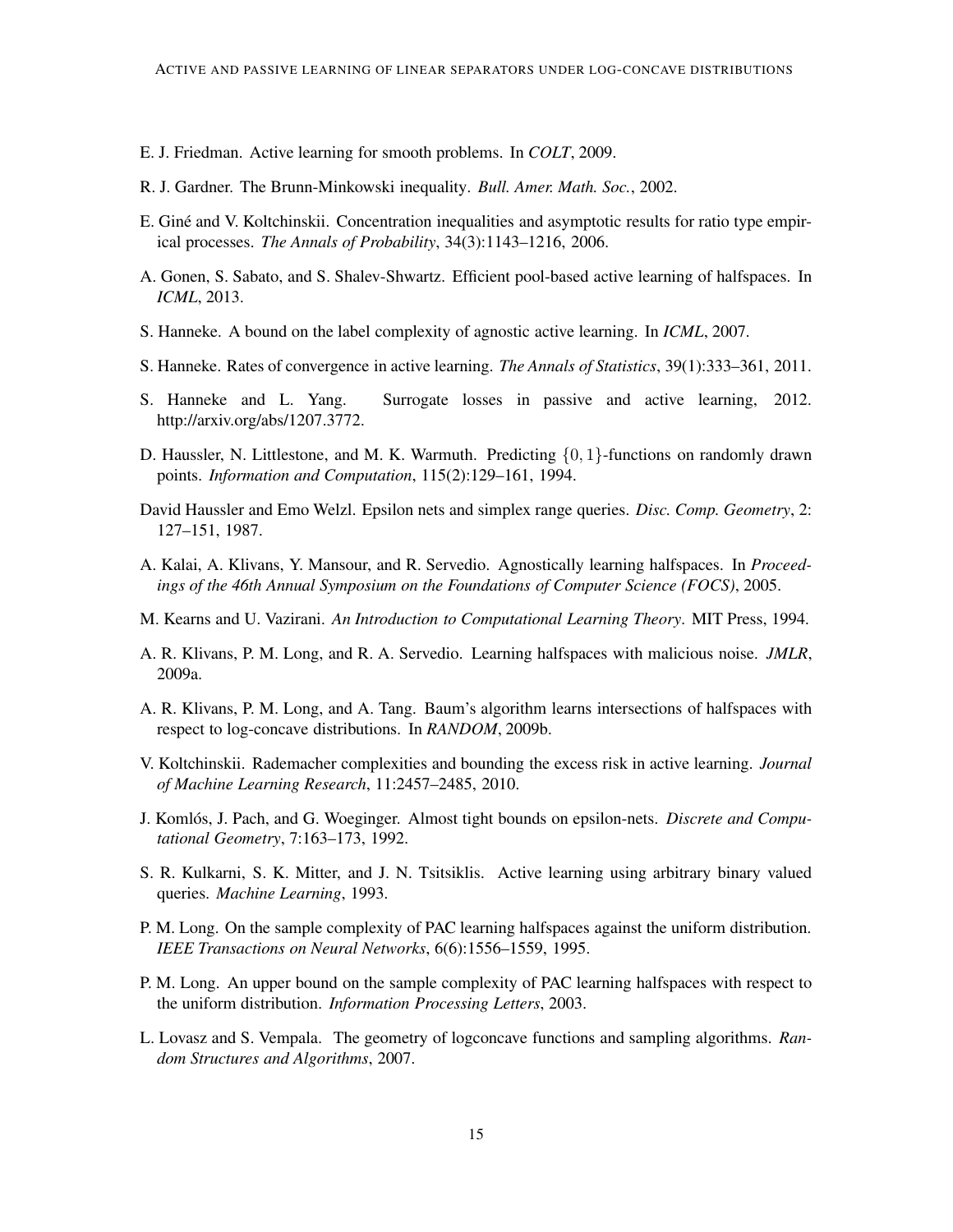- <span id="page-15-1"></span>E. Mammen and A.B. Tsybakov. Smooth discrimination analysis. *The Annals of Statistics*, 27: 1808–1829, 1999.
- <span id="page-15-2"></span>P. Massart and E. Nedelec. Risk bounds for statistical learning. *The Annals of Statistics*, 2006.
- <span id="page-15-8"></span>S. Mendelson. Estimating the performance of kernel classes. *Journal of Machine Learning Research*, 4:759–771, 2003.
- <span id="page-15-13"></span>R. Nowak. The Geometry of Generalized Binary Search. *IEEE Transactions on Information Theory*, 2011.
- <span id="page-15-14"></span>J. Pach and P.K. Agarwal. *Combinatorial Geometry*. John Wiley and Sons, 1995.
- <span id="page-15-9"></span>M. Raginsky and A. Rakhlin. Lower bounds for passive and active learning. In *NIPS*, 2011.
- <span id="page-15-3"></span>L.G. Valiant. A theory of the learnable. *Communications of the ACM*, 27(11):1134–1142, 1984.
- <span id="page-15-7"></span>S. van de Geer. *Empirical processes in M-estimation*. Cambridge Series in Statistical and Probabilistic Methods, 2000.
- <span id="page-15-6"></span>A. van der Vaart and J. A. Wellner. *Weak Convergence and Empirical Processes With Applications to Statistics*. Springer, 1996.
- <span id="page-15-0"></span>V. Vapnik and A. Chervonenkis. On the uniform convergence of relative frequencies of events to their probabilities. *Theory of Probability and its Applications*, 16(2):264–280, 1971.
- <span id="page-15-4"></span>V. N. Vapnik. *Estimation of Dependencies based on Empirical Data*. Springer Verlag, 1982.
- <span id="page-15-5"></span>V. N. Vapnik. *Statistical Learning Theory*. John Wiley and Sons, 1998.
- <span id="page-15-11"></span>S. Vempala. A random-sampling-based algorithm for learning intersections of halfspaces. *JACM*, 57(6), 2010.

## <span id="page-15-10"></span>Appendix A. Additional Related Work

Learning with noise. Alexander Capacity and the Disagreement Coefficient Roughly speak-ing the Alexander capacity [\(Alexander.](#page-12-0), [1987](#page-12-0); Giné and Koltchinskii, [2006](#page-14-5)) quantifies how fast the region of disagreement of the set of classifiers at distance  $r$  of the optimal classifier collapses as a function  $r$ ; <sup>[3](#page-15-12)</sup> the disagreement coefficient [\(Hanneke](#page-14-6), [2007\)](#page-14-6) additionally involves the supremum of  $r$  over a range of values. [\(Friedman](#page-14-10), [2009](#page-14-10)) provides guarantees on these quantities (for sufficiently small r) for general classes of functions in  $\mathbb{R}^d$  if the underlying data distribution is sufficiently smooth. Our analysis implies much tighter bounds for linear separators under log-concave distributions (matching what was known for the much less general case of nearly uniform distribution over the unit sphere); furthermore, we also analyze the nearly log-concave case where we allow an arbitrary number of discontinuities, a case not captured by the [\(Friedman](#page-14-10), [2009\)](#page-14-10) conditions at all. This immediately implies concrete bounds on the labeled data complexity of several algorithms in the literature including the  $A^2$  algorithm [\(Balcan et al.,](#page-13-9) [2006](#page-13-9)) and the DHM algorithm [\(Dasgupta et al.](#page-13-10),

<span id="page-15-12"></span><sup>3.</sup> The region of disagreement  $DIS(\mathbb{C})$  of a set of classifiers  $\mathbb{C}$  is the of set of instances x s.t. for each  $x \in DIS(\mathbb{C})$ there exist two classifiers  $f, g \in \mathbb{C}$  that disagree about the label of x.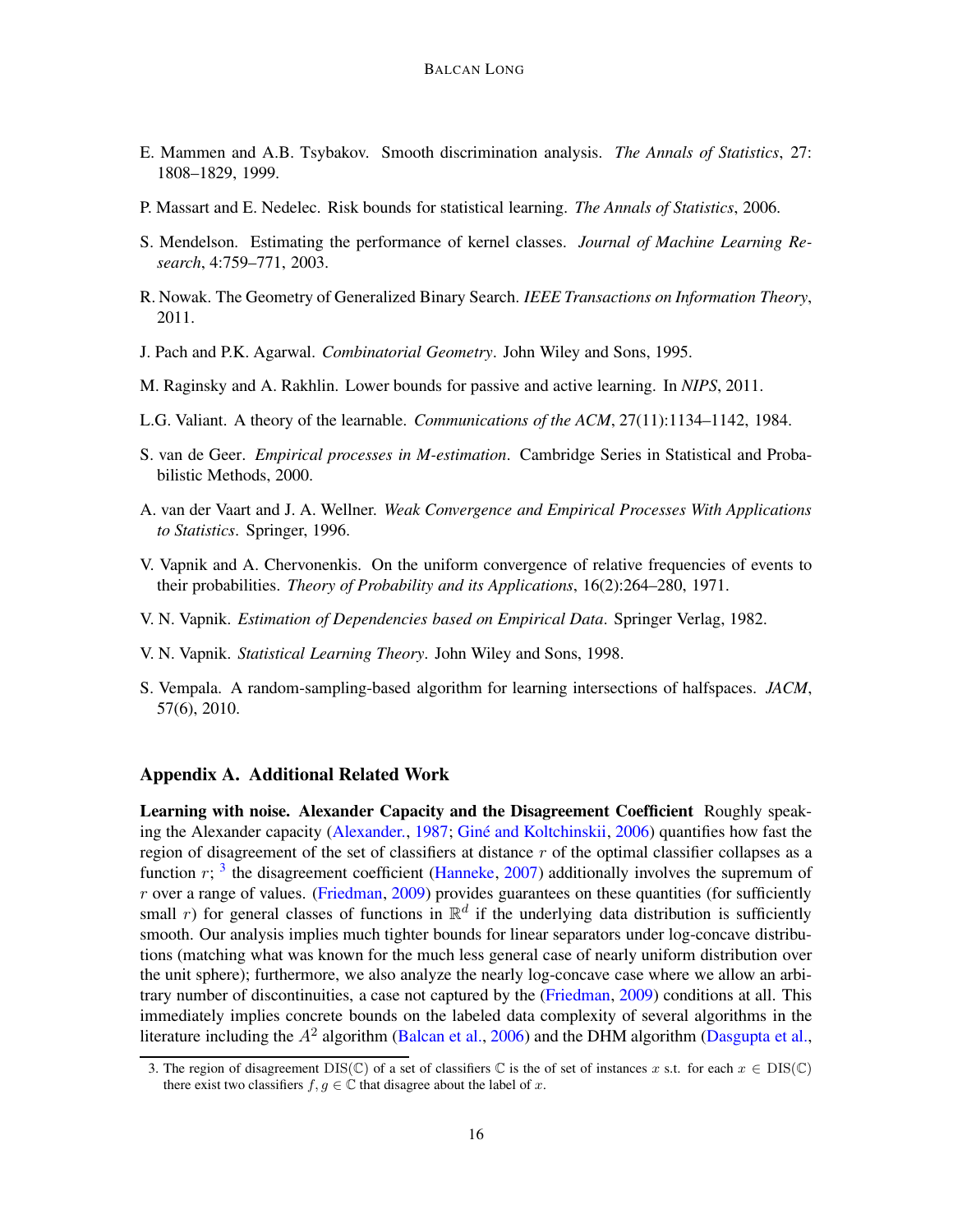[2007\)](#page-13-10), with implications for the purely agnostic case (i.e., arbitrary forms of noise), as well as the Koltchinskii's algorithm [\(Koltchinskii](#page-14-8), [2010](#page-14-8)) and the CAL algorithm [\(Balcan et al.](#page-13-9), [2006](#page-13-9); [Hanneke](#page-14-6), [2007,](#page-14-6) [2011\)](#page-14-9). Furthermore, in the realizable case and under Tsybakov noise, we show even better bounds, by considering aggressive active learning algorithms.

Note that as opposed to the realizable case, all existing active learning algorithms analyzed under Massart and Tsybakov noise conditions using the learning model analyzed in this paper (including our algorithms in Theorem [15\)](#page-11-4), as well as those for the agnostic setting, are not known to run in time  $poly(d, 1/\epsilon)$ . In fact, even ignoring the optimality of sample complexity, there are no known algorithms for passive learning that run in time  $poly(d, 1/\epsilon)$  for general values of  $\epsilon$ , even for the Massart noise condition and under log-concave distributions. Existing works on agnostic passive learning under log-concave distributions either provide running times  $d^{\text{poly}(1/\epsilon)}$  (e.g., the work of [\(Kalai et al.](#page-14-11), [2005](#page-14-11))) or can only achieve values of  $\epsilon$  that are significantly larger than the noise rate [\(Klivans et al.,](#page-14-14) [2009a\)](#page-14-14).

Other Work on Active Learning Several papers [\(Cesa-Bianchi et al.](#page-13-17), [2010](#page-13-17); [Dekel et al.](#page-13-18), [2012](#page-13-18)) present efficient online learning algorithms in the selective sampling framework, where labels must be actively queried before they are revealed. Under the assumption that the label conditional distribution is linear function determined by a fixed target vector, they provide bounds on the regret of the algorithm and on the number of labels it queries when faced with an adaptive adversarial strategy of generating the instances. As pointed by [\(Dekel et al.,](#page-13-18) [2012\)](#page-13-18), these results can be converted to a statistical setting when the instances  $x_t$  are drawn i.i.d and they further assume a margin condition. In this setting they obtain exponential improvement in label complexity over passive learning. While very interesting, these results are incomparable to ours; their techniques significantly exploit the linear noise condition to get these improvements – note that such an improvement would not be possible in the realizable case (as pointed for example in [\(Gonen et al.](#page-14-15), [2013](#page-14-15))).

[\(Nowak,](#page-15-13) [2011](#page-15-13)) considers an interesting abstract "generalized binary search" problem with applications to active learning; while these results apply for more general concept spaces, it is not clear how to implement the resulting procedures in polynomial time and by using access to only a polynomial number of unlabeled samples from the underlying distribution (as required by the active learning model). Another interesting recent work is that of [\(Gonen et al.](#page-14-15), [2013](#page-14-15)), which study active learning of linear separators via an aggressive algorithm using a margin condition, using a general approximation guarantee on the number of labels requested; note that while these results work for potentially more general distributions, as opposed to ours, they do not come with explicit (tight) bounds on the label complexity.

 $\epsilon$ -nets, Learning, and Geometry Small  $\epsilon$ -nets are useful for many applications, especially in Computational Geometry (see [\(Pach and Agarwal](#page-15-14), [1995](#page-15-14))). The same fundamental techniques of [\(Vapnik and Chervonenkis](#page-15-0), [1971;](#page-15-0) [Vapnik](#page-15-4), [1982\)](#page-15-4) have been applied to establish the existence of small  $\epsilon$ -nets [\(Haussler and Welzl](#page-14-16), [1987\)](#page-14-16) and to bound the sample complexity of learning [\(Vapnik](#page-15-4), [1982;](#page-15-4) [Blumer et al.](#page-13-2), [1989\)](#page-13-2), and a number of interesting upper and lower bounds on the smallest possible size of  $\epsilon$ -nets have been obtained (Komlós et al., [1992](#page-14-17); [Clarkson and Varadarajan](#page-13-19), [2007](#page-13-19); [Alon,](#page-12-3) [2010](#page-12-3)).

Our analysis implies a  $O(d/\epsilon)$  upper bound on the size of an  $\epsilon$ -net for a set of regions of disagreement between all possible linear classifiers and the target, when the distribution is zero-mean and log-concave. In particular, since in Theorem [6](#page-8-0) we prove that any hypothesis consistent with the training data has error rate  $\leq \epsilon$  with probability  $1 - \delta$ , setting  $\delta$  to a constant gives a proof of a  $O(d/\epsilon)$  bound on the size of an  $\epsilon$ -net for the following set:  $\{ \{x : (w \cdot x)(w^* \cdot x) < 0 \} : w \in R^n \}.$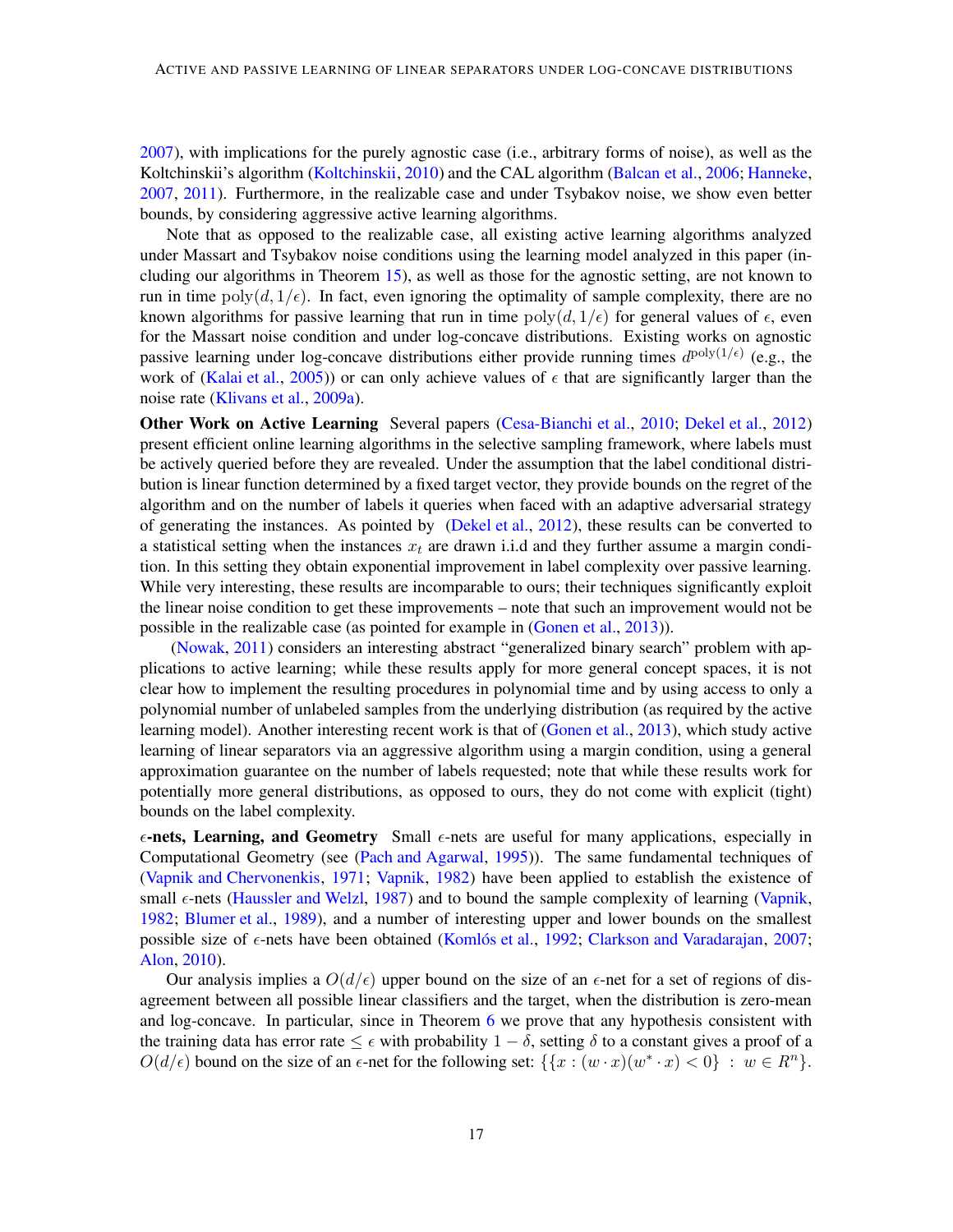## <span id="page-17-0"></span>Appendix B. Proof of Lemma [3](#page-5-3)

Lemma [3.](#page-5-3) *Assume* D *is an isotropic log-concave in* R<sup>d</sup> *. Then there exists* c *such that for any two unit vectors*  $u$  *and*  $v$  *in*  $\mathbb{R}^d$  *we have*  $c\theta(v, u) \le d_D(u, v)$ *.* 

**Proof** Consider two unit vectors u and v. Let  $proj_{u,v}(x)$  denote the projection operator that, given  $x \in R^d$ , orthogonally projects x onto the plane determined by u and v. That is, if we define an orthogonal coordinate system in which coordinates 1, 2 lie in this plane and coordinates  $3, \ldots, d$ are orthogonal to this plane, then  $x' = proj_{u,v}(x_1, \ldots, x_d) = (x_1, x_2)$ . Also, given distribution D over  $R^d$ , define  $proj_{u,v}(D)$  to be the distribution given by first picking  $x \sim D$  and then outputting  $x' = proj_{u,v}(x)$ . That is,  $proj_{u,v}(D)$  is just the marginal distribution over coordinates 1, 2 in the above coordinate system. Notice that if  $x' = proj_{u,v}(x)$  then  $u \cdot x = u' \cdot x'$  where  $u' = proj_{u,v}(u)$ and  $v' = proj_{u,v}(v)$ . So, if  $D_2 = proj_{u,v}(D)$  then  $d_D(u, v) = d_{D_2}(u', v')$ .

By Lemma [2\(](#page-5-2)c), we have that if D is isotropic and log-concave, then  $D_2$  is as well. Let A to be the region of disagreement between u' and v' intersected with the ball of radius  $1/9$  in  $R^2$ . The probability mass of A under  $D_2$  is at least the volume of A times inf<sub>x∈A</sub>  $D_2(x)$ . So, using Lemma [2\(](#page-5-2)b)

$$
d_{D_2}(u',v') \ge \text{vol}(A) \inf_{x \in A} D_2(x) \ge c\theta(u,v),
$$

as desired.

## <span id="page-17-1"></span>Appendix C. Passive Learning

Theorem [6.](#page-8-0) *Assume that* D *is zero mean and log-concave in* R<sup>d</sup> *. There exists an absolute constant*  $C_3$  *s.t. for*  $d \geq 4$ *, and for any*  $\epsilon, \delta > 0$ ,  $\epsilon < 1/4$ *, any algorithm that outputs a hypothesis that correctly classifies*  $m = \frac{C_3(d + \log(1/\delta))}{\epsilon}$  $\frac{\log(1/\theta)}{\epsilon}$  examples finds a separator of error at most  $\epsilon$  with probability  $> 1 - \delta$ .

**Proof** First, let us prove the theorem in the case that  $D$  is isotropic. We will then treat the general case at the end of the proof.

While our analysis will ultimately provide a guarantee for any learning algorithm that always outputs a consistent hypothesis, we will use intermediate hypothesis of Algorithm [1](#page-7-0) in the analysis.

Let  $c$  be the constant from Lemma [3.](#page-5-3) While proving Theorem [5,](#page-7-3) we proved that, if Algorithm [1](#page-7-0) is run with  $b_k = \frac{C_1}{2^k}$ is run with  $b_k = \frac{C_1}{2^k}$  and  $m_k = C_2 \left(d + \ln \frac{1+s-k}{\delta}\right)$ , that for all  $k \leq s$ , with probability  $\geq 1 - \frac{\delta}{\delta} \sum_{k=1}^{\infty} \frac{1}{2^k}$  any  $\hat{w}$  consistent with the data in  $W(k)$  has  $err(\hat{w}) \leq c2^{-k}$ . Thus, after  $s =$  $\frac{\delta}{2} \sum_{i < k} \frac{1}{(1+s)}$  $\frac{1}{(1+s-i)^2}$  any  $\hat{w}$  consistent with the data in  $W(k)$  has  $err(\hat{w}) \leq c2^{-k}$ . Thus, after  $s =$  $O(\log(1/\epsilon))$  iterations, with probability at least  $\geq 1-\delta$ , any linear classifier consistent with *all* the training data has error  $\leq \epsilon$ , since any such classifier is consistent with the examples in  $W(s)$ .

Now, let us analyze the number of examples used, including those examples whose labels were not requested by Algorithm [1.](#page-7-0) Lemma [2](#page-5-2) implies that there is a positive constant  $c_1$  such that  $\mathbb{P}(S_1) \geq c_1b_k$ : again,  $S_1$  consists of those points that fall into an interval of length  $2b_k$  after projecting onto  $\hat{w}_{k-1}$ . The density is lower bounded by a constant when  $b_k \leq 1/9$ , and we can use the bound for  $1/9$  when  $b_k > 1/9$ .

The expected number of examples that we need before we find  $m_k$  elements of  $S_1$  is therefore at most  $\frac{m_k}{c_1b_k}$ . Using a Chernoff bound, if we draw  $\frac{2m_k}{c_1b_k}$  examples, the probability that we fail to

ш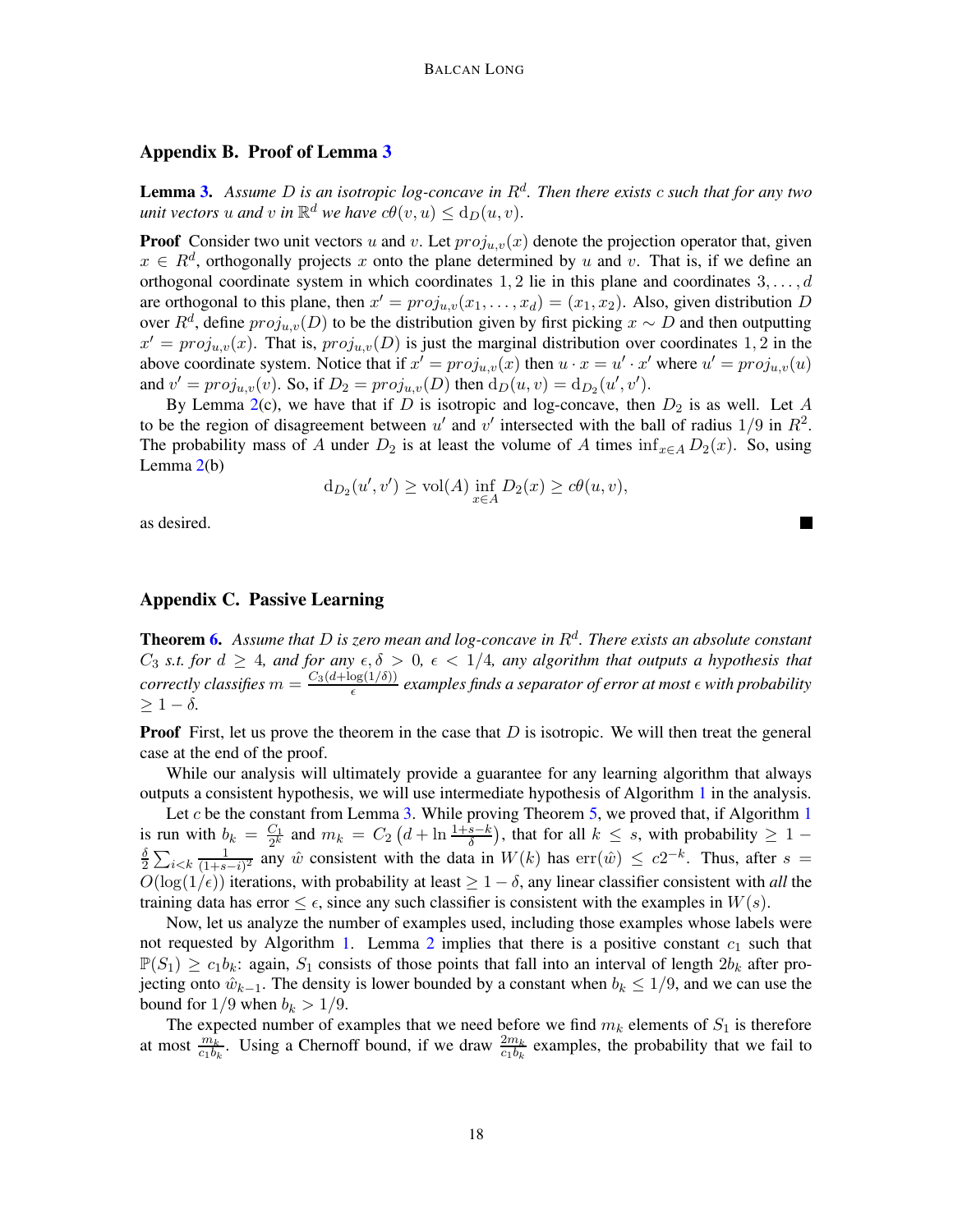get  $m_k$  members of  $S_1$  is at most  $\exp(-m_k/6)$ , which is at most  $\delta/(4(1+s-k)^2)$  if  $C_2$  is large enough. So, the total number of examples needed,  $\sum_{k} \frac{2m_k}{c_1b_k}$  $\frac{2m_k}{c_1b_k}$ , is at most a constant factor more than

$$
\sum_{k=1}^{s} 2^{k} \left( d + \log \left( \frac{1+s-k}{\delta} \right) \right)
$$
  
=  $O(2^{s} (d + \log(1/\delta))) + \sum_{k=1}^{s} 2^{k} \log(1+s-k)$   
=  $O\left( \frac{d + \log(1/\delta)}{\epsilon} \right) + \sum_{k=1}^{s} 2^{k} \log(1+s-k).$ 

We claim that  $\sum_{k=1}^{s} 2^k \log(1 + s - k) = O(1/\epsilon)$ . We have

$$
\sum_{k=1}^{s} 2^{k} \log(1+s-k) \le \sum_{k=1}^{s} 2^{k} (3+s-k)
$$
  
\n
$$
\le \int_{k=1}^{s+1} 2^{k} (3+s-k)
$$
  
\n(since  $2^{k} (3+s-k)$  is increasing for  $k \le s+1$ )  
\n
$$
= \frac{2(2^{s}-1)(1+\ln(4)) - s \ln 2}{\ln^{2} 2} = O(1/\epsilon),
$$

completing the proof in the case that  $D$  is isotropic.

Now let us treat the case in which D is not isotropic. Suppose that  $\Sigma$  is the covariance matrix of D, so that  $\Sigma^{-1/2}$  is the "whitening transform". Suppose, for  $m = \frac{C_3(d + \log(1/\delta))}{\epsilon}$  $\frac{\log(1/\delta)}{\epsilon}$ , an algorithm is given a sample S of examples  $(x_1, y_1), ..., (x_m, y_m)$  for  $x_1, ..., x_m$  drawn according to D, and  $y_m$ labeled by a target hypothesis with weight vector  $v$ . Note that  $w$  is consistent with  $S$  if and only if  $w^T \Sigma^{1/2}$  is consistent with  $(\Sigma^{-1/2} x_1, y_1), ..., (\Sigma^{-1/2} x_m, y_m)$  (so those examples are consistent with  $v^T \Sigma^{1/2}$ ). So our analysis of the isotropic case implies that, with probability  $1 - \delta$ , for any w consistent with  $(x_1, y_1), ..., (x_m, y_m)$ , we have

$$
\mathbb{P}(\operatorname{sign}((w^T \Sigma^{1/2})(\Sigma^{-1/2} x)) \neq \operatorname{sign}((v^T \Sigma^{1/2})(\Sigma^{-1/2} x))) \leq \epsilon,
$$

H

which of course means that  $\mathbb{P}(\text{sign}(w^T x) \neq \text{sign}(v^T x)) \leq \epsilon$ .

#### <span id="page-18-0"></span>Appendix D. More Distributions

#### D.1. Isotropic Nearly Log-concave distributions

Lemma [10.](#page-10-1) *For any isotropic* β *log-concave density function* f *there exists a log-concave density function*  $\tilde{f}$  *that satisfies*  $f(x)/C \leq \tilde{f}(x) \leq Cf(x)$  *and*  $|| \int x(f(x) - \tilde{f}(x)) dx || \leq e(C - 1)\sqrt{Cd}$ ,  $\frac{1}{2}$ for  $C = e^{\beta \lceil \log_2(d+1) \rceil}$ . Moreover, we have  $1/C \leq \int (u \cdot x)^2 \tilde{f}(x) dx \leq C$  for every unit vector  $u$ .

**Proof** Note that if the density function f is  $\beta$  log-concave we have that  $h = \ln f$  satisfies that for any  $\lambda \in [0,1], x_1 \in \mathbb{R}^n, x_2 \in \mathbb{R}^n$ , we have  $h(\lambda x_1 + (1 - \lambda)x_2) \ge -\beta + \lambda h(x_1) + (1 - \lambda)h(x_2)$ .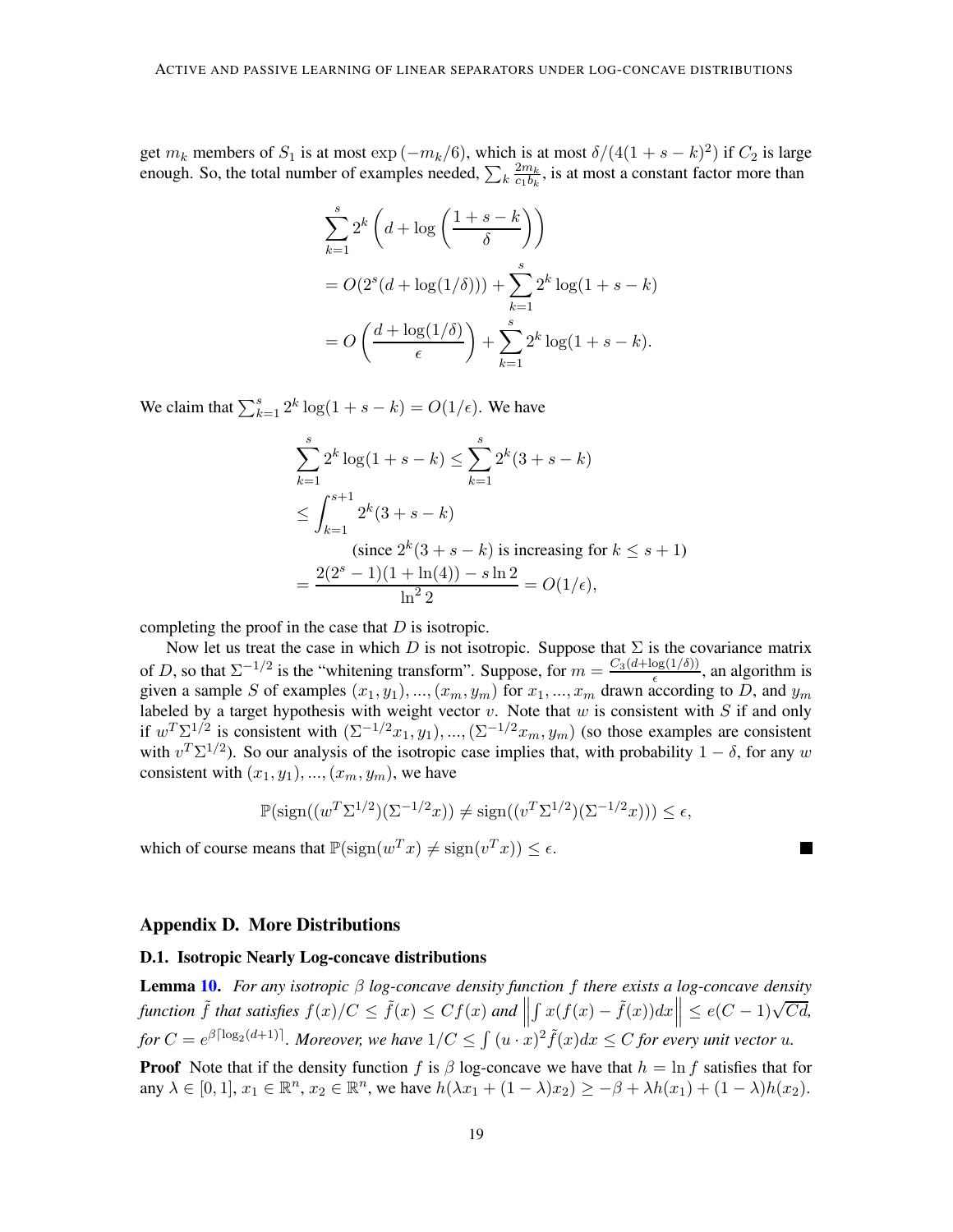Let  $\hat{h}$  be the function whose subgraph is the convex hull of the subgraph of h. That is,  $\hat{h}(x)$  is the maximum of all values of  $\sum_{i=1}^{k} \alpha_i h(u_i)$  for any  $u_1, ..., u_k \in R^d$  and  $\alpha_1, ..., \alpha_k \in [0, 1]$  such that  $\sum_{i=1}^{k} \alpha_i = 1$  and  $x = \sum_{i=1}^{k} \alpha_i u_i$ . Note that, if the components of  $u_i$  are  $u_{i,1},...,u_{1,d}$ , we can get  $\hat{h}(x)$  by starting with

$$
T = \{(u_{1,1},...,u_{1,d}, h(u_1)),...,(u_{k,1},...,u_{k,d}, h(u_k))\}
$$

taking the convex combination of the members of T with mixing coefficients  $\alpha_1, ..., \alpha_k$ , and then reading off the last component. Caratheodory's theorem<sup>[4](#page-19-0)</sup> implies that we can get the same result using a mixture of at most  $d+1$  members of T. In other words, we can assume without loss of generality that  $k = d + 1$ , so that

$$
\hat{h}(x) = \max_{\sum_{i=1}^{d+1} \alpha_i = 1, \alpha_i \ge 0, x = \sum_{i=1}^{d+1} \alpha_i x_i} \sum_{i=1}^{d+1} \alpha_i h(x_i).
$$
 (8)

Because of the case where  $(\alpha_1, ..., \alpha_{d+1})$  concentrates all its weight on one component, we have  $h(x) \leq \hat{h}(x)$ .

We also claim that

<span id="page-19-1"></span>
$$
h(x) \ge \hat{h}(x) - \beta \lceil \log_2(d+1) \rceil. \tag{9}
$$

We will prove this by induction on  $\log_2(d+1)$ , treating the case in which  $d+1$  is a power of 2. (By padding with zeroes if necessary, we may assume without loss of generality that  $d + 1$  is a power of 2.) The base case, in which  $d = 1$ , follows immediately from the definitions. Let  $k = d + 1$ . Assume that  $x = a_1x_1 + a_2x_2 + ... + a_kx_k$ ,  $\sum_{i=1}^{k} a_i = 1$ ,  $a_i \ge 0$ . We can write this as:

$$
x = (a_1 + a_2)x_{1,2} + (a_3 + a_4)x_{3,4} + ... (a_{k-1} + a_k)x_{k-1,k}
$$

where  $x_{i,i+1} = \frac{a_i}{a_i + a}$  $\frac{a_i}{a_i+a_{i+1}}x_i + \frac{a_{i+1}}{a_i+a_{i+1}}$  $\frac{a_{i+1}}{a_i+a_{i+1}}x_{i+1}$ , for all *i*. Now, by induction we have:

$$
h(x) \ge -\beta \log(k/2) + (a_1 + a_2)h(x_{1,2}) +
$$
  
\n
$$
\therefore + (a_{k-1} + a_k)h(x_{k-1,k})
$$
  
\n
$$
\ge -\beta \log(k/2)
$$
  
\n
$$
- (a_1 + a_2)\beta + a_1h(x_1) + a_2h(x_2)
$$
  
\n
$$
- (a_3 + a_4)\beta + a_3h(x_3) + a_4h(x_4) +
$$
  
\n...  
\n
$$
- (a_{k-1} + a_k)\beta + a_{k-1}h(x_{k-1}) + a_kh(x_k)
$$
  
\n
$$
= -\beta \log(k) + a_1h(x_1) + a_2h(x_2) + a_3h(x_3) + ...a_kh(x_k).
$$

The last inequality follows from the fact that  $\sum_{i=1}^{n} a_i = 1$ .

So, we have proved [\(9\)](#page-19-1). If we further normalize  $e^{\hat{h}}$  to make it a density function, we obtain  $\tilde{f}$ that is log-concave and satisfies  $\frac{f(x)}{f(x)} \leq \tilde{f}(x) \leq Cf(x)$ , where  $C = e^{\beta \lceil \log_2(d+1) \rceil}$ . This implies that for any x we have  $|f(x) - \tilde{f}(x)| \leq (C - 1)\tilde{f}(x)$ .

<span id="page-19-0"></span><sup>4.</sup> Caratheodory's theorem states that if a point x of  $R^d$  lies in the convex hull of a set P, then there is a subset  $\hat{P}$  of F consisting of  $d + 1$  or fewer points such that x lies in the convex hull of  $\hat{P}$ .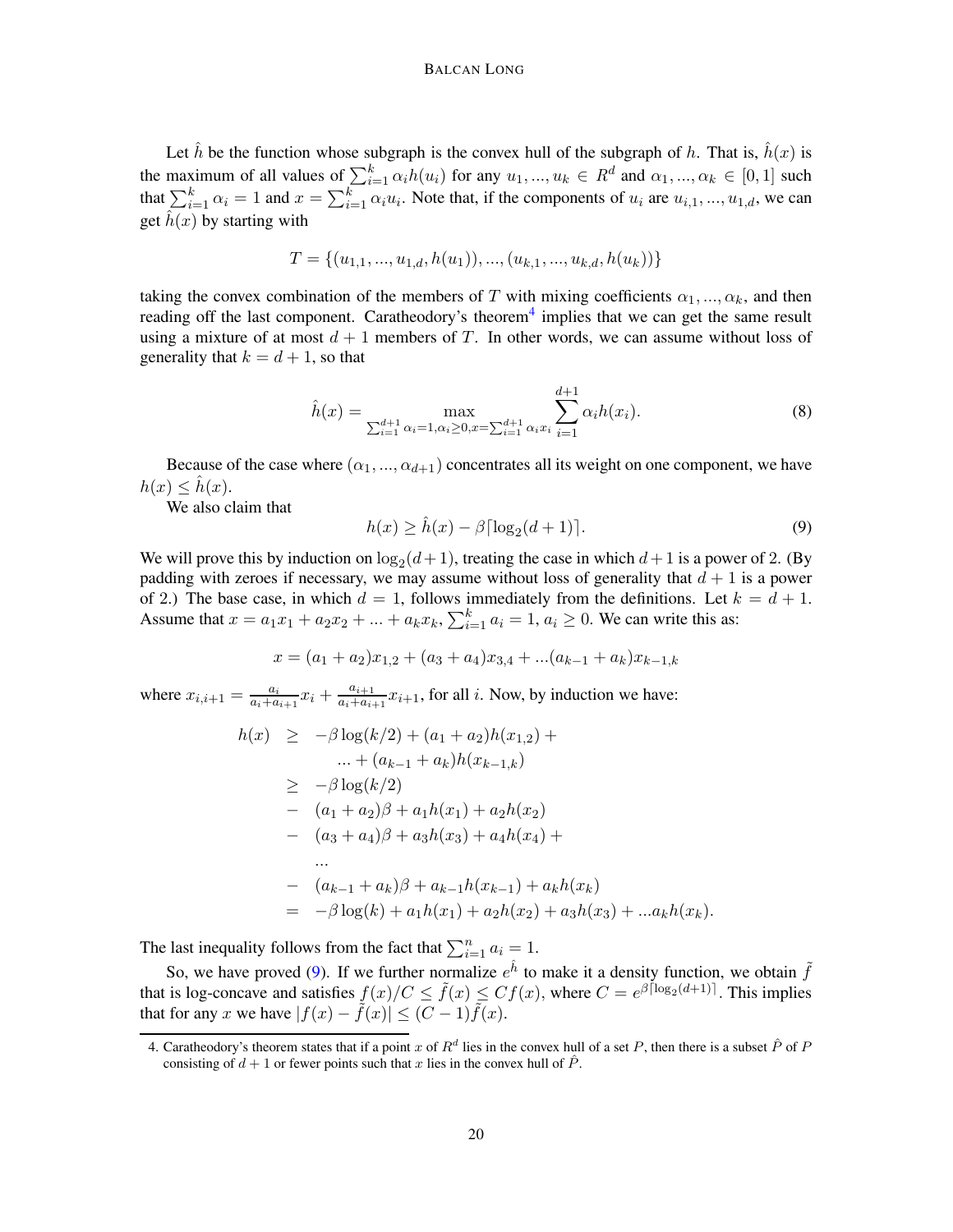We now show that the center of  $\tilde{f}$  is close to the center of f. We have:

$$
\left\| \int x(f(x) - \tilde{f}(x)) dx \right\| \leq \int \|x\| |f(x) - \tilde{f}(x)| dx
$$
  

$$
\leq (C - 1) \int \|x\| \tilde{f}(x) dx = (C - 1) \int_{r=0}^{\infty} \mathbb{P}_{\tilde{f}}[\|X\| \geq r] dr.
$$

Using concentration properties of  $\tilde{f}$  (in particular Lemma [2\)](#page-5-2) we get

$$
\left\| \int x(f(x) - \tilde{f}(x)) dx \right\| \le (C - 1) \int_{r=0}^{\infty} e^{-\frac{r}{\sqrt{C}d} + 1} dr
$$
  
=  $e(C - 1)\sqrt{C}d$ ,

<span id="page-20-0"></span>as desired.

**Theorem 16** *(i) Let*  $f : R^2 \to R$  *be the density function of a log-concave distribution centered at* z and with covariance matrix  $A = \mathbb{E}_f[(X - z)(X - z)^T]$ . Assume f satisfies  $||z|| \leq \xi$  and  $1/C \leq \int (u \cdot x)^2 f(x) dx \leq C$  *for every unit vector* u, *for*  $C \geq 1$  *constant close to* 1*. We have:* (a) Assume  $\frac{1}{20} + \frac{\xi}{\sqrt{1/C} - \xi^2} \leq \frac{1}{9}$ . Then there exist an universal constant c *s.t.* we have  $f(x) \geq c$ , for all x with  $0 \leq ||x|| \leq 1/20$ . (b) Assume  $C \leq 1+1/5$ . There exist universal constants  $c_1$  *and*  $c_2$  *such that*  $f(x) \leq C_1 \exp(-C_2||x||)$  *for all x.* 

*(ii)* Let  $f : R \to R$  *be the density function of a log-concave distribution centered at*  $\xi$  *with standard deviation*  $\sigma = \sqrt{\text{Var}_f(X)}$ . Then  $f(x) \leq 1/\sigma$  for all x. If furthermore f satisfies  $1/C \leq$  $\mathbb{E}_f[X^2] \leq C$  for  $C \geq 1$  and  $\xi/\sqrt{1/C - \xi^2} \leq 1/9$ , then we have  $f(0) \geq c$  for some universal *constant* c*.*

**Proof** (i) Let  $Y = A^{-1/2}(X - z)$ . Then Y is a log-concave distribution in the isotropic position. Moreover, the density function of g is given by  $g(y) = \det(A^{1/2}) f(A^{1/2}y + z)$ . Let  $M = \mathbb{E}[XX^T]$ . We have

$$
A = \mathbb{E}[(X - z)(X - z)^{T}] = \mathbb{E}[XX^{T}] - zz^{T} = M - zz^{T}
$$

.

Also, the fact  $1/C \le \int (u \cdot x)^2 f(x) dx \le C$  for every unit vector u is equivalent to

$$
1/C \le u^T \mathbb{E}[XX^T]u \le C
$$

for every unit vector u. Using  $v = (1,0)$ ,  $v = (0,1)$ , and  $v = (1/\sqrt{2}, 1/\sqrt{2})$  we get that  $M_{1,1} \in$  $[1/C, C]$ ,  $M_{2,2} \in [1/C, C]$ , and  $M_{1,2} = M_{2,1} \in [1/C - C, C - 1/C]$ . We also have  $||z|| \le \xi$  and  $\det(A^{1/2}) = \sqrt{\det(A)}$ . All these imply that

$$
\sqrt{(1/C - \xi^2)^2 - (C - 1/C)^2} \le \det(A^{1/2}) \le C.
$$

(a) For  $x = A^{1/2}y + z$  we have  $||x - z||^2 = (x - z)(x - z)^T = ||y||^2 v^T A v$ , where  $v = (1/||y||)y$ is a unit vector, so  $||y|| \le ||x - z|| / \sqrt{1/C - \xi^2}$ . If  $||x|| \le 1/20$  we have  $||y|| \le 1/9$ , so by Lemma [2](#page-5-2) we have  $g(y) \ge c_1$ , so  $f(y) \ge c_2$ , for some universal constants  $c_1, c_2$ , as desired.

(b) We have  $f(x) = \frac{1}{\det(A^{1/2})} g(A^{-1/2}(x - z))$  $f(x) = \frac{1}{\det(A^{1/2})} g(A^{-1/2}(x - z))$  $f(x) = \frac{1}{\det(A^{1/2})} g(A^{-1/2}(x - z))$ . By Lemma 2 (b) we have

$$
f(x) \le \frac{1}{\det A^{1/2}} \exp \left[ -c \left\| A^{-1/2} (x - z) \right\| \right].
$$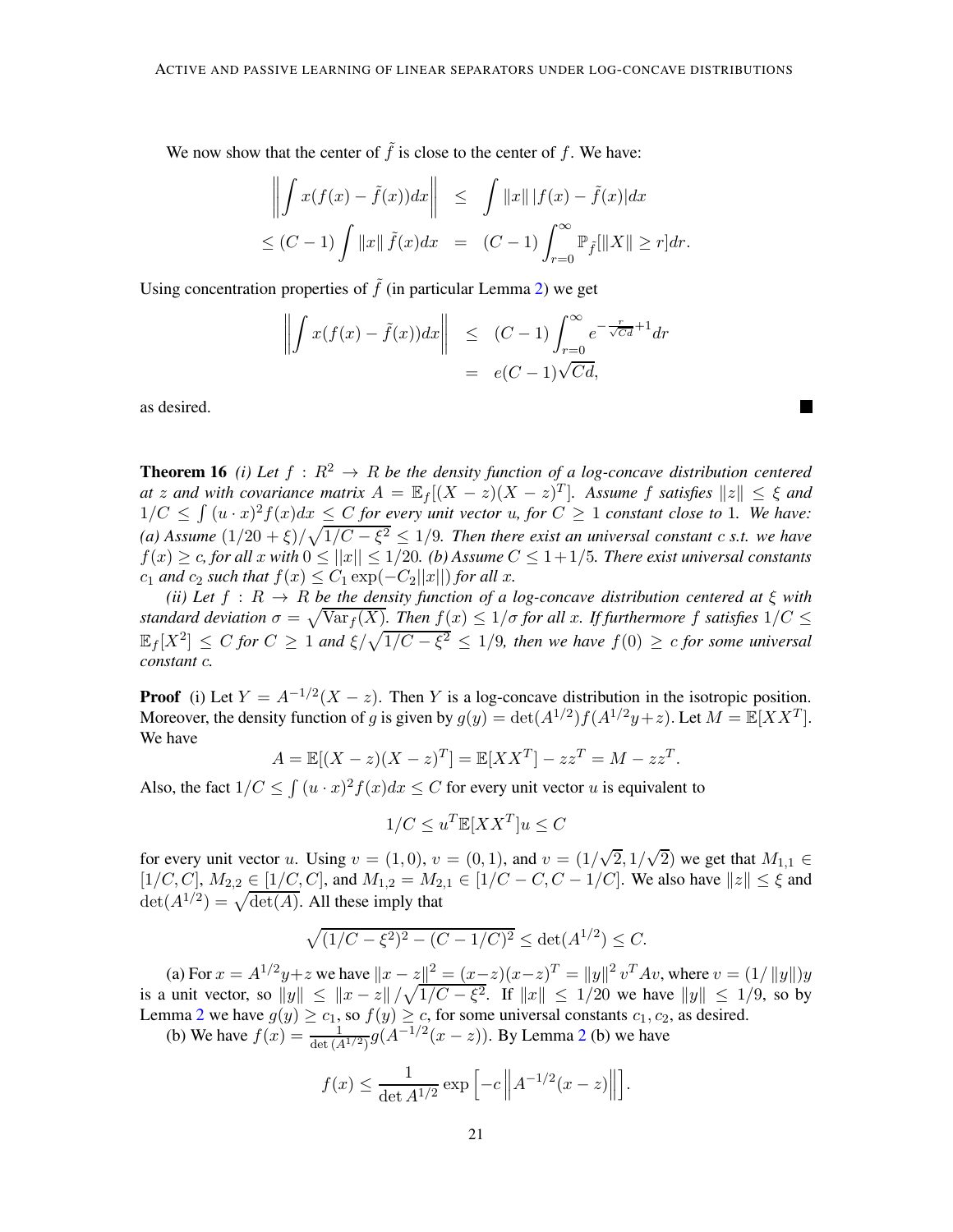By the triangle inequality we further obtain:

$$
f(x) \le \frac{1}{\det(A^{1/2})} \exp \left[ c \left\| A^{-1/2} z \right\| \right] \exp \left[ -c \left\| A^{-1/2} x \right\| \right].
$$

For  $C \le 1+1/5$ , we can show that  $||A^{-1/2}x|| \ge (1/\sqrt{2}) ||x||$ . It is enough to show  $||A^{-1/2}x||$ 2 ≥  $(1/2) ||x||^2$ , or that  $2 ||v||^2 \ge ||A^{1/2}v||$ , where  $v = A^{-1/2}x$  (so  $x = A^{1/2}v$ ). This is equivalent to  $2v^T v \ge v^T A v$ , which is true since the matrix  $2I - A$  is positive semi-definite.

(ii) Define  $Y = (X - z)/\sigma$ . We have  $\mathbb{E}[Y] = 0$  and  $\mathbb{E}[Y^2] = 1$ . The density g of Y is given by  $g(y) = \sigma f(\sigma y + z)$ . Now, since g is isotropic and log-concave, we can apply Lemma [2\(](#page-5-2)e) to g. So  $g(y) \leq 1$  for all y. So,  $\sigma f(\sigma y + z) \leq 1$  for all y, which implies  $f(x) \leq 1/\sigma$  for all x. The second part follows as in Theorem [16.](#page-20-0)

#### D.2. More covariance matrices

<span id="page-21-4"></span>In this section, we extend Theorem [5](#page-7-3) to the case of arbitrary covariance matrices.

**Theorem 17** If all distributions in D are zero-mean and log-concave in  $R^d$ , then arbitrary  $f \in \mathbb{C}$ *be learned in polynomial time from arbitrary distributions in* D *in the active learning model from*  $O((d + \log(1/\delta) + \log \log(1/\epsilon)) \log(1/\epsilon))$  *labeled examples, and in the passive learning model* from  $O\left(\frac{d + \log(1/\delta)}{\epsilon}\right)$  $\left(\frac{g(1/\delta)}{\epsilon}\right)$  examples.

<span id="page-21-0"></span>Our proof is through a series of lemma. First, [\(Lovasz and Vempala,](#page-14-2) [2007](#page-14-2)) have shown how to reduce to the nearly isotropic case.

**Lemma 18 ([\(Lovasz and Vempala,](#page-14-2) [2007\)](#page-14-2))** *For any constant*  $\kappa > 0$ *, there is a polynomial time algorithm that, given polynomially many samples from a log-concave distribution* D*, outputs an estimate*  $\Sigma$  *of the covariance matrix of* D *such that, with probability*  $1 - \delta$  *the distribution*  $D'$ *obtained by sampling* x *from* D *and producing*  $\Sigma^{-1/2}$ x *has*  $\frac{1}{1+\kappa} \leq \mathbb{E}((u \cdot x)^2) \leq 1 + \kappa$  *for all unit vectors* u*.*

As a result of Lemma  $18$ , we can assume without loss of generality that the distribution  $D$ satisfies  $\frac{1}{1+\kappa} \le \mathbb{E}((u \cdot x)^2) \le 1+\kappa$  for an arbitrarily small constant  $\kappa$ . By Theorem [16,](#page-20-0) this implies that, without loss of generality, there are constants  $c_1, ..., c_4$  such that, for the density f of any one or two-dimensional marginal  $D'$  of  $D$ , we have

<span id="page-21-1"></span>
$$
f(x) \ge c_1 \text{ for all } x \text{ with } ||x|| \le c_2,\tag{10}
$$

and for all  $x$ ,

<span id="page-21-3"></span><span id="page-21-2"></span>
$$
f(x) \le c_3 \exp(-c_4 ||x||). \tag{11}
$$

We will show that these imply that  $D$  is admissible.

**Lemma 19** *(a) There exists* c *such that for any two unit vectors* u *and* v *in*  $\mathbb{R}^d$  *we have*  $c\theta(v, u) \leq$  $d_D(u, v)$ .

*(b) For any*  $c_6 > 0$ , there is a  $c_7 > 0$  such that the following holds. Let u and v be two unit  $\alpha$  *vectors in*  $R^d$ *, and assume that*  $\theta(u, v) = \alpha < \pi/2$ *. Then* 

$$
\mathbb{P}_{x \sim D}[\text{sign}(u \cdot x) \neq \text{sign}(v \cdot x), |v \cdot x| \geq c_7 \alpha] \leq c_6 \alpha.
$$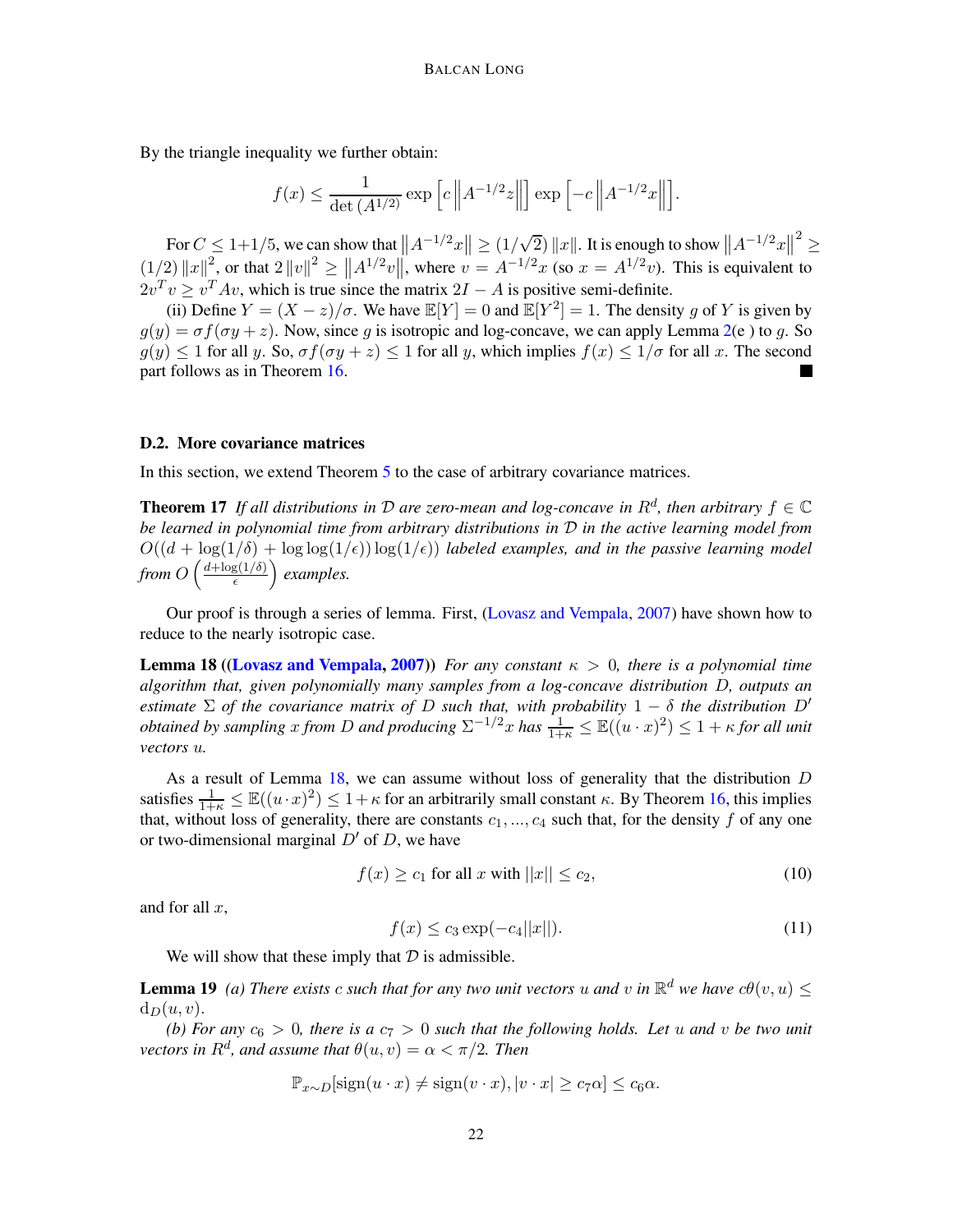**Proof** (a) Projecting  $D$  onto a subspace can only reduce the norm of its mean, and its variance in any direction. Therefore, as in the proof of Lemma [3,](#page-5-3) we may assume without loss of generality that  $d =$ 2. Here, let us define A to be the region of disagreement between  $u'$  and  $v'$  intersected with the ball  $B_{c_2}$  of radius  $c_2$  in  $R^2$ . Then we have  $d_{D_2}(u', v') \ge \text{vol}(A) \inf_{x \in A} D_2(x) \ge \text{vol}(B_{c_2}) c_1 \theta(u, v)$ . (b) This proof basically amounts to observing that everything that was needed for the proof of Theorem [4](#page-5-0) is true for D, because of  $(10)$  and  $(11)$ .

Armed with Lemma [19,](#page-21-3) to prove Theorem [17,](#page-21-4) we can just apply Theorem [8.](#page-9-1)

## <span id="page-22-0"></span>Appendix E. Lower Bounds

The proof of our lower bounds (Theorem [13\)](#page-11-5) relies on a lower bound on the packing numbers  $M_D(\mathbb{C}, \epsilon)$ . Recall that the  $\epsilon$ -packing number,  $M_D(\mathbb{C}, \epsilon)$ , is the maximal cardinality of an  $\epsilon$ -separated set with classifiers from C, where we say that  $w_1, ..., w_N$  are  $\epsilon$ -separated w.r.t D if  $d_D(w_i, w_j) > \epsilon$ for any  $i \neq j$ .

<span id="page-22-1"></span>Lemma 20 *There is a positive constant* c *such that, for all* β < c*, the following holds. Assume that* D is  $β$  *log-concave in*  $R<sup>d</sup>$ *, and that its covariance matrix has full rank. For all sufficiently small*  $ε$ *,*  $d \in N$ , we have  $M_D(\mathbb{C}, \epsilon) \geq \frac{\sqrt{d}}{2}$  $\frac{d}{2}$   $\left(\frac{c}{2\epsilon}\right)$  $\frac{c}{2\epsilon}\big)^{d-1} - 1.$ 

**Proof** We first prove the lemma in the case that  $D$  is isotropic. The proof in this case follows the outline of a proof for the special case of the uniform distribution in [\(Long](#page-14-0), [1995](#page-14-0)).

Let UBALL<sub>d</sub> be the uniform distribution on the surface of the unit ball in  $\mathbb{R}^d$ . By Theorem [11,](#page-10-2) there exists c such that for any two unit vectors u and v in  $\mathbb{R}^d$  we have  $c\theta(v, u) \le d_D(u, v)$ . This implies that for a fixed u the probability that a randomly chosen v has  $d_D(u, v) \leq \epsilon$  is upper bounded by the volume of those vectors in the interior of the unit ball whose angle is at most  $\epsilon/c$  divided by the volume of the unit ball. Using known bounds on this ratio (see [\(Long,](#page-14-0) [1995](#page-14-0))) we have  $\mathbb{P}_{v \in \text{UBALL}_d}[\text{d}_D(u, v) \leq \epsilon] \leq \frac{1}{\sqrt{2}}$  $\frac{1}{d} \left( \frac{2\epsilon}{c} \right)$  $\frac{d\epsilon}{d c}\big)^{d-1}$ , so  $\mathbb{P}_{u,v\in \mathrm{UBALL}_d}[\mathrm{d}_D(u,v)\,\leq\,\epsilon]\,\leq\,\frac{1}{\sqrt{d}}$  $\frac{1}{d} \left( \frac{2\epsilon}{c} \right)$  $\frac{2\epsilon}{c}$ )<sup>d-1</sup>. That means that for a fixed s if we pick s normal vectors at random from the unit ball, then the expected number of pairs of half-spaces that are  $\epsilon$ -close according to D is at most  $\frac{s^2}{\sqrt{d}}\left(\frac{2\epsilon}{c}\right)$  $\frac{2\epsilon}{c}$  $\Big)^{d-1}$ . Removing one element of each pair from S yields a set of  $s - \frac{s^2}{\sqrt{d}} \left(\frac{2\epsilon}{c}\right)$  $\frac{d\epsilon}{d}$  halfspaces that are  $\epsilon$ -separated. Setting  $s = \frac{\sqrt{d}}{(2\epsilon/c)^d}$  $\frac{\sqrt{d}}{(2\epsilon/c)^{d-1}}$ , leads the desired result.

To handle the non-isotropic case, suppose that  $\Sigma$  is the covariance matrix of D, so that  $\Sigma^{-1/2}$ is the whitening transform. Let  $D'$  be the whitened version of  $D$ , i.e. the distribution obtained by first choosing x from D, and then producing  $\Sigma^{-1/2}x$ . We have  $d_D(v, w) = d_{D'}(v \Sigma^{1/2}, w \Sigma^{1/2})$ (because  $\text{sign}(v \cdot x) \neq \text{sign}(w \cdot x)$  iff  $\text{sign}((v \Sigma^{1/2}) \cdot (\Sigma^{-1/2} x)) \neq \text{sign}((w \Sigma^{1/2}) \cdot (\Sigma^{-1/2} x))$ ). So we can use an  $\epsilon$ -packing w.r.t. D' to construct an  $\epsilon$ -packing of the same size w.r.t. D.

Now we are ready to prove Theorem [13.](#page-11-5)

Theorem [13.](#page-11-5) *For a small enough constant* β *we have: (1) for any* β *log-concave distribution* D *whose covariance matrix has full rank, the sample complexity of learning origin-centered linear* separators under D in the passive learning model is  $\Omega\left(\frac{d}{\epsilon} + \frac{1}{\epsilon}\log\left(\frac{1}{\delta}\right)\right)$  $(\frac{1}{\delta})$ ); (2) the sample complexity *of active learning of linear separators under*  $\beta$  *log-concave distributions is*  $\Omega$   $(d \log(\frac{1}{\epsilon}))$  $\frac{1}{\epsilon})$ ).

Proof First, let us consider passive PAC learning. It is known [\(Long,](#page-14-0) [1995](#page-14-0)) that, for any distribution D, the sample complexity of passive PAC learning origin-centered linear separators w.r.t.  $D$  is at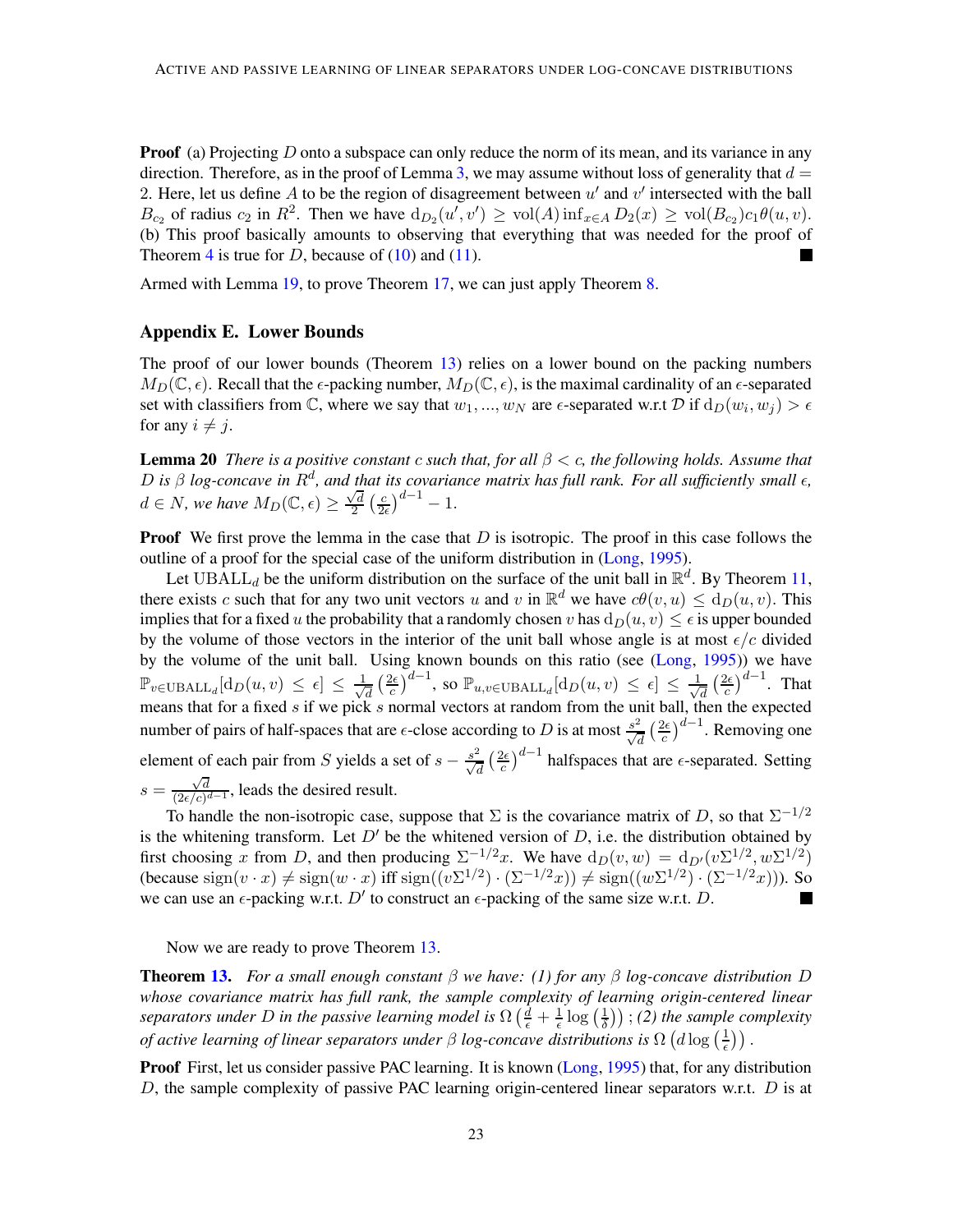least

$$
\frac{d-1}{e}\left(\frac{M_D(\mathbb{C}, 2\epsilon)}{4}\right)^{1/(d-1)}.
$$

Applying Lemma [20](#page-22-1) gives an  $\Omega(d/\epsilon)$  lower bound. It is known [\(Long](#page-14-0), [1995](#page-14-0)) that, if for each  $\epsilon$ , there is a pair of classifier v, w such that  $d_D(v, w) = \epsilon$ , then the sample complexity of PAC learning is  $\Omega((1/\epsilon) \log(1/\delta))$ ; this requirement is satisfied by D.

Now let us consider the sample complexity of active learning. As shown in [\(Kulkarni et al.](#page-14-18), [1993\)](#page-14-18), in order to output a hypothesis of error at most  $\epsilon$  with probabality at least  $1 - \delta$ , where  $\delta \leq 1/2$  and active learning algorithm that is allowed to make arbitrary yes-no queries must make  $\Omega(\log M_D(\mathbb{C}, \epsilon))$  queries. Using this together with Lemma [20](#page-22-1) we get the desired result.

#### <span id="page-23-0"></span>Appendix F. The inseparable case: Disagreement-based active learning

**Theorem [14.](#page-11-3)** Let  $\beta \geq 0$  be a sufficiently small constant. Assume that D is an isotropic  $\beta$  log*concave distribution in*  $R^d$ *. For any*  $w^*$ *, for any*  $\epsilon$ *,*  $\text{cap}_{w^*,D}(\epsilon)$  *is*  $O(d^{1/2+\frac{\beta}{2\ln 2}}\log(1/\epsilon))$ *. Thus* dis<sub>w</sub>\*, $D(\epsilon) = O(d^{1/2 + \frac{\beta}{2 \ln 2}} \log(1/\epsilon)).$ 

**Proof** Roughly, we will show that almost all x classified by a large enough margin by  $w^*$  are not in  $DIS(B(w^*, r))$ , because all hypotheses agree with  $w^*$  about how to classify such x, and therefore all pairs of hypotheses agree with each other. Consider w such that  $d(w, w^*) \le r$ ; by Theorem [11](#page-10-2) we have  $\theta(w, w^*) \leq cr$ . Define  $C = e^{\beta \lceil \log_2(d+1) \rceil}$  as in the proof of Theorem [11.](#page-10-2) For any x such that  $||x|| \leq \sqrt{dC} \log(1/r)$  we have

$$
(w \cdot x - w^* \cdot x) < ||w - w^*|| \times ||x||
$$
  

$$
\leq c r \sqrt{dC} \log(1/r).
$$

Thus, if x also satisfies  $|w^* \cdot x| \geq c r \sqrt{dC} \log(1/r)$  we have  $(w^* \cdot x)(w \cdot x) > 0$ . Since this is true for all w, any such x is not in  $DIS(B(h, r))$ . By Theorem [11](#page-10-2) we have, for a constant  $c_2$ , that

$$
\mathbb{P}_{x \sim D}(|w^* \cdot x| \leq c r \sqrt{Cd} \log(1/r)) \leq c_2 r \sqrt{Cd} \log(1/r).
$$

Moreover, by Theorem [11](#page-10-2) we also have

$$
\mathbb{P}_{x \sim D}[||x|| \geq cr\sqrt{Cd}\log(1/r)] \leq r.
$$

These both imply  $\text{cap}_{w^*,D}(\epsilon) = O(C^{1/2}\sqrt{d}\log(1/\epsilon)).$ 

#### <span id="page-23-1"></span>Appendix G. Massart and Tsybakov noise

In this section we analyze label complexity for active learning under the popular Massart and Tsybakov noise conditions, proving Theorem [15.](#page-11-4)

We consider a variant of the Tsybakov noise condition [\(Mammen and Tsybakov](#page-15-1), [1999\)](#page-15-1). We assume that the classifier h that minimizes  $\mathbb{P}_{(x,y)\sim D_{XY}}(h(x) \neq y)$  is a linear classifier, and that, for

 $\blacksquare$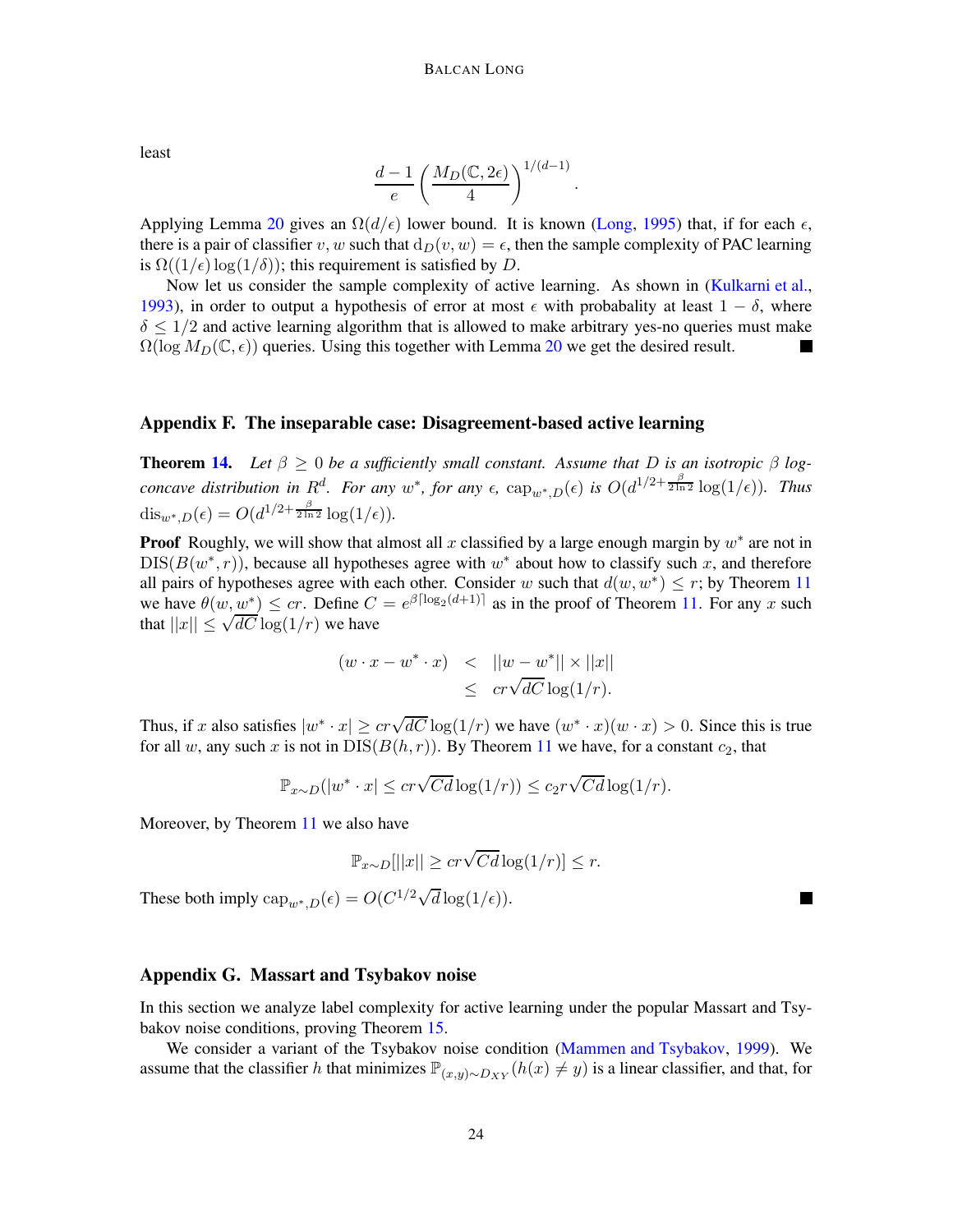the weight vector  $w^*$  of that optimal classifier, there exist known parameters  $\alpha, a > 0$  such that, for all  $w$ , we have

<span id="page-24-1"></span>
$$
a(\mathrm{d}_D(w, w^*))^{1/(1-\alpha)} \le \text{err}(w) - \text{err}(w^*). \tag{12}
$$

By generalizing Theorem [4](#page-5-0) so that it provides a stronger bound for larger margins, and combin-ing the result with the other lemmas of this paper and techniques from [\(Balcan et al.,](#page-13-4) [2007](#page-13-4)), we get the following.

**Theorem [15.](#page-11-4)** Let  $s = O(\log(1/\epsilon))$ . Assume that the distribution  $D_{XY}$  satisfies the Tsybakov *noise condition for constants*  $\alpha \in [0,1)$  *and*  $a \ge 0$ *, and that the marginal* D *on*  $R^d$  *is isotropic log-concave.* (1) If  $\alpha = 0$ , we can find a separator with excess error  $\leq \epsilon$  *with probability*  $1 - \delta$ using  $O(\log(1/\epsilon))(d + \log(s/\delta))$  labeled examples in the active learning model, and  $O\left(\frac{d + \log(1/\delta)}{\epsilon}\right)$  $\frac{g(1/\delta)}{\epsilon}$ *labeled examples in the passive learning model.* (2) If  $\alpha > 0$ , we can find a separator with excess  $error \leq \epsilon$  *with probability*  $1-\delta$  *using*  $O((1/\epsilon)^{2\alpha} \log^2(1/\epsilon))(d + \log(s/\delta))$  *labeled examples in the active learning model.*

Note that the case where  $\alpha = 0$  is more general than the well-known Massart noise condition [\(Massart and Nedelec](#page-15-2), [2006\)](#page-15-2). In this case, for active learning, Theorem [15](#page-11-4) improves over the pre-viously best known results [\(Hanneke and Yang](#page-14-7), [2012](#page-14-7)) by a (disagreement coefficient) dis $w^*D(\epsilon)$ factor. For passive learning, the bound on the total number of examples needed improves by  $\log(\text{cap}_{w^*,D}(\epsilon))$  factor the previously known best bound of (Giné and Koltchinskii, [2006](#page-14-5)). It is con-sistent with recent lower bounds of [\(Raginsky and Rakhlin](#page-15-9), [2011\)](#page-15-9) that include  $\log(\text{cap}_{w^*,D}(\epsilon))$  because those bounds are for a worst-case domain distribution, subject to a constraint on  $cap_{w^*,D}(\epsilon)$ .

When  $\alpha > 0$ , the previously best result for active learning [\(Hanneke and Yang](#page-14-7), [2012](#page-14-7)) is

$$
O((1/\epsilon)^{2\alpha}\mathrm{dis}_{w^*,D}(\epsilon)(d\log(\mathrm{dis}_{w^*,D}(\epsilon)) + \log(1/\delta)).
$$

Combining this with our new bound on dis<sub>w\*</sub>,D( $\epsilon$ ) (Theorem [14\)](#page-11-3) we get a bound of

$$
O((1/\epsilon)^{2\alpha}d^{3/2}\log(1/\epsilon)(\log(d)+\log\log(1/\epsilon))+\log(1/\delta))
$$

for log-concave distributions. So our Theorem [15](#page-11-4) saves roughly a factor of  $\sqrt{d}$ , at the expense of an extra  $\log(1/\epsilon)$  factor.

We note that the results in this section can also be extended to nearly log-concave distributions by making use of our results in Section [6.1.](#page-9-2)

#### G.1. Proof of Theorem [15](#page-11-4)

We are now ready to discuss the proof of Theorem [15.](#page-11-4) As in [\(Balcan et al.,](#page-13-4) [2007](#page-13-4)), we will use a different algorithm in the inseparable case (Algorithm 2).

#### G.1.1. MASSART NOISE  $(\alpha = 0)$

We start by analyzing Algorithm 2 in the case that  $\alpha = 0$ ; the resulting assumption is more general than the well-known Massart noise condition.

From the log-concavity assumption, the proof of Theorem [5,](#page-7-3) with slight modifications, proves that there exists  $c$  such that for all  $w$  we have

<span id="page-24-0"></span>
$$
ca\theta(w, w^*) \le \text{err}(w) - \text{err}(w^*). \tag{13}
$$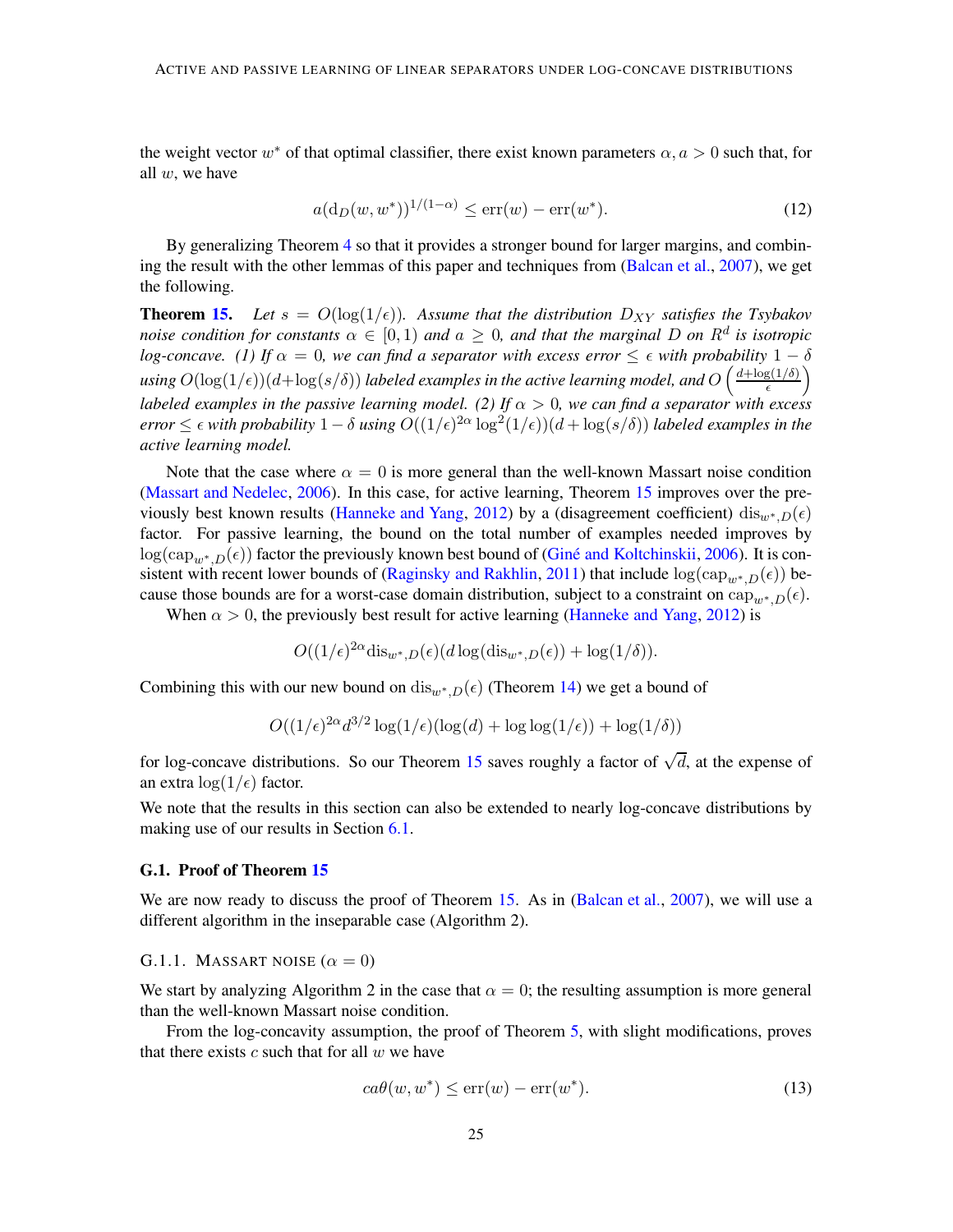Algorithm 2 Margin-based Active Learning (non-separable case)

**Input**: a sampling oracle for D, and a labeling oracle a sequence of sample sizes  $m_k > 0$ ,  $k \in \mathbb{Z}^+$ ; a sequence of cut-off values  $b_k > 0$ ,  $k \in \mathbb{Z}^+$  a sequence of hypothesis space radii  $r_k > 0$ ,  $k \in \mathbb{Z}^+$ ; a sequence of precision values  $\epsilon_k > 0, k \in \mathbb{Z}^+$ **Output:** weight vector  $\hat{w}_s$ .

- Pick random  $\hat{w}_0$ :  $\|\hat{w}_0\|_2 = 1$ .
- Draw  $m_1$  examples from  $D_X$ , label them and put into W.
	- iterate  $k = 1, \ldots, s$ 
		- ∗ find  $\hat{w}_k$  ∈  $B(\hat{w}_{k-1}, r_k)$  ( $\|\hat{w}_k\|_2 = 1$ ) to approximately minimize training error:  $\hat{w}_k \in B(\hat{w}_{k-1}, r_k)$  ( $\|\hat{w}_k\|_2 = 1$ ) to approximately minimize training error:<br>  $\sum_{(x,y)\in W} I(\hat{w}_k \cdot xy) \le \min_{w \in B(\hat{w}_{k-1}, r_k)} \sum_{(x,y)\in W} I(w \cdot xy) + m_k \epsilon_k$ .
		- $*$  clear the working set  $W$
		- ∗ until  $m_{k+1}$  additional data points are labeled, draw sample x from  $D_X$

· if  $|\hat{w}_k \cdot x| \ge b_k$ , reject x

 $\cdot$  otherwise, ask for label of x, and put into W

end iterate

We prove by induction on k that after  $k \leq s$  iterations, we have

$$
\operatorname{err}(\hat{w}_k) - \operatorname{err}(w^*) \le ca 2^{-k}
$$

with probability  $1 - \frac{\delta}{2} \sum_{i < k} \frac{1}{(1 + s)}$  $\frac{1}{(1+s-i)^2}$ . The case  $k = 1$  follows from classic bounds [\(Vapnik](#page-15-5), [1998](#page-15-5)).

Assume now the claim is true for  $k - 1$  ( $k \ge 2$ ). Then at the k-th iteration, we can let  $S_1 = \{x :$  $|\hat{w}_{k-1} \cdot x| \le b_{k-1}$  and  $S_2 = \{x : |\hat{w}_{k-1} \cdot x| > b_{k-1}\}$ . By induction hypothesis, we know that with probability at least  $1 - \frac{\delta}{2}$  $\frac{\delta}{2} \sum_{i \leq k-1} \frac{1}{(1+s)}$  $\frac{1}{(1+s-i)^2}$   $\hat{w}_{k-1}$  has excess errors at most  $ca2^{-(k-1)}$ , implying, using [\(13\)](#page-24-0), that  $\theta(\hat{w}_{k-1}, w^*) \leq 2^{-(k-1)}$ . By assumption,  $\theta(\hat{w}_{k-1}, \hat{w}_k) \leq 2^{-(k-1)}$ .

From Theorem [4,](#page-5-0) recalling that  $a$  is a constant, we have both:

$$
\mathbb{P}((\hat{w}_{k-1} \cdot x)(\hat{w} \cdot x) < 0, x \in S_2) \leq ca2^{-k}/4
$$
\n
$$
\mathbb{P}((\hat{w}_{k-1} \cdot x)(w^* \cdot x) < 0, x \in S_2) \leq ca2^{-k}/4.
$$

Taking the sum, we obtain:

$$
\mathbb{P}((\hat{w} \cdot x)(w^* \cdot x) < 0, x \in S_2) \le ca 2^{-k}/2. \tag{14}
$$

Therefore:

$$
err(\hat{w}_k) - err(w^*) \le (err(\hat{w}_k|S_1) - err(w^*|S_1))\mathbb{P}(S_1) + \mathbb{P}((\hat{w} \cdot x)(w^* \cdot x) < 0, x \in S_2) \le (err(\hat{w}_k|S_1) - err(w^*|S_1))c_3b_{k-1} + ca2^{-k}/2.
$$

By standard Vapnik-Chervonenkis bounds, we can choose C s.t. with  $m_k$  samples, we obtain

$$
err(\hat{w}_k|S_1) - err(w^*|S_1) \leq ca2^{-k}/(c_3b_{k-1})
$$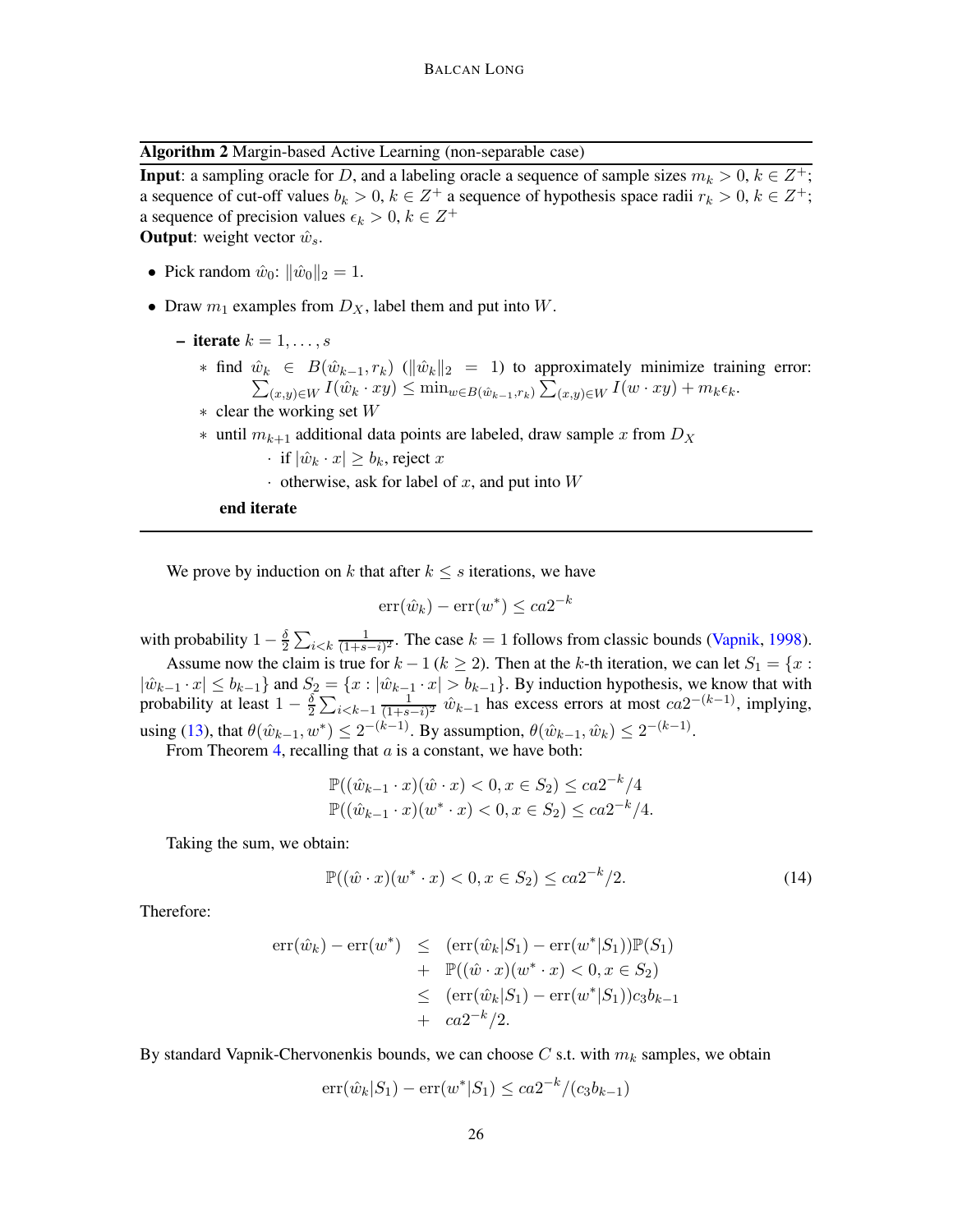with probability  $1 - (\delta/2)/(1 + s - i)^2$ . Therefore  $\text{err}(\hat{w}_k) - \text{err}(w^*) \leq ca2^{-k}$  with probability  $1-\frac{\delta}{2}$  $\frac{\delta}{2} \sum_{i < k} \frac{1}{(1+s)}$  $\frac{1}{(1+s-i)^2}$ , as desired.

The bound on the total number of examples, labeled and unlabeled, follows the same line of argument as Theorem [6,](#page-8-0) except with the constants of this analysis.

## G.1.2. TSYBAKOV NOISE  $(\alpha > 0)$

We now treat the more general Tsybakov noise.

<span id="page-26-2"></span>For this analysis, we need a generalization of Theorem [4](#page-5-0) that provides a stronger bound on the probably of large-margin errors, using a stronger assumption on the margin.

Theorem 21 *There is a positive constant* c *such that the following holds. Let* u *and* v *be two unit vectors in*  $R^d$ , and assume that  $\theta(u, v) = \eta < \pi/2$ . Assume that D is isotropic log-concave in  $R^d$ . *Then, for any*  $b > c\eta$ *, we have* 

$$
\mathbb{P}_{x \sim D}[\text{sign}(u \cdot x) \neq \text{sign}(v \cdot x) \text{ and } |v \cdot x| \geq b] \leq C_5 \eta \exp(-C_6 b/\eta),\tag{15}
$$

*for absolute constants*  $C_5$  *and*  $C_6$ *.* 

**Proof** Arguing as in the proof of Lemma [3,](#page-5-3) we may assume without loss of generality that  $d = 2$ .

Next, we claim that each member x of E has  $||x|| \ge b/\eta$ . Assume without loss of generality that  $v \cdot x$  is positive. (The other case is symmetric.) Then  $u \cdot x < 0$ , so the angle of x with u is obtuse, i.e.  $\theta(x, u) \ge \pi/2$ . Since  $\theta(u, v) = \eta$ , this implies that

<span id="page-26-0"></span>
$$
\theta(x,v) \ge \pi/2 - \eta. \tag{16}
$$

But  $x \cdot v \geq b$ , and v is unit length, so  $||x|| \cos \theta(x, v) \geq b$ , which, using [\(16\)](#page-26-0), implies  $||x|| \cos(\pi/2 \eta$ )  $\geq b$ , which, since  $\cos(\pi/2-\eta) \leq \eta$  for all  $\eta \in [0, \pi/2]$ , in turn implies  $||x|| \geq b/\eta$ . This implies that, if  $B(r)$  is a ball of radius r in  $R^2$ , that

<span id="page-26-1"></span>
$$
\mathbb{P}[E] = \sum_{i=1}^{\infty} \mathbb{P}[E \cap (B((i+1)(b/\eta)) - B(i(b/\eta)))]. \tag{17}
$$

Let us bound one of the terms in RHS. Choose  $i \geq 1$ .

Let  $f(x_1, x_2)$  be the density of D. We have

$$
\mathbb{P}[E \cap (B((i+1)(b/\eta)) - B(i(b/\eta)))]
$$
  
= 
$$
\int_{(x_1,x_2) \in B((i+1)(b/\eta)) - B(i(b/\eta))} 1_E(x_1,x_2) f(x_1,x_2) dx_1 dx_2.
$$

Let  $R_i = B((i + 1)(b/\eta)) - B(i(b/\eta))$ . Applying the density upper bound from Lemma [2](#page-5-2) with  $d = 2$ , there are constants  $C_1$  and  $C_2$  such that

$$
\mathbb{P}[E \cap (B((i+1)(b/\eta)) - B(i(b/\eta)))]
$$
\n
$$
\leq \int_{(x_1, x_2) \in R_i} 1_E(x_1, x_2) C_1 \exp(-(b/\eta)C_2 i) dx_1 dx_2
$$
\n
$$
= C_1 \exp(-(b/\eta)C_2 i) \cdot \int_{(x_1, x_2) \in R_i} 1_E(x_1, x_2) dx_1 dx_2.
$$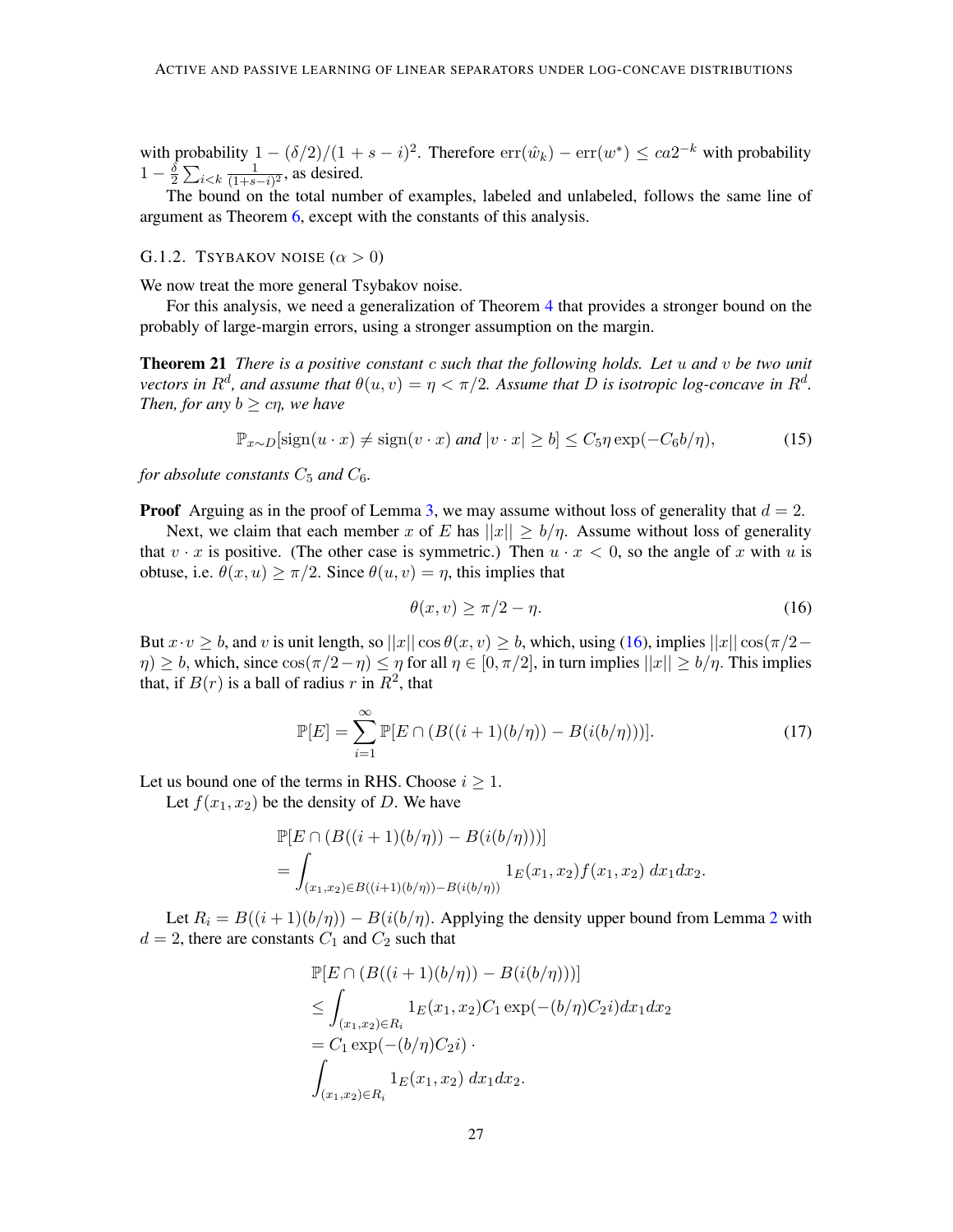If we include  $B(i(b/\eta))$  in the integral again, we get

$$
\mathbb{P}[E \cap (B((i+1)(b/\eta)) - B(i(b/\eta)))]
$$
  
\n
$$
\leq C_1 \exp(-(b/\eta)C_2 i) \int_{(x_1,x_2) \in B((i+1)(b/\eta))} 1_E(x_1,x_2) dx_1 dx_2.
$$

Now, we exploit the fact that the integral above is a rescaling of a probability with respect to the uniform distribution. Let  $C_3$  be the volume of the unit ball in  $R^2$ . Then, we have

$$
\mathbb{P}[E \cap (B((i+1)(b/\eta)) - B(i(b/\eta)))]
$$
  
\n
$$
\leq C_1 \exp(-(b/\eta)C_2i)C_3(i+1)^2(b/\eta)^2\eta/\pi
$$
  
\n
$$
= C_4(b/\eta)^2\eta(i+1)^2\exp(-(b/\eta)C_2i),
$$

for  $C_4 = C_1 C_3 / \pi$ . Returning to [\(17\)](#page-26-1), we get

$$
\mathbb{P}[E] = \sum_{i=1}^{\infty} C_4 (b/\eta)^2 \eta (i+1)^2 \exp(-(b/\eta)C_2 i)
$$
  
=  $C_4 (b/\eta)^2 \eta \sum_{i=1}^{\infty} (i+1)^2 \exp(-(b/\eta)C_2 i)$   
=  $C_4 (b/\eta)^2 \times \frac{4e^{2(b/\eta)C_2} - 3e^{(b/\eta)C_2} + 1}{(e^{(b/\eta)C_2} - 1)^3} \times \eta.$ 

Now, if  $b/\eta > 4/C_2$ , we have

$$
\mathbb{P}[E] \leq C_4 (b/\eta)^2 \times \frac{5e^{2(b/\eta)C_2}}{(e^{(b/\eta)C_2}/2)^3} \times \eta
$$
  
\n
$$
\leq C_5 \eta \times (b/\eta)^2 \exp(-(b/\eta)C_2) \text{ (where } C_5 = 40C_4)
$$
  
\n
$$
= C_5 \eta \times \exp(-(b/\eta)C_2 + 2\ln(b/\eta))
$$
  
\n
$$
\leq C_5 \eta \times \exp(-(b/\eta)C_2/2),
$$

completing the proof.

Now we are ready to prove Theorem [15](#page-11-4) in the case that  $\alpha > 0$ .

Under the noise condition [12](#page-24-1) and from the log-concavity assumption, we obtain that there exists  $c$  such that for all  $w$  we have:

$$
ac^{1/(1-\alpha)}\theta(w,w^*)^{1/(1-\alpha)} \le \text{err}(w) - \text{err}(w^*).
$$

Let us denote by  $\tilde{c} = ac^{1/(1-\alpha)}$ . For all w, we have:

$$
\tilde{c}\theta(w, w^*)^{1/(1-\alpha)} \le \text{err}(w) - \text{err}(w^*). \tag{18}
$$

 $\blacksquare$ 

We prove by induction on k that after  $k \leq s$  iterations, we have

$$
\operatorname{err}(\hat{w}_k) - \operatorname{err}(w^*) \le \tilde{c} 2^{-k}
$$